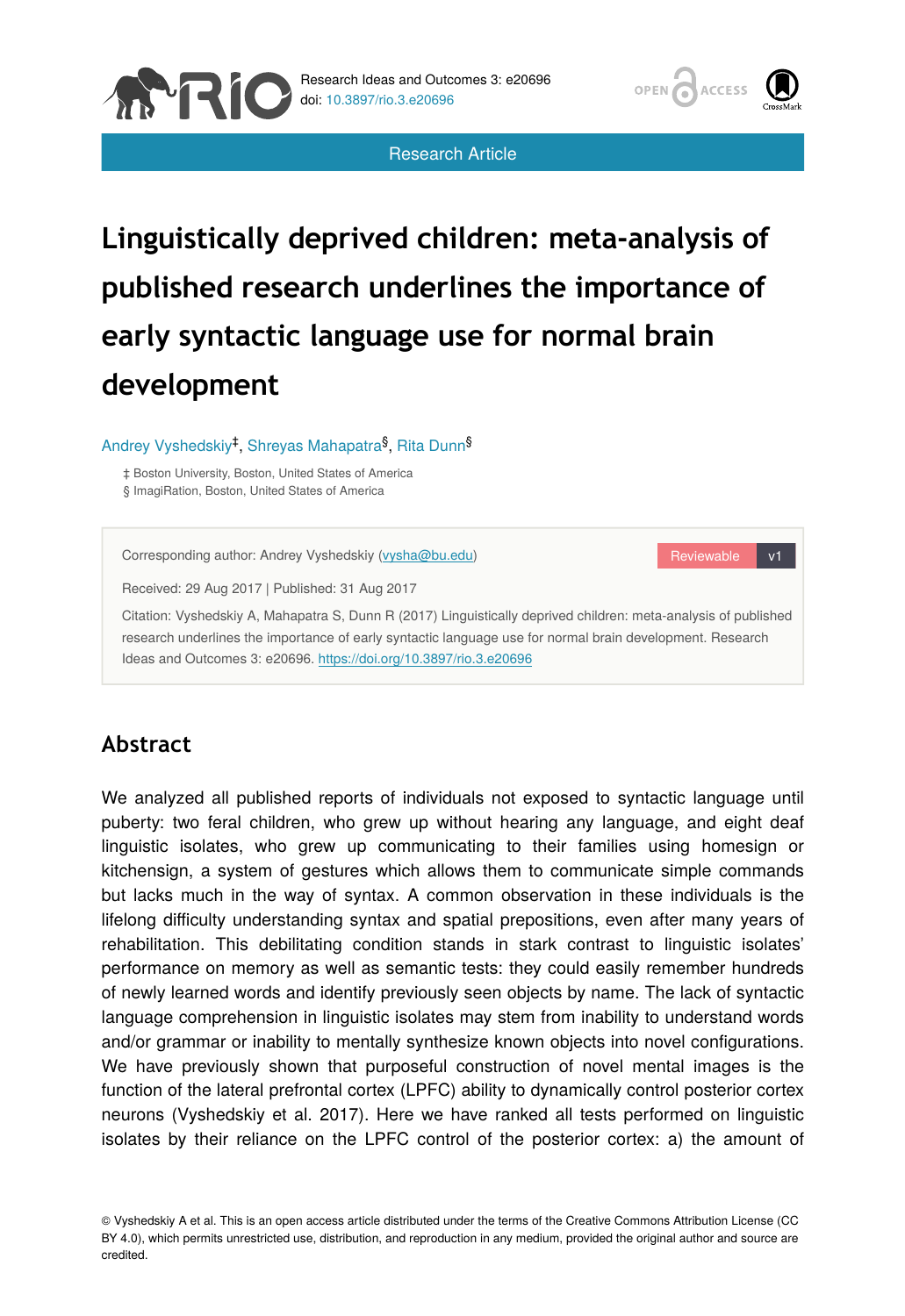posterior cortex territory that needs to be recruited by the LPFC and b) the number of disparate objects that have to be combined together by the LPFC in order to answer the test question. According to our analysis, linguistic isolates performed well in all tests that did not involve the LPFC control of the posterior cortex, showed decreasing scores in tests that involved greater recruitment of the posterior cortex by the LPFC, and failed in tests that involved greatest recruitment of posterior cortex necessary for mental synthesis of multiple objects. This pattern is consistent with inadequate frontoposterior connections in linguistic isolates. We discuss implications of these findings for the importance of early syntactic language exposure in formation of frontoposterior connections.

# **Keywords**

Language acquisition, critical period, language acquisition critical period, linguistically deprived, linguistic isolates, first language, first language acquisition, Genie, feral children, linguistic isolates.

# **Introduction**

There is general consensus that early time-sensitive exposure to syntactic language is important for acquisition of the full extent of a complex syntactic language (Chomsky 1959, Chomsky 1964, Wilder and Lamar 1959, Lenneberg 1967). The mechanism of this process, however, remains unclear. If the language provides children with the necessary tools to train their cognition, then the lack of language use during childhood must be associated with cognitive deficit. Studying cognitive processes in adults and adolescents who have been linguistically isolated during their childhood could therefore contribute to this discussion. These linguistically isolated individuals can be categorized into two groups by the nature of their isolation. Completely linguistically isolated children grow up with no verbal or sign communication to other humans. Syntactically isolated children, on the other hand, grow up communicating to other humans using simple signs void of syntax, grammar and spatial prepositions.

The best studied case of a completely linguistically isolated child is that of Genie (real name: Susan M. Wiley) who was isolated starting at 20 months of age until she was rescued at the age of 13 years 7 months. She was locked inside a bedroom in Los Angeles, strapped to a child's toilet during the day and bound inside a crib with her arms and legs immobilized on most nights (Curtiss 1977, Rymer 1993). She was not allowed to vocalize, was not spoken to, could not hear family conversation, or any other language occurring in her home other than swearing (there was no TV or radio in the home). Genie emerged from isolation with no development of spoken language and no comprehension of any language with exception of a few isolated words. After Genie was rescued, she was the focus of intensive language instruction.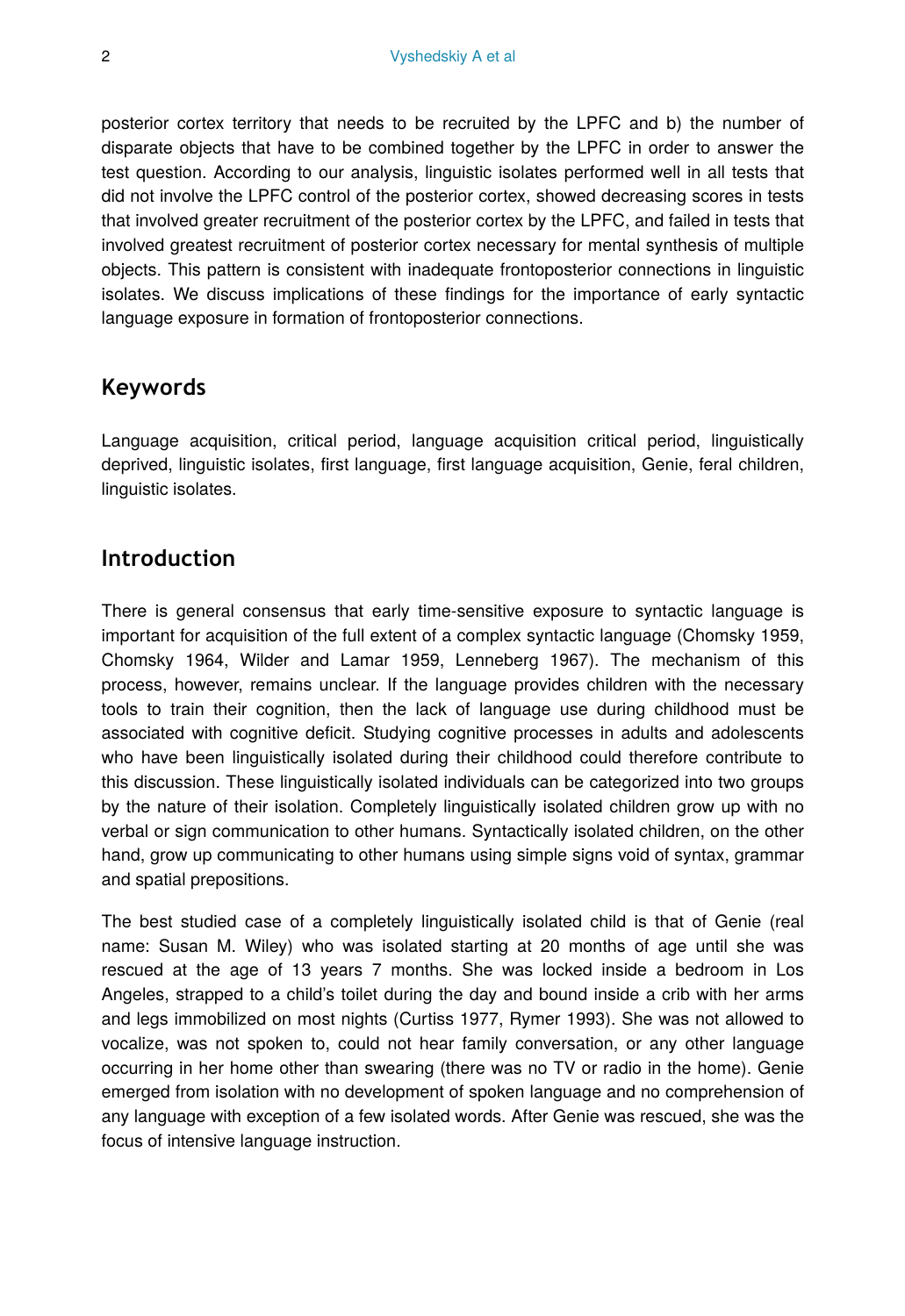Genie's case has been extensively compared to that of Victor of Aveyron, an eighteenthcentury French child whose life similarly became a case study for research in delayed firstlanguage acquisition. Victor of Aveyron was a feral child who apparently lived much of his childhood alone in the woods before being found wandering the woods near Saint-Serninsur-Rance in France. His case was taken up by a young physician, Jean Marc Gaspard Itard, who worked with the boy for five years. Itard named the wild child Victor, and estimated that the boy was 13 years old when he initiated the study. Itard, who was interested in determining what Victor could learn, devised procedures to teach the boy words and recorded his progress (Itard 1962).

Syntactic isolation of children stems from various causes and may occur even in a loving and cohesive family. About 90% of all congenitally deaf children are born to hearing parents (Mitchell and Karchmer 2004). In the US, these children typically receive special services. In Latin American countries, however, deaf children may never be exposed to a formal syntactic sign language. To communicate, families usually spontaneously invent homesign (a.k.a. kitchensign), a system of iconic gestures that consists of simple signs but lacks much in the way of syntax. Note that unlike Genie and Victor of Aveyron who grew up with no language and no communication, deaf linguistic isolates are using signs to communicate to their family from the very early age. The homesign system though is lacking syntax, spatial prepositions, and other recursive elements of a formal sign language. In other words, deaf linguistic isolates grow up exposed to language, but not to syntactic language.

Deaf children who grow up using homesign for communication must be distinguished from deaf children developing in a community of other deaf children, as they are known to be able to independently invent a syntactic sign language of their own. In 1980, following the Sandinista revolution, the Nicaraguan government opened several vocational schools for deaf children. By 1983 there were over 400 students in the two schools. The school program emphasized spoken Spanish and lip reading, and discouraged the use of signs by teachers. The program failed and students were unable to learn the Spanish language in such a manner. However, the school provided fertile ground for deaf students to communicate with each other. In this process, children gradually spontaneously generated a new sign language, complete with *syntax*, verb agreement and other conventions of grammar (Kegl et al. 1999, Senghas 1995, Senghas and Coppola 2001, Senghas et al. 2004). Studying generational differences between Nicaraguan children who grew up when the sign language was in its initial stage of development and those who grew up a decade later exposed to a richer vocabulary and more complex recursive elements demonstrated clear cognitive differences between the different cohorts of children (Martin 2009, Martin et al. 2013, Pyers et al. 2010).

Syntactically isolated children may also include those who are exposed to syntactic language but do not use it either for external or for internal communications. For the most part this group is formed by children with ASD. The primary problem in these children may be neurological, leading to a secondary problem of significant language delay. In turn, lack of syntactic language use during the critical period may result in the tertiary cognitive problems. About two thirds of children with ASD eventually demonstrate significant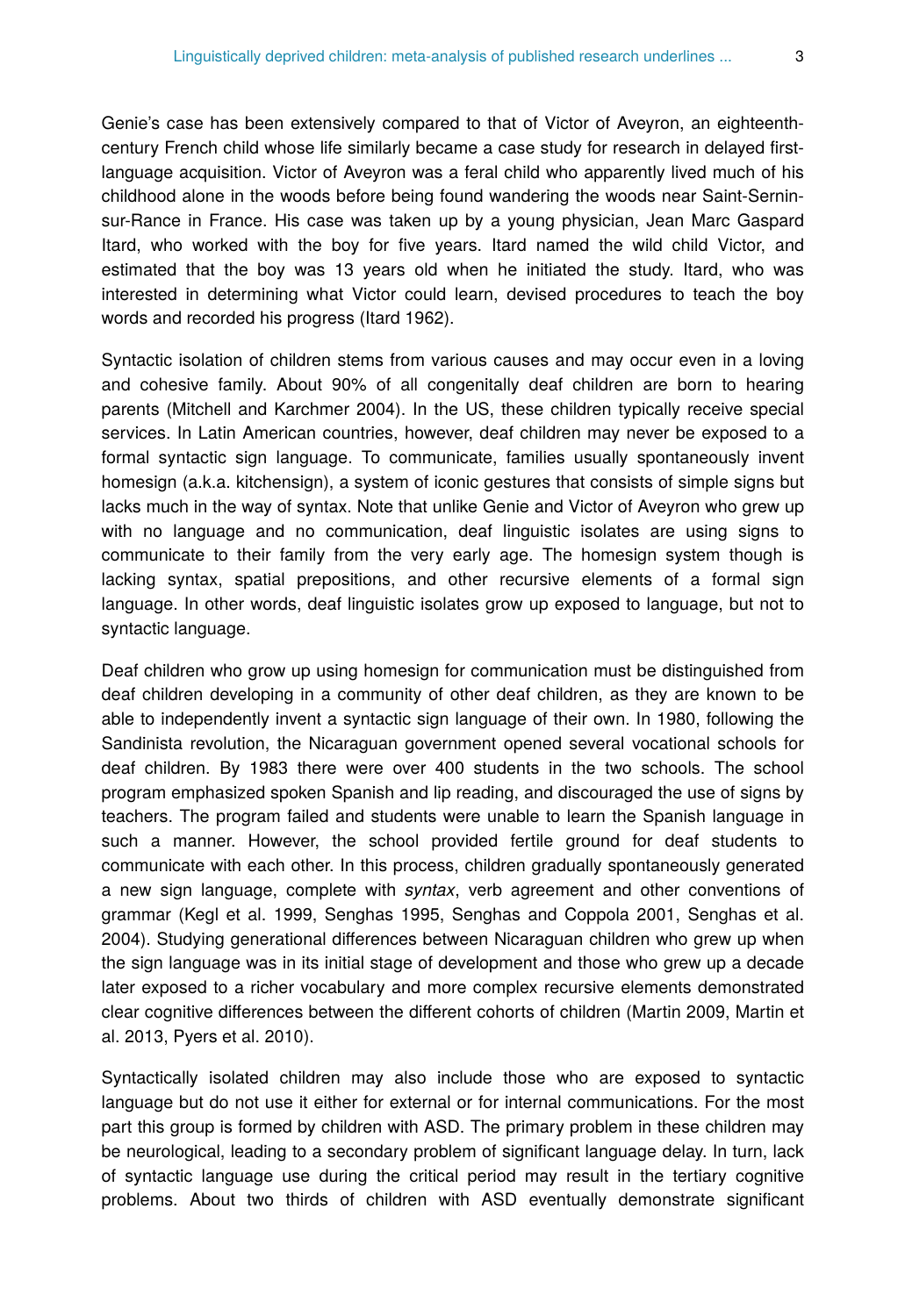cognitive impairment (Yeargin-Allsopp et al. 2003). While the origin of cognitive impairment could stem from the primary neurological problems, it can be exacerbated by the lack of syntactic language use in childhood.

Additional evidence for the importance of early language exposure for normal cognitive development comes from the controlled randomized study of the orphaned Romanian children (Bick et al. 2015). When Nicolae Ceausescu banned birth control and abortion in 1966 to increase Romania's population, many overwhelmed parents left children in state institutions. By 1989 this social experiment led to more than 170,000 children living in these facilities (Bick et al. 2015). The institutionalized toddlers did not receive much personal attention and were discouraged from vocalizing. In many instances, these toddlers grew up in environments void of any rich linguistic stimuli. In the 1990s a group of 136 toddlers free of neurological, genetic and other birth defects were randomized and half of them were assigned to a foster care, while the other half remained in such an institution. Because the toddlers were randomly assigned to foster care or to remain in an institution, unlike previous studies, it was possible to show that any differences in development or behavior between the two groups could be attributed to where they were reared (Bick et al. 2015).

In this manuscript we initially focus on the most definitive cases of language isolation: children who have been linguistically isolated until puberty and then subjected to rehabilitation attempts for several years in their adolescence or adulthood. These cases of feral children and deaf linguistic isolates present the best opportunity to delineate the effect of syntactic language deprivation on the developing brain. In the discussion, we compare our findings to other children with relatively shorter first syntactic language deprivation periods.

# **Material and methods**

We performed PubMed and GoogleScholar search in May of 2017 for all reports of linguistic isolates. The search yielded reports of ten individuals not exposed to a syntactic language until puberty, which were subsequently tested as adults following several years of focused rehabilitation: two reports of feral children and eight reports of deaf linguistic isolates. Performance of these individuals in all kinds of linguistic and nonverbal tests is reviewed in this manuscript in terms of their PFC ability to manipulate and control their imaginary visual experience.

## **Assessment of linguistic test questions**

A panel of three neuroscientists classified all language comprehension and nonverbal tasks administered to linguistic isolates according to the minimal neurobiological requirements necessary to obtain the correct answer (Vyshedskiy et al. 2017). Specifically, panel members analyzed (1) The minimum number of disparate objects that needed to be purposefully imagined together in order to answer correctly, called the number of objects (NOB) score, and (2) The type of object modification required by the question (see details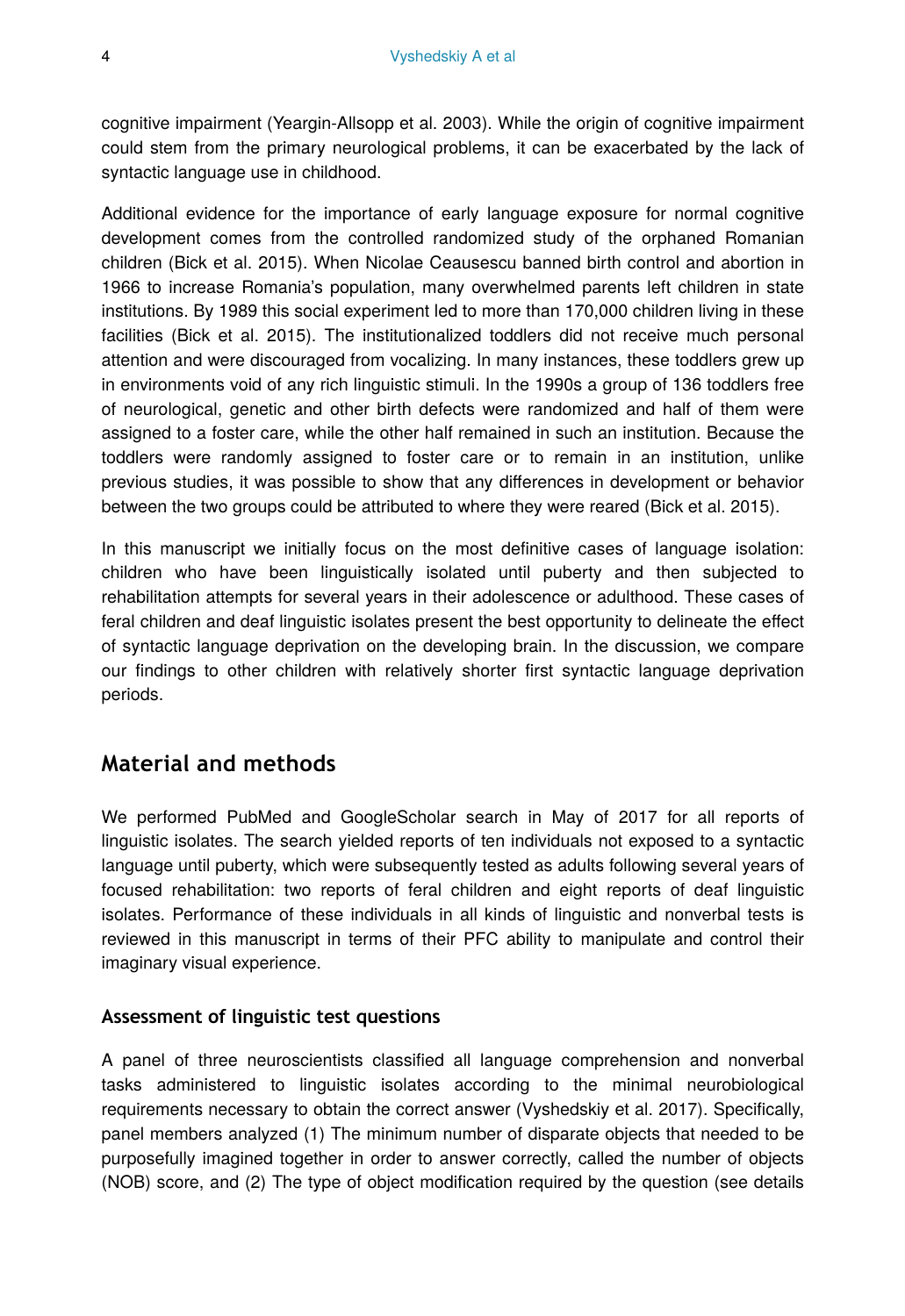below). Members of the panel analyzed each question independently of each other and then discussed questions one by one to reach a unanimous opinion.

**(2.1) Establishment of the type of object modification**: For any object in the mind's eye, we can voluntarily change its color, size, position in space or rotation. The mechanisms of these processes involve PFC-controlled modification of the object's representation in the posterior cortex. As related to the posterior cortex neuronal territory, such mechanisms can be classified into three classes: 1) those that do not involve any object modification; 2) those that involve modification of activity in only the ventral visual cortex (Fig. 1); and 3) those that involve coordination of activity in both the dorsal and ventral visual cortices. For example, object comparisons does not involve modification of any object; color or size modification of an object recalled in memory is limited to the ventral visual cortex (Gabay et al. 2016); finally, location in space modification or rotation involve coordination of activity in both the ventral and dorsal visual cortices (Cohen et al. 1996, Goodale and Milner 1992, Lee et al. 2006, Schendan and Stern 2007, Zacks 2008). Accordingly, the three types of questions were assigned the posterior cortex territory score (PCT score) ranging from zero to two, with zero corresponding to minimal posterior cortex territory and two corresponding to greatest amount of posterior cortex territory.



#### Figure 1. doi

Visual information processing in the cortex. From the primary visual cortex (V1, shown in yellow), the visual information is passed in two streams. The neurons along the ventral stream also known as the ventral visual cortex (shown in purple) are primarily concerned with *what* the object is. The ventral visual stream runs into the inferior temporal lobe. The neurons along the dorsal stream also known the dorsal visual cortex (shown in green) are primarily concerned with *where* the object is. The dorsal visual stream runs into the parietal lobe.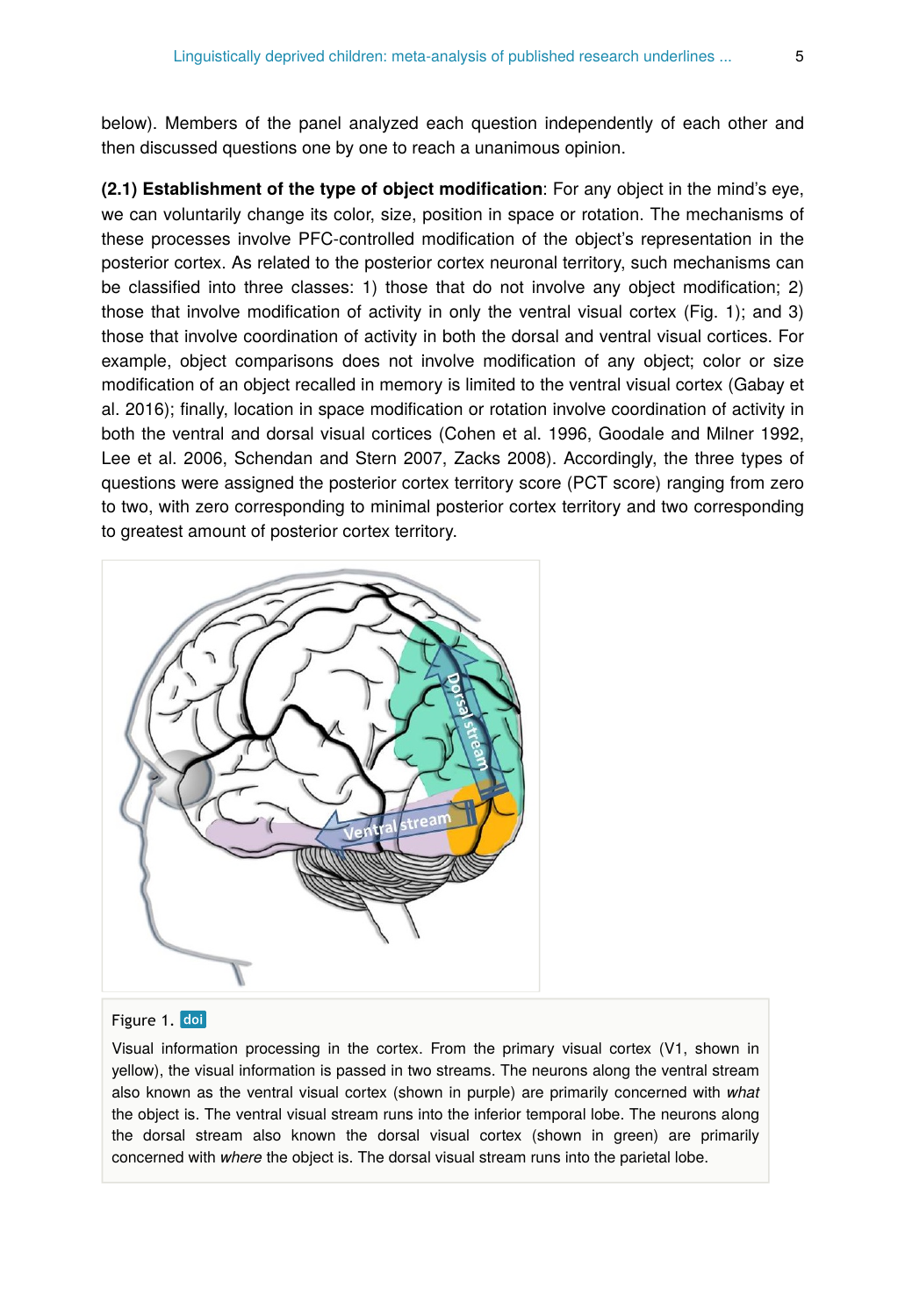#### **Language comprehension tests**

**1. Find the named object.** A common task requires the subject to find a named object from a variety of physical objects (or pictures) to choose from. These tasks are based of subject's ability to compare the internal representation of the target object with all the possible solution objects, primarily relying on matching from memory. Since this type of question does not require any mental combination of disparate objects, it is assigned a NOB score of one. Furthermore, since this type of question does not require any modification of the object, it corresponds to the PCT score of zero (i.e. requiring the least amount of the posterior cortex territory).

**2. Integration of modifiers in a single object.** Another common comprehension test requires the subject to integrate a noun and an adjective. A subject may be asked to point out the picture with a {yellow/red/green} + circle placed among several decoy images with {yellow/red/green} + {triangle/square} thus forcing the integration of color and noun. Similarly, to integrate size and noun one may be asked to point to a  $\{big/ \$ triangle/square}. Neurologically, the integration of modifiers involves the modification of neurons encoding a *single* object and therefore has a NOB score of one. As color and/or size were modified, these tasks were given a PCT score of one. (modification is limited to the ventral visual cortex, see Gabay et al. (2016)).

**2.1. Comparative.** In a comparative test the subject may be shown two circles of different sizes and asked to point out the circle that is {bigger/smaller}. In terms of visual representation in the posterior cortex, the circles can be considered one at a time, making the comparative task a special case of integration of the size modifier task. Therefore, minimally, the comparative task involves the modification of neurons encoding a *single* object (the circle) and has a NOB score of one. In terms of the PCT, these questions were assigned a score of one (modification is limited to the category of size represented in the ventral visual cortex, see Gabay et al. (2016)).

**2.2. Superlative.** In a superlative test, the subjects may be shown several circles of different sizes not aligned by size and asked to point out the biggest/smallest circle. Similar to comparative task, superlative task is a special case of integration of the size modifier, it involves the modification of neurons encoding a *single* object and therefore has a NOB score of one. In terms of the PCT, these questions were assigned a score of one (modification is limited to the ventral visual cortex, see Gabay et al. (2016)).

**3. Integration of number modifier.** To integrate the number and noun the subject may be asked to point out a card with {two/three/four} circles among distractor cards with {two/ three/four} + {squares/triangles}. Similar to comparative task, the integration of number modifier minimally involves the modification of neurons encoding the number: independently of whether the number is two or a million, only a *single* object (the circle) is visualized and therefore this test has a NOB score of one. Reports indicate that numerical information is represented by regions of the posterior parietal lobes (Dehaene et al. 2004, Nieder and Dehaene 2009). Thus, these tasks are given a PCT score of two.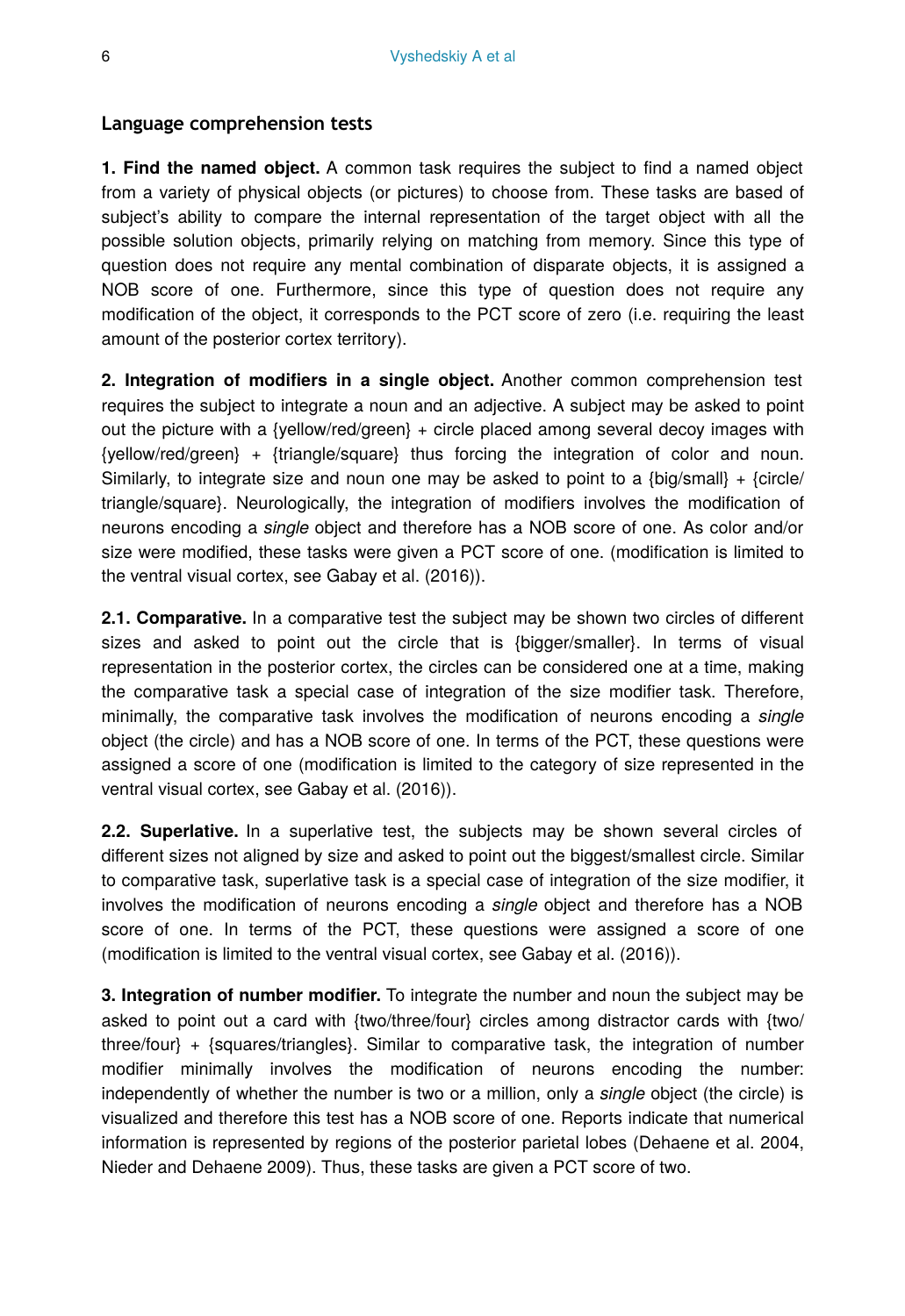**3.1. Singular vs. plural.** Singular vs. plural tasks involve showing several pictures and asking the subject to point out the correct picture: 'Show me the flower' versus 'Show me the flowers. Neurologically, in terms of visual representation of object in the posterior cortex, these tasks are the special case of the integration of number modifier; they involve the modification of neurons encoding a *single* object (NOB score of one) and have a PCT score of two.

**3.2. Negative vs. affirmative statements.** To test understanding of simple negation the subject is shown a pair of pictures identical except for the presence or absence of some element. For example, the subject may be asked to indicate a picture in which the rabbit has a carrot vs. the one in which the rabbit does *not* have a carrot. Neurologically, in terms of visual representation of object in the posterior cortex, these tasks involve the modification of neurons encoding a *single* object (e.g., a carrot) and therefore have a NOB score of one. These questions are a special case of integration of number modifier, with the number set to zero. Accordingly, they were assigned a PCT score of two.

**4. Mental rotation and modification of a single object's location in space.** A number of verbal and nonverbal tasks given to linguistic isolates require mental rotation or other modification of an object's location in space. An example of a nonverbal mental rotation task is presented in Fig. 2. Mental rotation and modification of a single object's location in space involve the PFC-coordinated activity in *both* the ventral and the dorsal visual cortices (Cohen et al. 1996, Harris et al. 2000, Schendan and Stern 2007), and are therefore assigned the PCT score of two. However, these tasks are still limited to a single object and, consequently, assigned a NOB score of one.



#### Figure 2. doi

A typical question testing subject's ability to mentally rotate an object is shown here as a 2x2 matrix with six answer choices displayed below the problem. The top row of the matrix indicates the rule: "the object in the right column is the result of 45° clockwise rotation." Applying this rule to the bottom row, we arrive at the correct answer depicted on the right.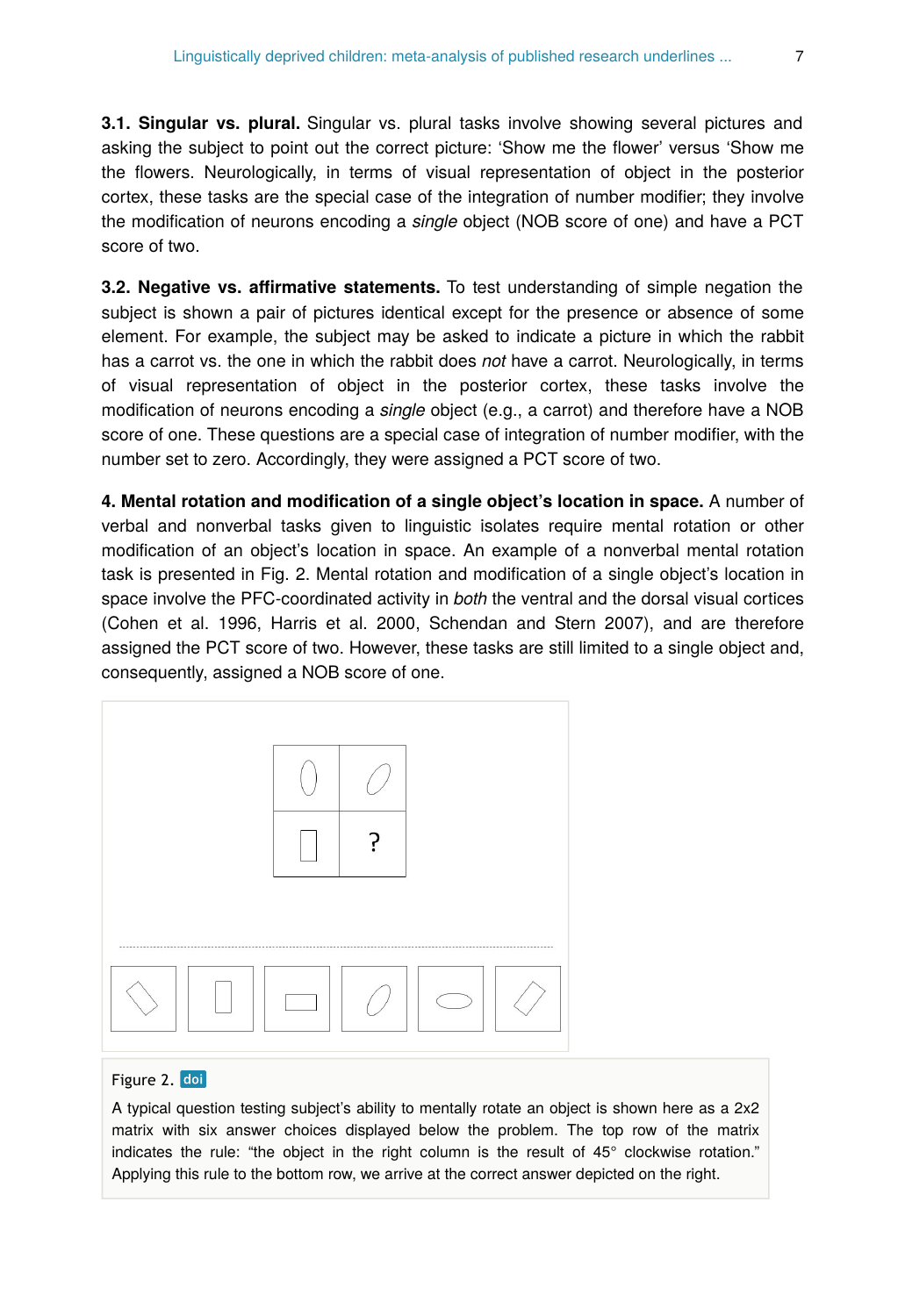**4.1 Copying stick and block structures.** Copying stick and block structures test is a nonverbal test that relies on mental rotation of sticks or block pieces in order to align them with the instructions. Since mental manipulations involve one piece at a time, these tasks are limited to a single object and, consequently, assigned a NOB score of one. Mental rotation involve the PFC-coordinated activity in *both* the ventral and the dorsal visual cortices (Cohen et al. 1996, Harris et al. 2000, Schendan and Stern 2007), and are therefore assigned the PCT score of two.

#### **5. Mental synthesis of several objects.**

**5.1 Spatial prepositions.** Understanding of spatial prepositions such as in, on, under, over, beside, in front of, behind requires a subject to superimpose several objects. For example, the request "to put a green box {inside/behind/on top of} the blue box" requires an initial mental simulation of the scene, only after which is it possible to correctly arrange the physical objects. An inability to produce a novel mental image of the green box {inside/ behind/on top of} the blue box would lead to the use of trial-and-error, which in majority of cases will result in an incorrect arrangement. Understanding an instruction to "put the bowl {*behind/in front of/on/under*} the cup requires the combination of two objects and therefore is assigned a NOB score of two. Understanding an instruction to "put the cup *in* the bowl and *on* the table" requires the combination of three objects and therefore is assigned a NOB score of three. In general, a NOB score in mental synthesis questions is defined as the number of disparate objects that have to be imagined together.

When two disparate objects are imagined together their spatial relationship has to be encoded. Encoding of spatial information is the function of the dorsal visual cortex (Cohen et al. 1996, Harris et al. 2000, Schendan and Stern 2007). Accordingly, mental synthesis of multiple objects always involves the PFC-coordinated activity in *both* the ventral and the dorsal visual cortices and is therefore assigned the PCT score of two.

**5.2 Flexible syntax.** The order of words, or syntax (from Greek *syn*, meaning *together*, and *taxis*, meaning *an ordering*), is an essential quality of all human languages. A change in the word-order often completely changes the meaning of a sentence. For example, the phrase "a cat ate a mouse" and the phrase "a mouse ate a cat," have very different connotations only because the word order was changed. To understand the exact meaning of these two sentences, the subject must mentally synthesize the objects of "a cat" and "a mouse."

Flexible syntax is distinguished from rigid syntax, whereby the meaning of a word is always dictated by its position in a sentence. For example, if we all agree that the first noun in the "noun1 ate noun2" sentence will always be the eater and the second noun will always be the prey, then the meaning of the sentence can be inferred without mental synthesis of multiple objects. When you hear "a cat ate a mouse," you automatically know that noun1 (a cat) was the eater and noun2 (a mouse) was the prey. You do not need to synthesize the image of a cat and a mouse together; you can simply infer the meaning from the sequence of words in the sentence. Of course this rule constricts the conversation to a single sentence structure: "noun1 ate noun2." If you follow this structure strictly, you will always misinterpret sentences like "a cat was eaten by a mouse," "a cat will be eaten by a mouse,"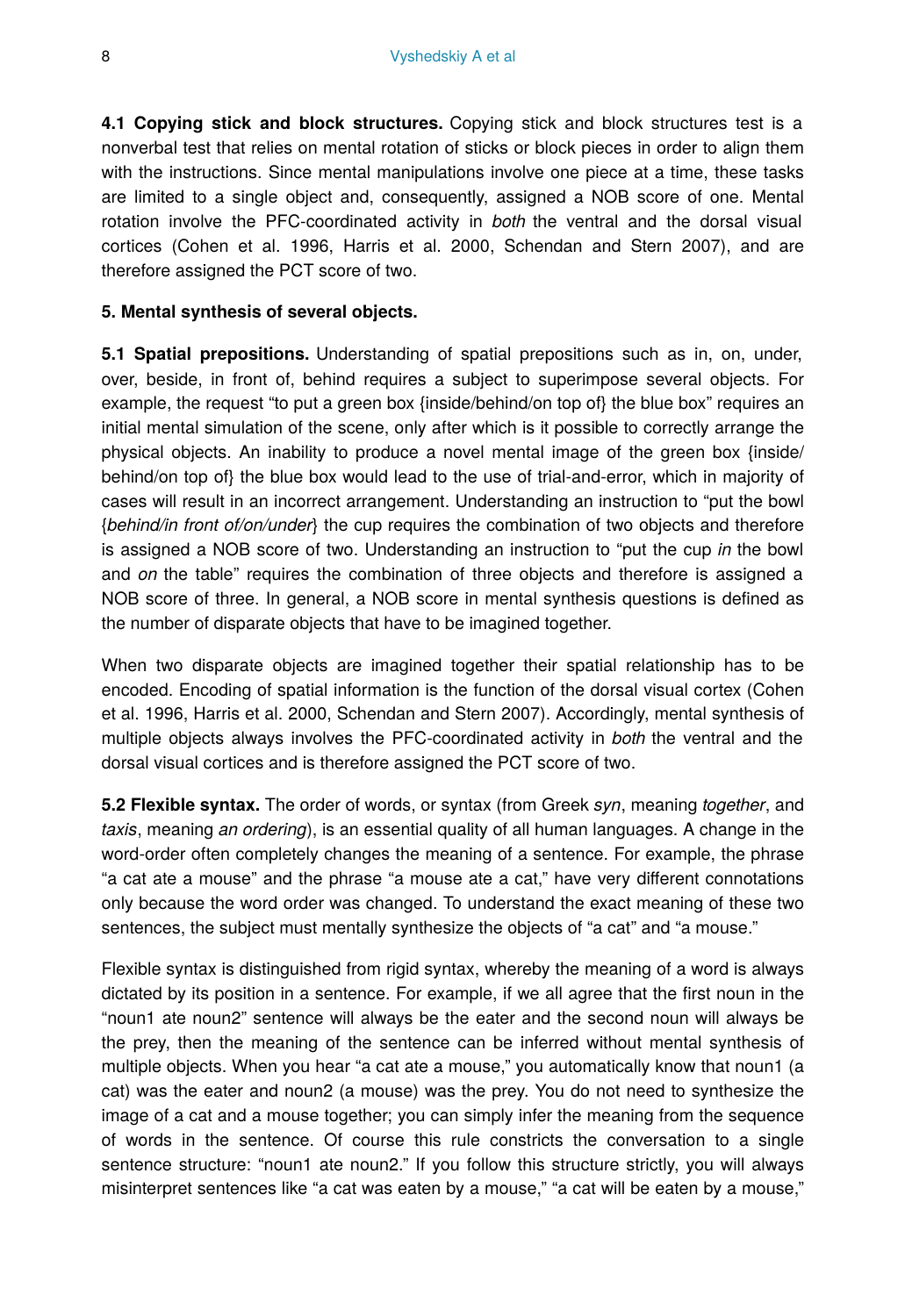"this cat never eats mice," since you will always think that noun1 (the cat) is the eater. Human languages are not bound by limitations of rigid syntax: both the first and the second nouns can be the 'eaters' ("a cat ate a mouse" versus "a cat was eaten by a mouse"). All human languages use flexible syntax and rely on mental synthesis of multiple objects to decode the meaning of a sentence.

Similar to spatial prepositions tasks, a NOB score in flexible syntax tasks is defined as the number of disparate objects that have to be imagined together and PCT score of two is assigned.

**5.3 Before/after word order.** To test understanding of before/after word order, subjects can be asked 'to touch your nose after you touch your head.' Similar to flexible syntax, this task relies on mental synthesis to simulate the process of touching the nose and the head. These tasks are given a NOB score of two and PCT score of two.

**5.4 Active vs. passive.** Subjects can be asked to point to a picture showing 'The boy is pulling the girl' vs. 'The girl is pulled by the boy.' Similar to flexible syntax, this task relies on mental synthesis to combine the boy and the girl in the mind's eye. It is given a NOB score of two and PCT score of two.

**5.5 Exact arithmetic abilities.** Mentally finding the solution to a complex arithmetic problem such as mental two-digit addition (e.g. 43+56) and multiplication (e.g. 32x24) also relies on mental synthesis. This process is different from multiplication of single digit numbers (e.g. 2x4) that can be retrieving from memorized multiplication table (Zago et al. 2001). Since the exact number of objects in two-digit multiplication is not easily assertained, this task received an NOB score of "2+." Mental two-digit addition and multiplication were assigned a PCT score of two.

## **6. Special cases**

**6.1. Classification tasks.** Classification tasks involve sorting objects on the principles of gender, animacy, etc. Classification tasks involve no object combination and therefore were assigned a NOB score of one. The tasks also involve no modification of objects and therefore were assigned the PCT score of zero. Classification may be more challenging than similarly scored "Find the object" tasks, since the object's class has to be determined, but this is not reflected in the scoring system used in this report.

**6.2 Picture arrangement into a story**. A typical test consists of three to six pictures with cartoon characters that can be arranged into a story. For example, picture A shows a boy running, picture B shows the boy falling, and picture C shows the boy crying. The pictures are presented to the subject in scrambled order with instructions to rearrange the pictures to make the best sense. A typical adult might approach this task by mentally animating the characters and generating a story using mental synthesis of multiple objects. However, in order to identify the minimal neurobiological requirements for the correct answer, we considered the following alternative. Most picture arrangement tasks rely on subject's understanding of causality between events shown in the pictures. The inference of causality can be made from a memory of similar events watched on TV or a personal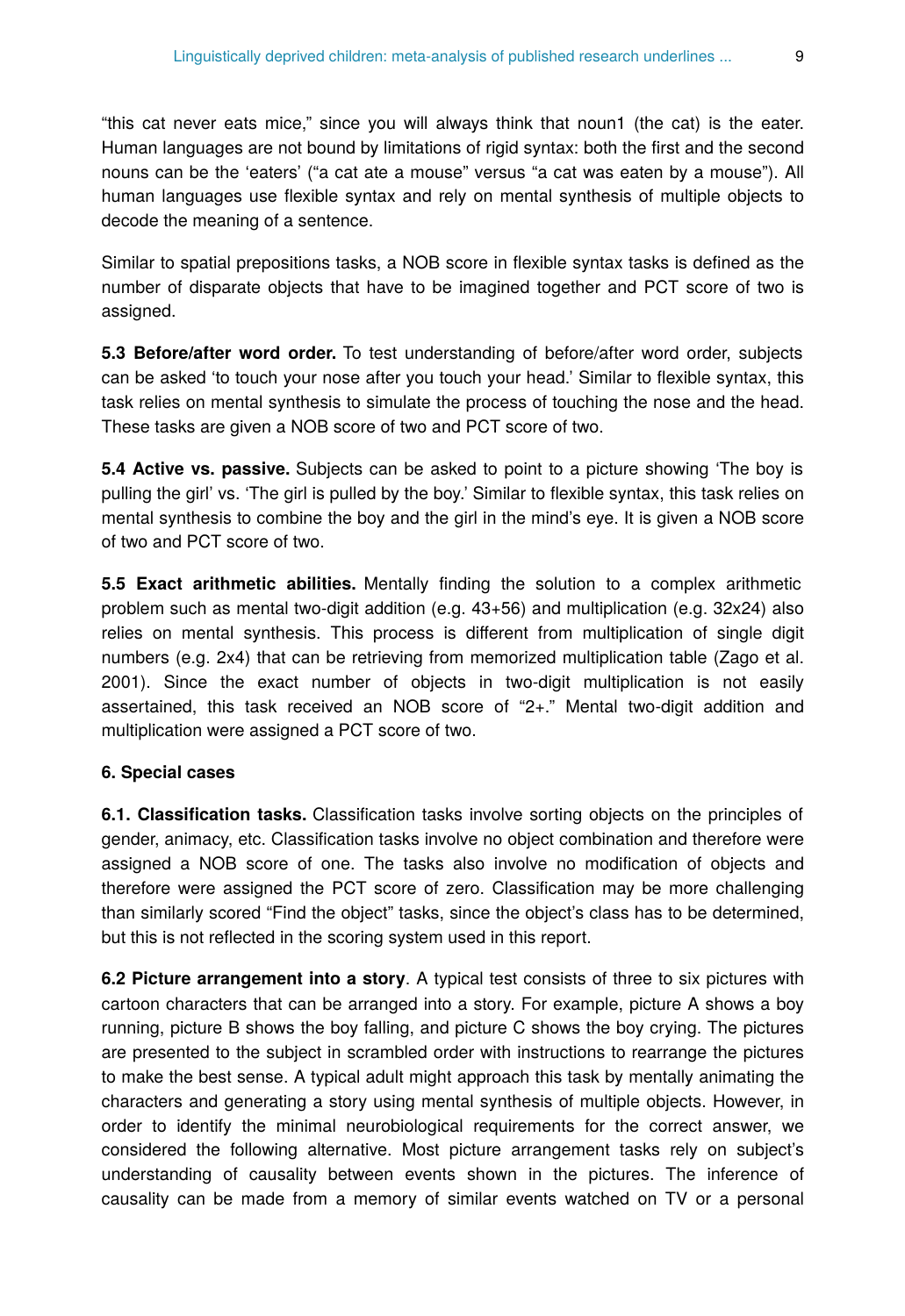experience, e.g. running, falling and crying thereafter. The process of inferring the causality does not rely on combination or modification of objects and therefore was assigned a NOB score of one and the PCT score of zero.

The summary of NOB and PCT scores for all linguistic tests is provided in Table 1.

| Table 1.                                                                                                                                       |                            |                                            |  |  |  |  |  |  |  |  |
|------------------------------------------------------------------------------------------------------------------------------------------------|----------------------------|--------------------------------------------|--|--|--|--|--|--|--|--|
| The hierarchical classification of linguistic tests question by a NOB score and the PCT score.                                                 |                            |                                            |  |  |  |  |  |  |  |  |
| <b>Linguistic test</b>                                                                                                                         | Number of<br>objects score | <b>Posterior cortex</b><br>territory score |  |  |  |  |  |  |  |  |
| Find the object                                                                                                                                | 1                          | $\Omega$                                   |  |  |  |  |  |  |  |  |
| <b>Classification tasks</b>                                                                                                                    | 1                          | <sup>0</sup>                               |  |  |  |  |  |  |  |  |
| Picture arrangement into a story                                                                                                               | 1                          | 0                                          |  |  |  |  |  |  |  |  |
| Integration of size and color modifiers                                                                                                        | 1                          | 1                                          |  |  |  |  |  |  |  |  |
| Comparative: e.g. 'Which button is smaller?'                                                                                                   | 1                          | 1                                          |  |  |  |  |  |  |  |  |
| Superlative: e.g. 'Which button is smallest out of five?'                                                                                      | 1                          | 1                                          |  |  |  |  |  |  |  |  |
| Integration of number modifier                                                                                                                 | 1                          | $\overline{c}$                             |  |  |  |  |  |  |  |  |
| Singular vs. plural                                                                                                                            | 1                          | $\overline{c}$                             |  |  |  |  |  |  |  |  |
| Understanding of simple negation                                                                                                               | 1                          | $\overline{c}$                             |  |  |  |  |  |  |  |  |
| Mental rotation and modification of a single object's location in space                                                                        | 1                          | $\mathfrak{p}$                             |  |  |  |  |  |  |  |  |
| Copying stick and block structures                                                                                                             | 1                          | $\overline{c}$                             |  |  |  |  |  |  |  |  |
| Mental synthesis of multiple objects: Understanding of spatial<br>prepositions, such as in, on, under, over, beside, in front of, behind, etc. | $\overline{2}$             | $\overline{c}$                             |  |  |  |  |  |  |  |  |
| Understanding of flexible syntax                                                                                                               | $\overline{2}$             | $\overline{c}$                             |  |  |  |  |  |  |  |  |
| Before/after word order:                                                                                                                       | $\overline{2}$             | $\overline{c}$                             |  |  |  |  |  |  |  |  |
| Active vs. passive                                                                                                                             | $\overline{2}$             | $\overline{c}$                             |  |  |  |  |  |  |  |  |
| Exact arithmetic abilities: mental two-digit addition / multiplication                                                                         | $2+$                       | $\overline{c}$                             |  |  |  |  |  |  |  |  |

# **Comments to Figure 3 Linguistic isolates performance in verbal and nonverbal tests**

Fig. 3 summarizes performance of linguistic isolates in verbal and nonverbal tests. This section explains some of the calculations reported in Fig. 3.

## Comments:

1. The methodology for deriving a NOB and PCT scores from the performance IQ score was described (Vyshedskiy et al. 2017).

2. Genie was tested with Raven's Matrices and Wechsler Intelligence Scale for Children (WISC). Fromkin et al. (1974) report that 1.5 years into rehabilitation Genie's "performance on the Raven Matrices could not be scored in the usual manner but corresponded to the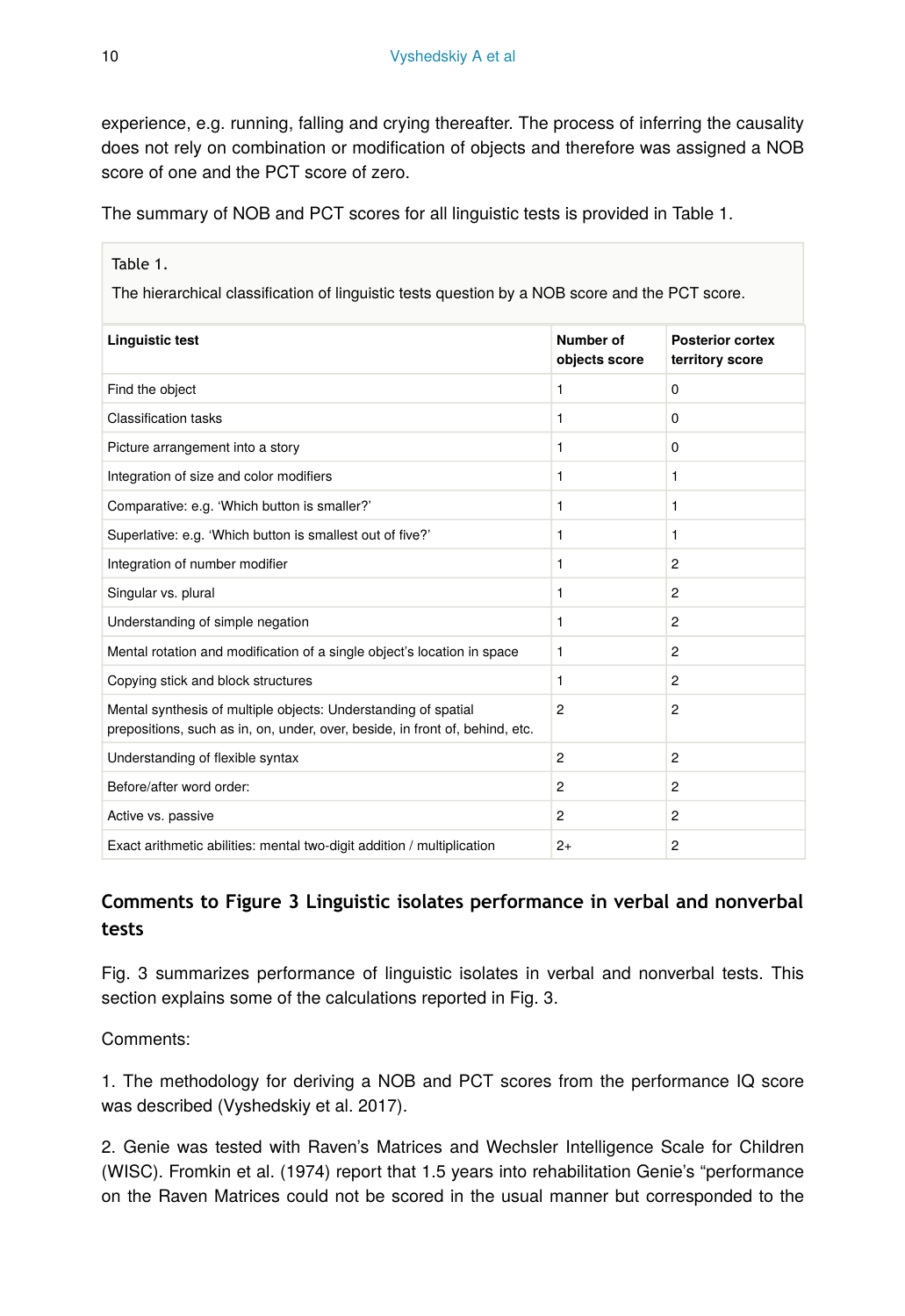50th percentile of children aged 8.5 to 9 years". Curtiss et al. (1975) report that 2 years into rehabilitation "on WISC... performance subtests ... she has achieved subtest scaled scores as high as eight and nine". In addition, Curtiss (1977) reports that 5 years into rehabilitation "Genie was given the Coloured Progressive Matrices Test. ... Genie's overall score was 29.".

|                                    | š | <b>NOB</b><br>score | PCT<br>score   | <b>SUBJECTS</b><br><b>TESTS</b>                                                                            | Genie                                         | Victor of<br>Aveyron | E.M.                                | Chelsea                                            | <b>Maria</b>                                      | <b>Marcus</b>                                      | I.C.                            | <b>Shawna</b>                     | Cody                                              | Carlos                                  |
|------------------------------------|---|---------------------|----------------|------------------------------------------------------------------------------------------------------------|-----------------------------------------------|----------------------|-------------------------------------|----------------------------------------------------|---------------------------------------------------|----------------------------------------------------|---------------------------------|-----------------------------------|---------------------------------------------------|-----------------------------------------|
| posterior cortex<br>control of the |   | $\mathbf{1}$        | 0              | Find the named object                                                                                      | Yes                                           | Yes                  | Yes                                 | Yes                                                | Yes                                               | Yes                                                | Yes                             | Yes                               | Yes                                               | Yes.                                    |
|                                    |   | $\overline{1}$      | $\Omega$       | Classification and categorization<br>tasks                                                                 | Yes                                           | No data              | No data                             | No data                                            | No data                                           | No data                                            | No data                         | No data                           | No data                                           | No data                                 |
|                                    |   | $\mathbf{1}$        | $\Omega$       | Picture arrangement into a story                                                                           | Yes.                                          | No data              | Deficit                             | Yes <sup>4</sup>                                   | No data                                           | No data                                            | No data                         | No data                           | No data                                           | Nn data                                 |
|                                    |   | $\overline{1}$      |                | Integration of size and color modifiers                                                                    | Yes.                                          | No data              | Yes <sup>3</sup>                    | No data                                            | No data                                           | No data                                            | No data                         | No data                           | No data                                           | No data                                 |
|                                    |   | $\mathbf{1}$        |                | Comparative: e.g. 'Which button is<br>smaller?"                                                            | Yes                                           | No data              | Yes.                                | No data                                            | No data                                           | No data                                            | No data                         | No data                           | No data                                           | No data                                 |
|                                    |   | 1                   | $\mathbf{1}$   | Superlative: e.g. 'Which button is<br>smallest out of five?"                                               | Inconsistent                                  | No data              | Yes                                 | No data                                            | No data                                           | No data                                            | No data                         | No data                           | No data                                           | No data                                 |
|                                    |   | $\mathbf{1}$        | $\overline{2}$ | Negative vs. affirmative statements                                                                        | Yes.                                          | No data              | N <sub>D</sub>                      | No data                                            | No data                                           | No data                                            | No data                         | No data                           | No data                                           | No data                                 |
|                                    |   | $\overline{1}$      | $\overline{2}$ | Singularys, plural                                                                                         | Yes                                           | No data              | Yes                                 | No data                                            | No data                                           | No data                                            | No data                         | No data                           | No data                                           | No data                                 |
|                                    |   | $\overline{1}$      | $\overline{2}$ | Understanding of simple negation                                                                           | Yes.                                          | No data              | No.                                 | No data                                            | No data                                           | No data                                            | No data                         | No data                           | No data                                           | No data                                 |
|                                    |   | $\mathbf{1}$        | $\overline{2}$ | Copying stick and block structures                                                                         | Yes.                                          | No data              | No data                             | Yes.                                               | No data                                           | No data                                            | No data                         | No data                           | No data                                           | No data                                 |
|                                    |   | $\overline{2}$      | $\mathfrak{D}$ | Understanding of spatial prepositions<br>such as in, on, under, over, beside, in<br>front of, behind, etc. | No.                                           | No data              | No.                                 | Nn <sup>5</sup>                                    | No data                                           | No data                                            | No <sup>9</sup>                 | No data                           | No data                                           | No data                                 |
| PFC                                |   | $\overline{2}$      | $\overline{2}$ | Understanding of flexible syntax                                                                           | <b>No</b>                                     | No                   | No.                                 | No.                                                | <b>No</b>                                         | No.                                                | No data                         | N <sup>10</sup>                   | Na <sup>10</sup>                                  | N <sub>D</sub> 10                       |
| Lateral<br>$rac{6}{x}$             |   | $\overline{2}$      | $\mathfrak{D}$ | Before/after word order: e.g. 'Touch<br>vour nose after you touch your head."                              | No.                                           | No data              | N <sub>0</sub>                      | No data                                            | No data                                           | No data                                            | No data                         | No data                           | No data                                           | No data                                 |
|                                    |   | $\overline{2}$      | $\overline{2}$ | Active vs. passive: e.g. 'The boy is<br>pulling the girl' VERSUS 'The girl is<br>pulled by the boy'        | No.                                           | No data              | No data                             | No data                                            | No data                                           | No data                                            | No data                         | No data                           | No data                                           | No data                                 |
|                                    |   | $\overline{2}$      | $\overline{2}$ | Exact arithmetic abilities: mental two-<br>digit addition/multiplication                                   | Nn data                                       | Nodata               | No data                             | No data                                            | No data                                           | Nn data                                            | No.                             | No data                           | Nndata                                            | No data                                 |
|                                    |   |                     |                | Nonverbal (performance) IQ score<br>and the derived NOB and PCT<br>scorest                                 | IQ score <sup>2</sup><br>$NOB = 1$<br>$PCB=2$ | No data              | IQ=83 to 88<br>$NOB = 1$<br>$PCB=2$ | IQ=77 to 89 <sup>8</sup><br>$NOB = 1$<br>$PCB = 2$ | Q=73 to 100 <sup>2</sup><br>NOB=1 to 2<br>$PCB=2$ | IQ=70.5 to 85 <sup>8</sup><br>$NOB = 1$<br>$PCB=2$ | $1Q = 65$<br>$NOB = 1$<br>PCB=0 | $10 = 67$<br>$NOB=1$<br>$PCB = 0$ | IQ=84 to 91 <sup>11</sup><br>$NOB = 1$<br>$PCB=2$ | IQ=74 to 8512<br>$NOB = 1$<br>$PCB = 2$ |

#### Figure 3. doi

#### **Linguistic isolates performance in verbal and nonverbal tests.**

This Figure is also available as a Power Point slide in Suppl. material 1.

Using this limited information we attempted to map Genie's IQ into a NOB and PCT scores:

A. WISC uses three sections to determine the performance score: Matrix Reasoning, Figure Weights, and Visual Puzzles. A person who can only answer test questions with a NOB score of one and PCT score of zero (i.e. "Find the same object" and "Amodal completion") would receive scaled section scores of 2, 5, 3 respectively (Vyshedskiy et al. 2017). A person who can also answer test questions with a NOB score of one and PCT score of one (i.e. "Integration of size/color modifier") would receive scaled section scores of 4, 5, and 4, respectively. A person who can also answer test questions with a NOB score of one and PCT score of two (i.e. "Integration of number modifier" and "Mental rotation and modification of object's location in space") would receive scaled section scores of 6, 10, and 4, respectively. To demonstrate ability for mental synthesis of multiple objects, the subject has to have section scores above 6, 10, and 4, respectively. From the Curtiss et al. (1975) report that Genie" achieved subtest scaled scores as high as eight and nine" we have to assume that the highest scaled section score was "eight and nine". The easiest WISC section where Genie would be expected to show the highest score is the Figure Weights sections. The score of "eight and nine" in the Figure Weights section corresponds to a NOB score of one and PCT score of two. That is Genie demonstrated ability to "Find the same object," "Integrate of size/color modifier," "Integrate of number modifier," and "Mentally rotate and modify object's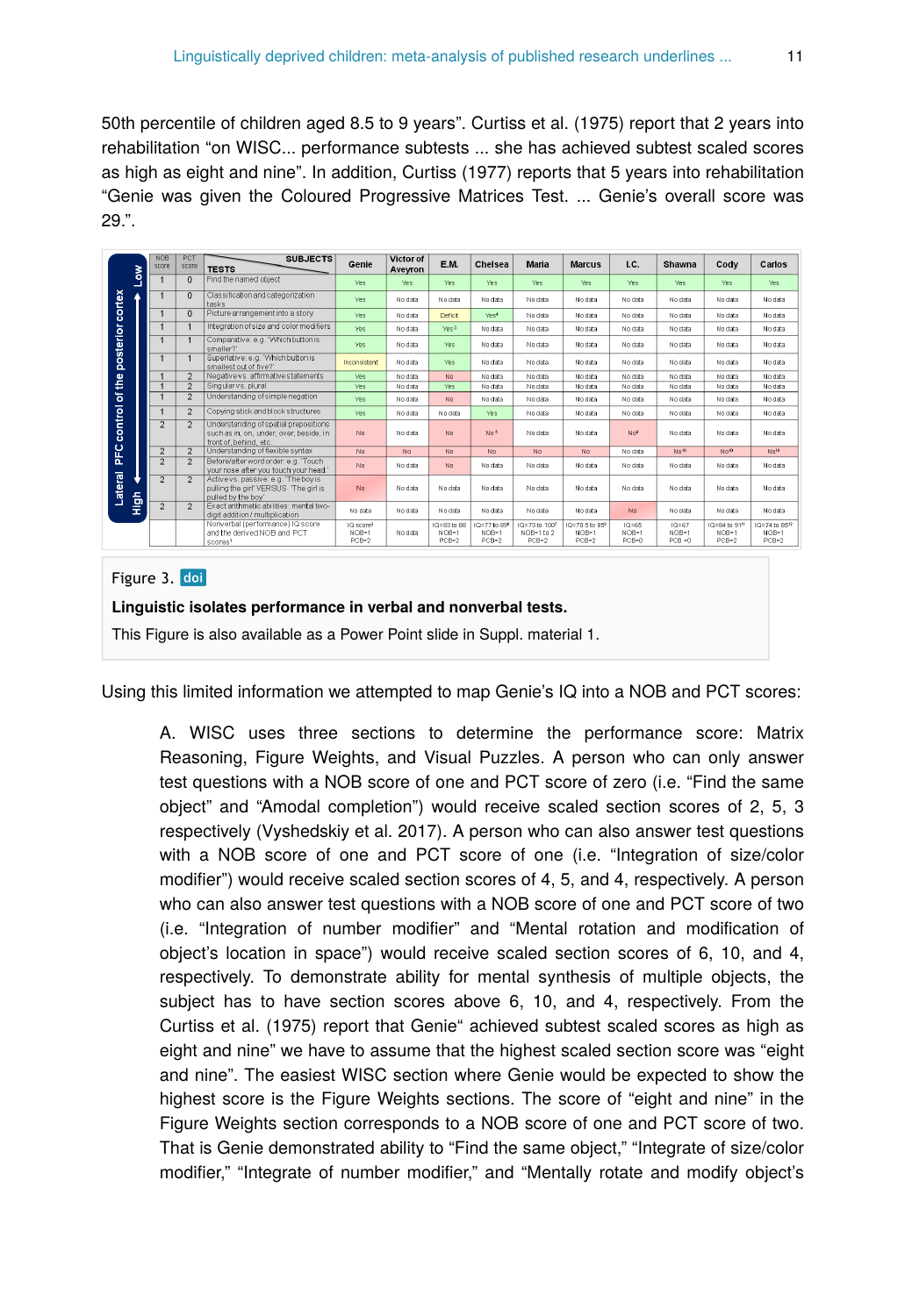location in space," but failed questions that required mental synthesis of multiple objects.

B. From Fromkin et al. (1974) report that Genie's "performance on the Raven Matrices... corresponded to the 50th percentile of children aged 8.5 to 9 years", assuming that Raven Standard Progressive Matrices test was administered and consulting the Raven manual (Raven et al. 2000), Table SPM12, we gather that Genie's raw score was between 33 and 36. This raw score corresponds to a NOB score of one and PCT score of two (Vyshedskiy et al. 2017) and confirms that Genie demonstrated ability to "Find the same object," "Integrate of size/color modifier," "Integrate of number modifier," and "Mentally rotate and modify object's location in space," but failed questions that required mental synthesis of multiple objects.

C. The latest nonverbal test was administered 5 years into rehabilitation "Genie was given the Coloured Progressive Matrices Test ... Genie's overall score was 29." (Curtiss 1977) Raven's Colored Progressive Matrices was originally designed for children aged 5 through 11 years-of-age, the elderly, and mentally and physically impaired individuals. This test contains sets A and B from the standard matrices, with a further set of 12 items inserted between the two, as set Ab. Most items are presented on a colored background to make the test visually stimulating for participants. The score of 29 means that Genie correctly answered 29 out of 36 questions. Assuming Genie has answered correctly the easiest question, we infer that she answered correctly all 12 questions in the set A (maximum NOB score of one and PCT score of zero), 6 questions in the set B (maximum NOB score of one and PCT score of one), and 11 questions in the set Ab (maximum NOB score of one and PCT score of zero) (Vyshedskiy et al. 2017). In the Coloured Progressive Matrices Test the hardest questions Genie was able to answer had a NOB score of one and the PCT score of one. As Genie was not able to answer any questions with a NOB score of two, we conclude that Genie failed those questions that required mental synthesis of multiple objects.

Thus, in all three nonverbal tests that Genie was administered up to five years into rehabilitation Genie has invariably failed to demonstrate capacity for mental synthesis of multiple objects.

3. Grimshaw reports that E.M.'s "performance on both simple and complex modification tasks was above chance but imperfect from the earliest assessment. E.M. made more errors in complex modification (two adjectives) than in simple modification (one adjective). Almost all errors involved a failure to identify the correct shape—the modifiers were always correct" (Grimshaw et al. 1998).

4. Curtiss reports that "She didn't perform as well as Genie on such tasks, but she could put picture sequences into a logical sequence" (personal communications).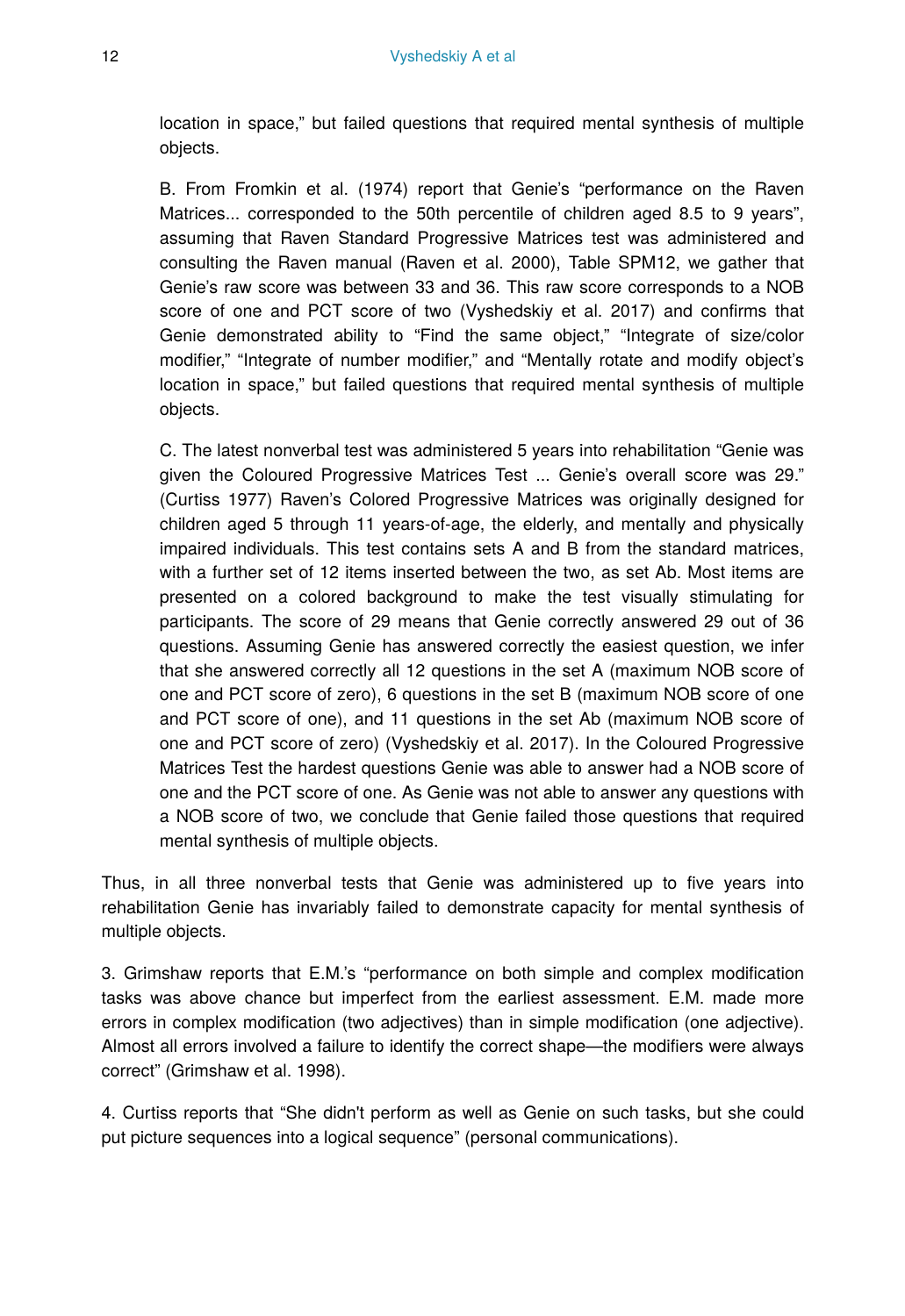5. Curtiss reports that "She did not appear to comprehend (or use) such elements" (personal communications).

6. Curtiss (2014) reports that "On standardized (nonverbal) psychological and neuropsychological tests Chelsea consistently demonstrates a performance IQ of between 77 and 89". It is unclear what exact nonverbal IQ tests were used with Chelsea. For most nonverbal tests, the score of 78 corresponds to a NOB score of one and PCT score of one; the score of 86 corresponds to a NOB score of one and PCT score of two (Vyshedskiy et al. 2017). We conclude that at best Chelsea has demonstrated an ability to "Integrate number modifier," and "Mentally rotate and modify object's location in space," but failed those questions that required mental synthesis of multiple objects.

7. Morford (2003) reports that "Maria was administered Raven's Standard Progressive Matrices after three months and after 32 months exposure to (American Sign Language) ASL. Using norms gathered in 1986 for children in the US, her score after three months' exposure to ASL was still below the fifth percentile for her age group, but after 32 months' exposure to ASL, her performance was exactly at the fiftieth percentile for her age group". Fifth percentile corresponds to the raw score of 35 and IQ score of 75 (Raven et al. 2000), a NOB score of one and PCT score of two (Vyshedskiy et al. 2017). Fiftieth percentile corresponds to the raw score of 52 and IQ score of 100 (Raven et al. 2000), a NOB score of two and PCT score of two (Vyshedskiy et al. 2017), indicating that Maria has correctly answered nearly 20 questions that required mental synthesis of multiple objects.

8. Morford (2003) reports that "Marcus was administered four of the WISC-R Performance Subtests after 19 and after 31 months exposure to ASL... Marcus's performance improved by more than ten scale points from the first to the second administration, increasing the corresponding performance IQ from 70.5 to 85 points. The WISC score of 70.5 corresponds to a NOB score of one and PCT score of zero (Vyshedskiy et al. 2017). The WISC score of 85 corresponds to a NOB score of one and PCT score of between one and two. We conclude that at best Marcus has demonstrated and ability to "Integrate of number modifier," and "Mentally rotate and modify object's location in space," but failed in questions that required mental synthesis of multiple objects.

9. Subject I.C. was unable to use spatial signs (left/right, on top of/underneath) to describe the relationship between the objects.

10. According to Ramírez et al. (2013), despite their age, the utterances of Shawna, Cody, and Carlos were neither long nor complex, never used lexical items indicating subordination or conditionals, and never used inflected verbs.

11. According to Ramírez et al. (2013) Cody received the score of 91 on the Test of Nonverbal Intelligence-3 (TONI-3) and the score of 85 on the Wechsler Nonverbal Scale of Ability (Wechsler 1949) indicating that he failed to answer most or all questions that required mental synthesis of multiple objects.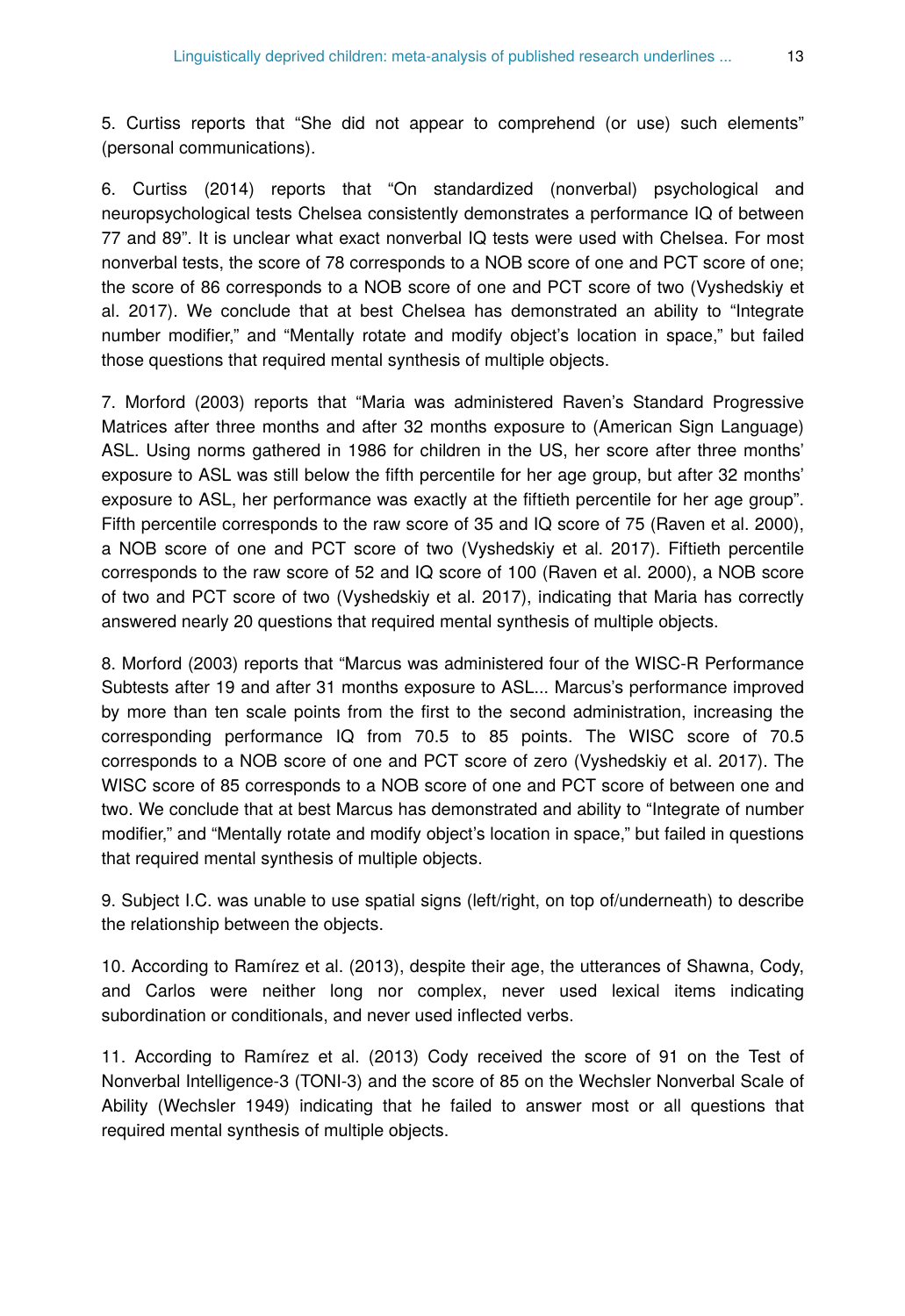12. According to Ramírez et al. (2013) Carlos received the score of 85 on the TONI-3 and the score of 74 on the Wechsler Nonverbal Scale of Ability (Wechsler 1949) indicating that he failed to answer all questions that required mental synthesis of multiple objects.

# **Results**

Fig. 3 summarizes findings obtained from ten linguistic isolates. Genie (shown in first column) was linguistically isolated from 20 months of age until 13 years 7 months (Curtiss 1977, Rymer 1993). After Genie was rescued, she was the subject of targeted attempts of language instruction. Genie became the subject of an investigation (funded by NIH) to discover if there was a critical age threshold for *first-language* acquisition. Within a few months she had advanced to one-word answers and had learned to dress herself. Her doctors predicted complete success. Her teachers included psychologists James Kent, linguist Susan Curtiss, therapist David Rigler, and many other well-intentioned people genuinely interested in rehabilitating Genie. After seven years of rehabilitation, Genie's vocabulary had expanded to several hundred words; however, she could only speak in short sentences with little use of syntax or verb tense. Genie's comprehension of complex sentence structures remained inconsistent. Remarkably, she was unable to grasp pronouns and prepositions such as *behind*, *in front*, *on* and *under* (Curtiss 1977, Curtiss 1981). Genie did not understand the difference between the simple task of "putting a bowl *behind* a cup" and "putting a bowl *in front of* a cup," despite familiarity with both objects described by the words "bowl" and "cup." These tasks, which are reasonably simple for a typical individual well before the age of six (Lovaas et al. 1971), were beyond Genie's capability even at the age of 20 after seven years of strenuous linguistic training. Thus, on linguistic tests Genie passed most tests with a NOB score of one, but did not pass any tests with a NOB score of two.

Genie was also tested on standardized nonverbal tests Raven's Matrices (Curtiss 1988, Fromkin et al. 1974) and WISC (Curtiss et al. 1975). On both nonverbal tests Genie was able to answer questions with a NOB score of one but failed in questions with a NOB score of two (see comment 2 in the Fig. 3). Thus, on both verbal and nonverbal tests Genie demonstrated ability to modify a single object but failed in both verbal and nonverbal questions that required mental synthesis of multiple objects.

Victor of Aveyron, an eighteenth-century French feral child entered his rehabilitation at the approximate age of 13 (Fig. 3). Itard (1962) worked with the boy for five years teaching him words and recording his progress. Victor showed significant early progress in understanding and reading simple words, but failed to progress beyond a rudimentary level. Itard wrote, "Under these circumstances his ear was not an organ for the appreciation of sounds, their articulations and their combinations; it was nothing but a simple means of self-preservation which warned of the approach of a dangerous animal or the fall of wild fruit" (Itard 1962). In a clear parallel to Genie's case, Victor of Aveyron learned many words after several years of training, but failed to acquire syntactic language.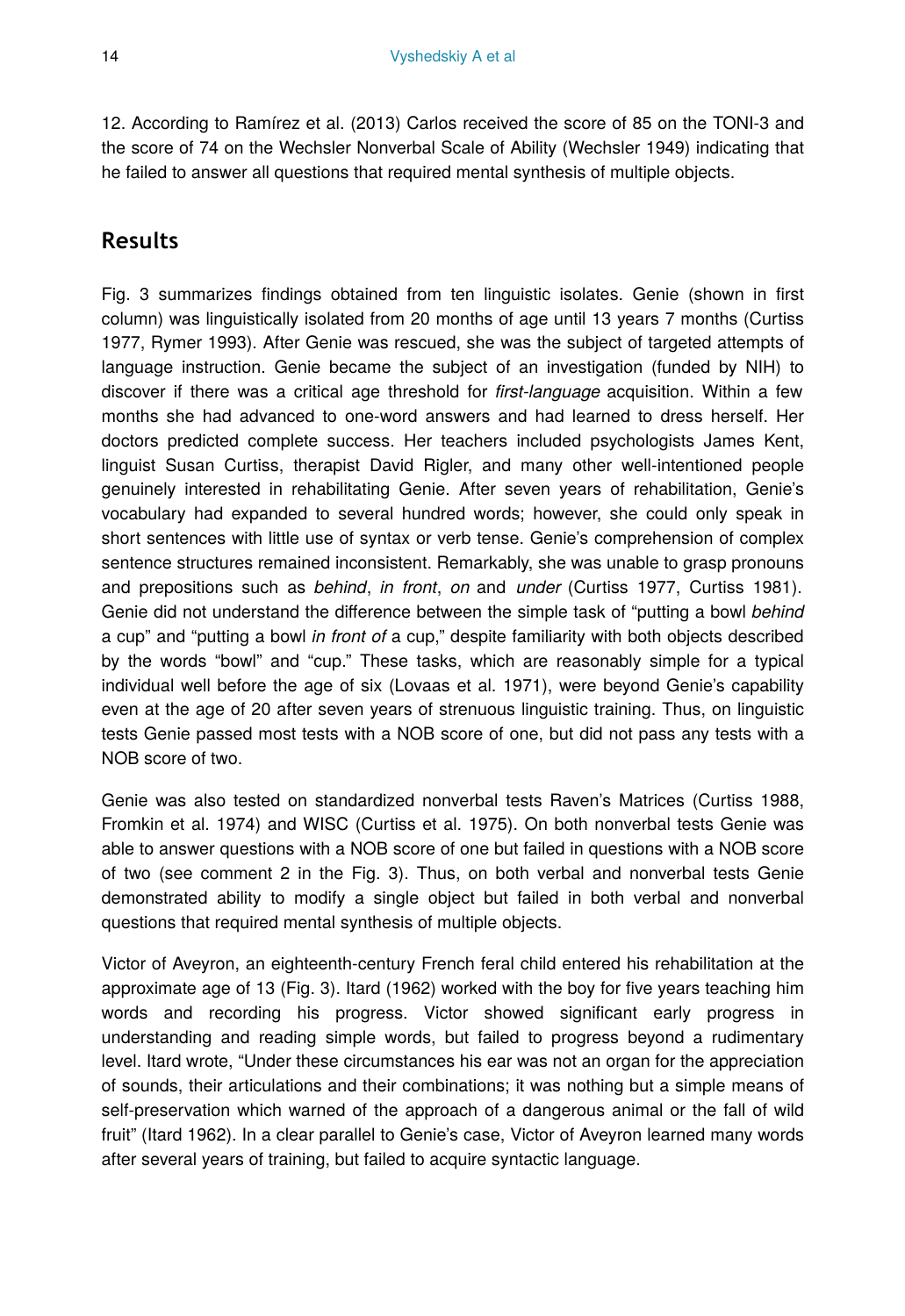Studies of feral children, however, are highly problematic: isolation and childhood abuse can result in all sorts of psychological problems, which may confound conclusions drawn about linguistic abilities. Studies of congenitally deaf people, who had linguistic but not social deprivation, have fewer methodological weaknesses. To date, there have been only eight carefully documented cases of deaf subjects who were linguistically deprived until puberty.

Grimshaw et al. (1998) studied a 19-year old man referred to as E.M., who has been profoundly deaf since birth and grew up in a rural area where he received no formal education and had no contact with the deaf community (Fig. 3). Although E.M. had not experienced formal language, he was exposed to simple communication. He and his family used homesign, a system of gestures that allowed them to communicate simple commands, but lacked much in the way of syntax. This is quite typical of families with deaf children and hearing parents, which are isolated from a sign language community; instead of learning a formal sign language, they normally spontaneously develop a home sign system. At the age of 15, E.M. was fitted with hearing aids that corrected his hearing loss, and he began to learn verbal Spanish. Grimshaw's tests demonstrated that E.M. had linguistic problems similar to those of Genie, Victor and other individuals who were linguistically deprived in their childhood.

While E.M.'s performance on simple linguistic tests that do not rely on mental synthesis was reasonably good, his performance on more complex tests that rely on mental synthesis of multiple objects was poor. Similar to Genie, E.M. had significant difficulty with spatial prepositions, even though his performance on this task was better than chance. Grimshaw et al. (1998) report that "even at the 34-month assessment, he had not mastered one of these prepositions, nor were his errors limited to related pairs (*under* vs. *over*, *in front of* vs. *behind*). His general strategy when following a direction to "put the green box *in* the blue box," was to pick up the appropriate two boxes and to "move them through a variety of spatial arrangements, watching the examiner for clues as to which was correct". Of course, normal performance of such a task would first involve a mental simulation of the green box *inside* the blue box in the process of mental synthesis, followed by a demonstration of the results of the mental simulation with the physical objects. The nonverbal tests also indicate that E.M. was not able to answer questions with a NOB score of two. At age 16, E.M's IQ was estimated to be 83 with the Test of Nonverbal Intelligence (TONI-II) and 88 with the Performance Scale of the Wechsler Intelligence Scale for Children-Revised (WISC-R). Reassessment with the Wechsler Adult Intelligence Scale— Revised (WAIS-R) at age 19 produced a Performance IQ of 85. Thus, on both verbal and nonverbal tests E.M. could not demonstrate an ability for mental synthesis of multiple objects.

Another report was of Chelsea, a deaf woman isolated from syntactic linguistic input until she was 32, when her first exposure to spoken English was provided by successful auditory amplification (Fig. 3) (Curtiss 1988). Similar to E.M., Chelsea used homesign to communicate until the auditory amplification apparatus was installed. With adequate auditory amplification, Chelsea managed to learn many words. However, Chelsea never learned to put those words together into syntactically meaningful phrases, and she could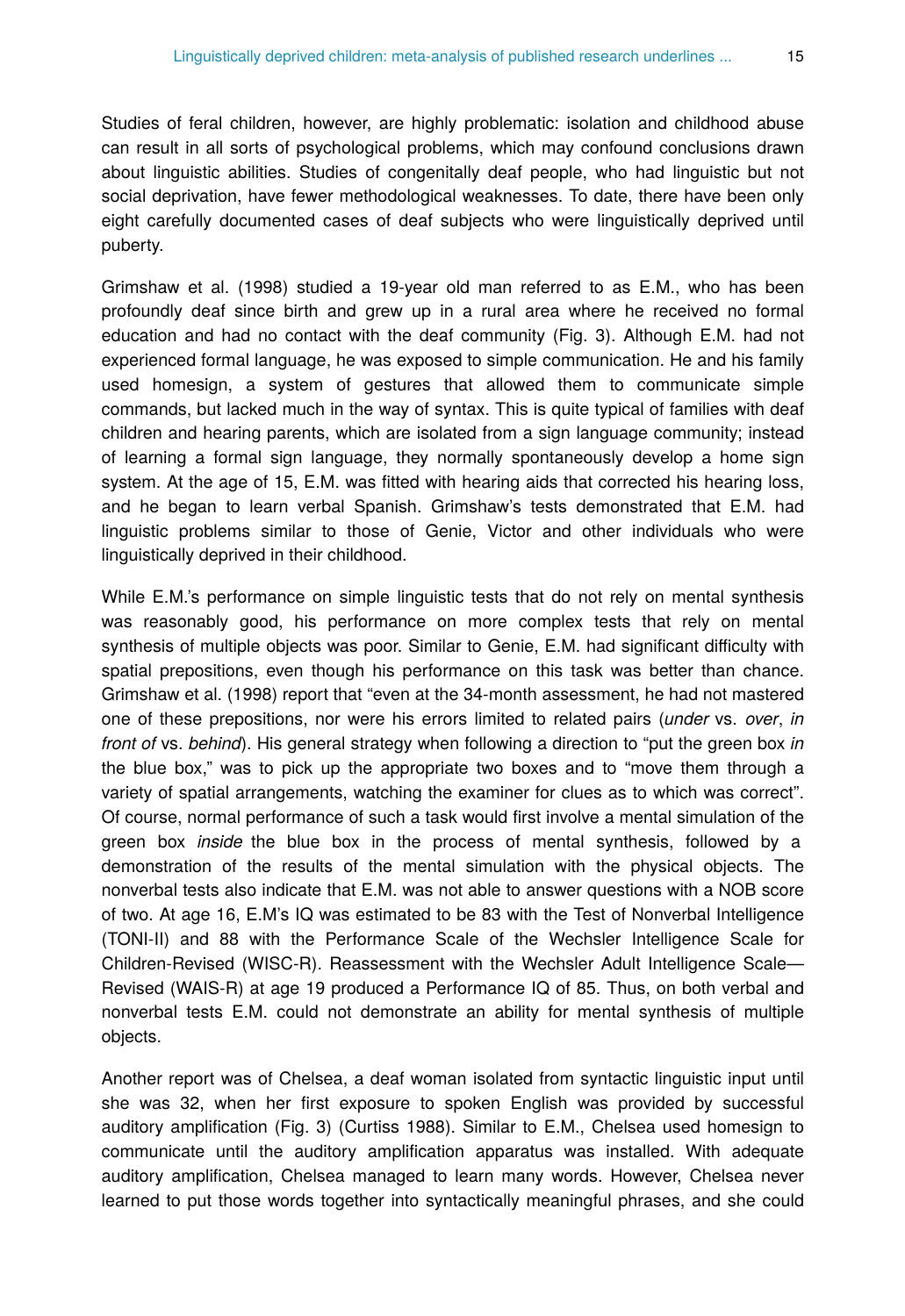not understand syntactically complex sentences. Similar to Genie, Chelsea did not appear to comprehend or use spatial preposition. She also did not seem to understand directions that relied on spatial prepositions such as "put a bowl *behind* a cup" (NOB score of two, Curtiss S, personal communications). On nonverbal IQ tests Chelsea scored between 77 and 89 (Curtiss 2014) indicating that she failed questions with a NOB score of two. Thus, on both verbal and nonverbal tests Chelsea could not demonstrate an ability for mental synthesis of multiple objects.

Morford (2003) studied two deaf adolescents, Maria and Marcus, as they were acquiring their first language (American Sign Language, or ASL), at the ages of 13 and a half and 12 respectively (Fig. 3). Both Maria and Marcus were born profoundly deaf . They were not raised in isolation and already had well developed social and cognitive skills at the time of their first exposure to ASL. Their first exposure to ASL happened after their families emigrated from countries with limited educational resources for deaf children to North America where public education for deaf children is mandatory. After approximately seven years of exposure to ASL, Maria and Marcus were tested by Jill Morford. The comprehension of spatial prepositions was not studied (Morford J, personal communications), but the examination included another test for understanding of flexible syntax (NOB score of two). Maria and Marcus were shown eight sentences describing events of climbing, falling, looking, biting, and licking. To show their understanding of a sentence, Maria and Marcus had to select a correct picture from a set of four pictures. The correct picture depicted the event that the target sentence described, and the three incorrect pictures depicted events that were related in path movement and/or protagonists. For example, "for the target sentence describing the boy climbing a tree, distracter pictures depicted the boy climbing a rock surrounded by trees, the frog climbing out of a jar, and the boy and the dog looking over a fallen tree" (Morford 2003). In order to select the correct response, the subjects had to mentally synthesize the scene described by the sentence and then select the picture best reflecting the result of their mental synthesis. Chance performance for the comprehension task is 25%. Both participants selected the correct picture 38% of the time, barely above chance level. Even when the participants were allowed to review the topic sentence an unlimited number of times, Maria still selected the correct picture at the rate of only 63%.

Maria was administered Raven's Standard Progressive Matrices test after three months and after 32 months exposure to ASL. Her score after three months' exposure to ASL was below the fifth percentile for her age group, corresponding to a NOB score of one and the PCB score of two. After 32 months' exposure to ASL, her performance increased to the fiftieth percentile for her age group (Morford 2003), corresponding to a NOB score of two and PCB score of two. Marcus was administered four of the WISC-R Performance Subtests after 19 and after 31 months exposure to ASL, including picture completion, picture arrangement, block design, and object assembly. Marcus's performance IQ score (computed by prorating from these four tests) was 70.5 and 85 points respectively (Morford 2003), indicating that he failed questions with a NOB score of two.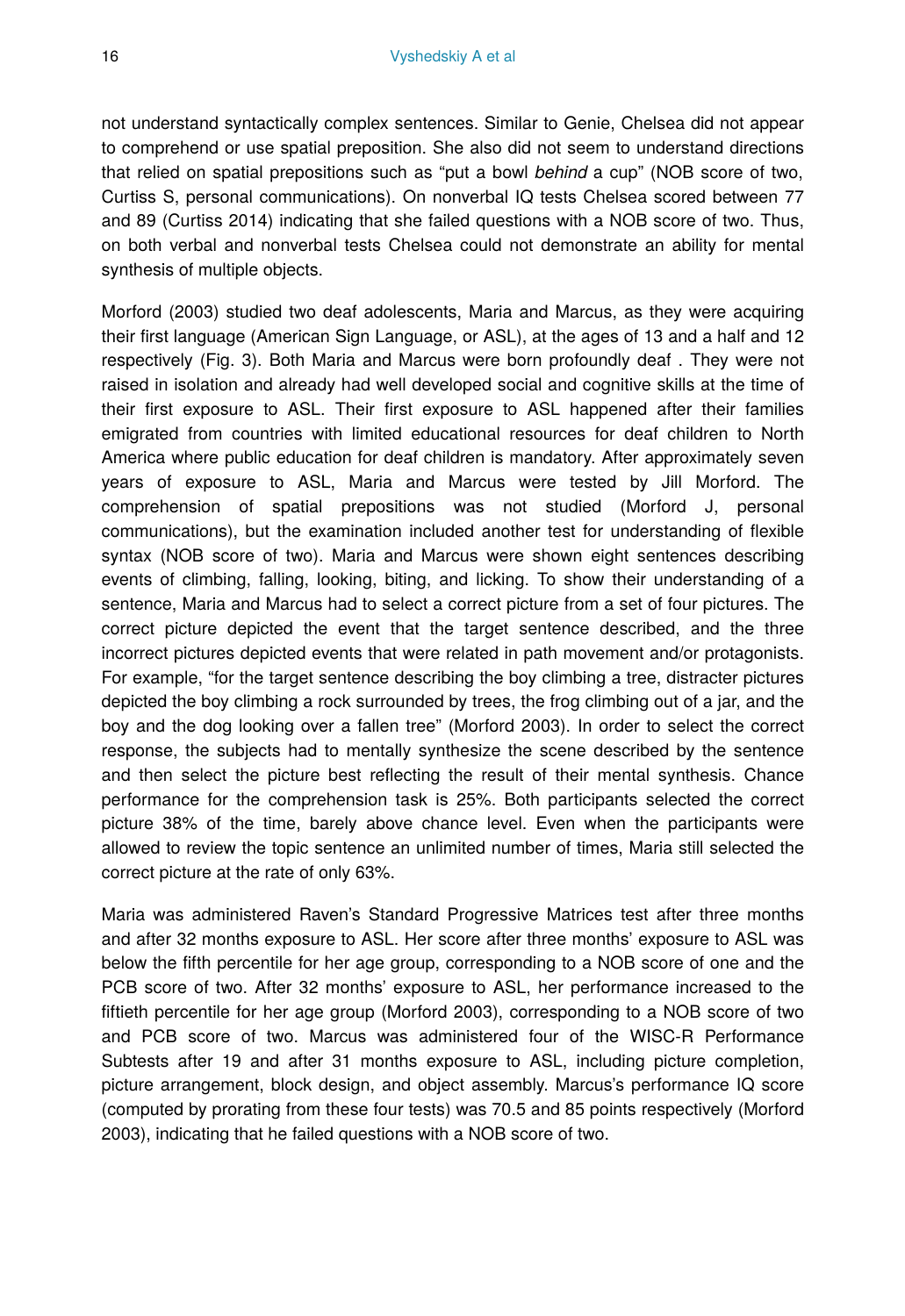Hyde et al. (2011) studied the cognitive abilities of a 13-year-old deaf child named I.C. (Fig. 3). As a result of living in an underdeveloped country, I.C. received no formal sign language instruction until the age of 13 when he immigrated permanently to the United States. I.C. communicated his thoughts and emotions mostly through facial expression and by a homesign gestural system developed inside the family. Following his enrollment in the residential program for deaf children, he quickly learned a great number of ASL signs. The experiments were performed using both the ASL and the homesign system (the homesign system was used with the help of I.C.'s younger brother translating the tasks to I.C.). I.C. was presented with pictures containing pairs of objects: side by side or one on top of the other and was asked to describe the pictures. I.C. had no trouble naming the objects presented to him, but was unable to use spatial signs (left/right, on top of/underneath) to describe the relationship between the objects. Even after the experimenter prompted I.C. with a correct response following each attempt (for example, the experimenter signed "dog on top of cat" or "dog on the left/ cat on the right"), I.C. was still unable (in the following attempt) to "describe a picture in a manner that allowed the spatial relationship to be unambiguously interpreted" (Hyde et al. 2011). The researchers concluded that "tests of spatial and geometrical abilities revealed an interesting patchwork of age-typical strengths and localized deficits. In particular, the child performed extremely well on navigation tasks involving geometrical or landmark information presented in isolation, but very poorly on otherwise similar tasks that required the combination of the two types of spatial information." I.C. was tested with Wechsler Intelligence Scale for Children-IV (WISC-IV). His nonverbal IQ score was 65, indicating that he failed questions with a NOB score of two. Thus, on both verbal and nonverbal tests I.C. failed to demonstrate an ability for mental synthesis of multiple objects.

Ramírez et al. (2013) studied the acquisition of American Sign Language in three adolescents (Shawna, Cody and Carlos) who, similarly to other deaf linguistic isolates, were deprived of a formal sign language until the age of 14 (Fig. 3). Prior to receiving training in ASL, these subjects, who grew up in separate families, relied on behavior and a limited number of gestures to communicate. The researchers did not conduct any linguistic tests that could be used to judge the subjects' mental synthesis. However, subjects' utterances used in spontaneous conversations are consistent with significantly diminished mental synthesis. Despite their age, their utterances were neither long nor complex, never used lexical items indicating subordination or conditionals, and never used inflected verbs (Ramírez et al. 2013). Subjects "used few if any spatial prepositions or ASL classifiers describing spatial relations" (Mayberry, personal communications). Their scores on the TONI-3 were 67 (Shawna), 91 (Cody) and 85 (Carlos). Cody and Carlos were also tested on the Wechsler Nonverbal Scale of Ability (Wechsler 1949). Cody and Carlos scored 85 and 74, respectively. These nonverbal IQ scores indicate that subjects failed questions with a NOB score of two and confirm subjects' difficulties with mental synthesis of multiple objects.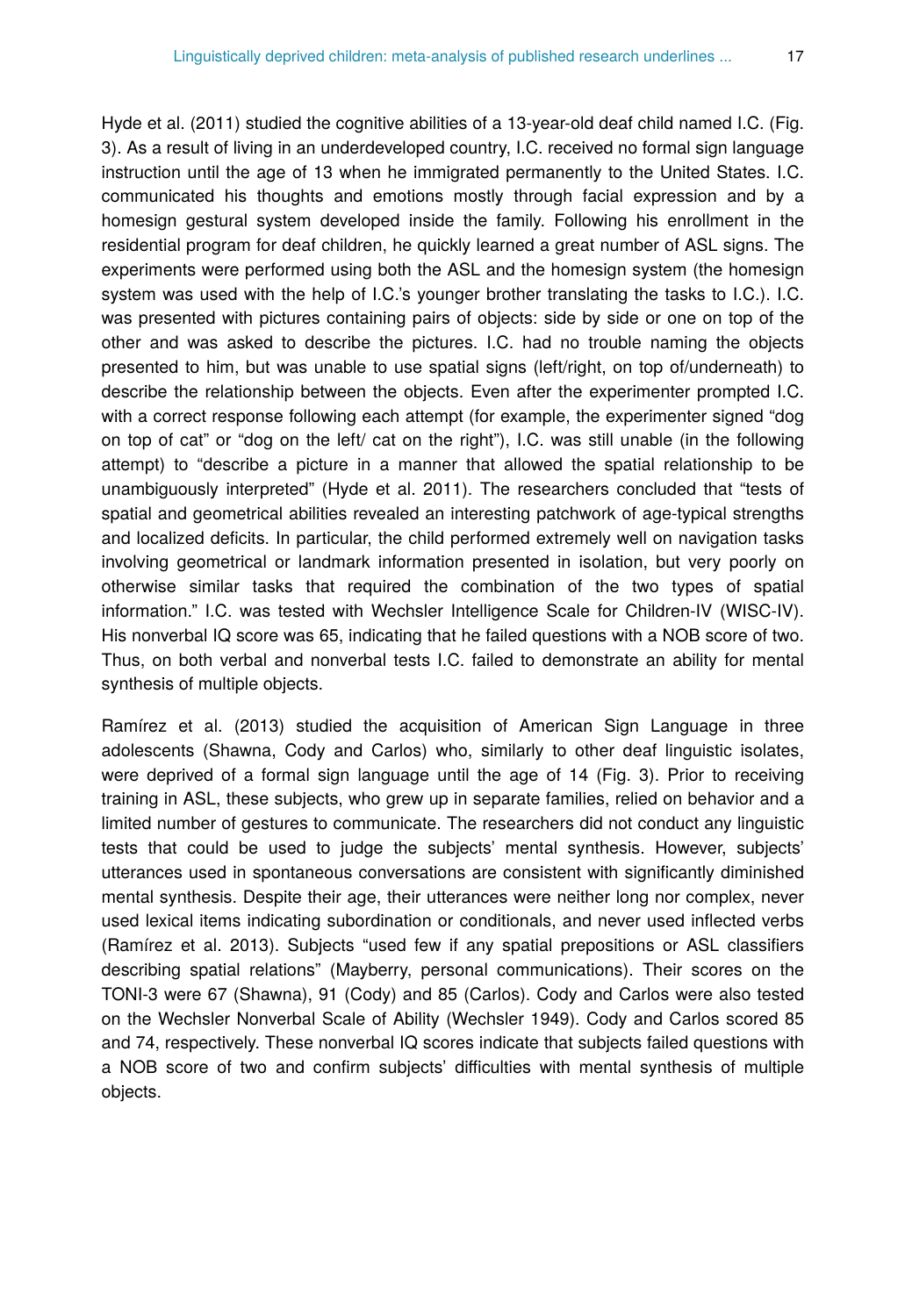# **Discussion**

In this manuscript we analyzed all the published reports of linguistic isolates – individuals not exposed to syntactic language until puberty. The stark contrast between their lifelong difficulty in understanding spatial prepositions and syntax and their ability to learn hundreds of new words begs the question: is lack of syntactic language comprehension a language problem or an imagination problem? If linguistic isolates were not able to purposefully synthesize disparate objects into novel configurations in their mind's eye, that could parsimoniously explain their lack of understanding flexible syntax, low nonverbal IQ, and their lifelong difficulty of processing spatial information. To test this hypothesis, we noticed that mental synthesis of disparate objects is the function of the lateral prefrontal cortex (LPFC) ability to control the posterior cortex neurons (Vyshedskiy et al. 2017) and ranked all verbal and nonverbal tests performed by linguistic isolates by: a) the number of disparate objects that have to be combined together by the LPFC in order to answer the question and b) the amount of physical territory within the posterior cortex that needs to be recruited by the LPFC. According to our analysis, linguistic isolates performed well in all tests that did not involve the LPFC control of the posterior cortex, showed decreasing scores in tests that involved greater recruitment of the posterior cortex by the LPFC, and failed in tests that involved the greatest recruitment of posterior cortex necessary for mental synthesis of multiple objects. This performance pattern is in line with observations in late *first-language* learners (Emmorey et al. 1993, Martin 2009, Martin et al. 2013, Pyers et al. 2010), individuals with nonverbal ASD (Boucher et al. 2008), as well as in patients with LPFC damage who are often unable to correctly answer questions that require integration of modifiers, mental rotation and modification of an object's location in space, as well as mental synthesis of several objects (Ditunno and Mann 1990, Gläscher et al. 2009, Heremans et al. 2012, Kosslyn et al. 1985, Waltz et al. 1999).

All of these observations are consistent with the hypothesis that understanding complex syntactic language is intimately connected to the control of the LPFC over objects encoded in the brain.

## **Objects as units of perception**

Our visual world consists of meaningful, unified, and stable objects that move coherently as one piece. Objects, therefore, constitute the functional units of perception (Vallortigara 2004). Over time, neurons synchronously activated by visual observation of an object, get wired together by enhanced synapses and form a resonant system that tends to activate as a single unit resulting in perception of that object. These resonant networks of neurons encoding objects in the cerebral cortex are known as neuronal ensembles (Hebb 1949). When one perceives any object, the neurons of that object's neuronal ensemble activate into synchronous resonant activity (Quiroga et al. 2008). The neuronal ensemble binding mechanism, based on the Hebbian principle "neurons that fire together, wire together," came to be known as the binding-by-synchrony hypothesis (Singer and Gray 1995, Singer 2007).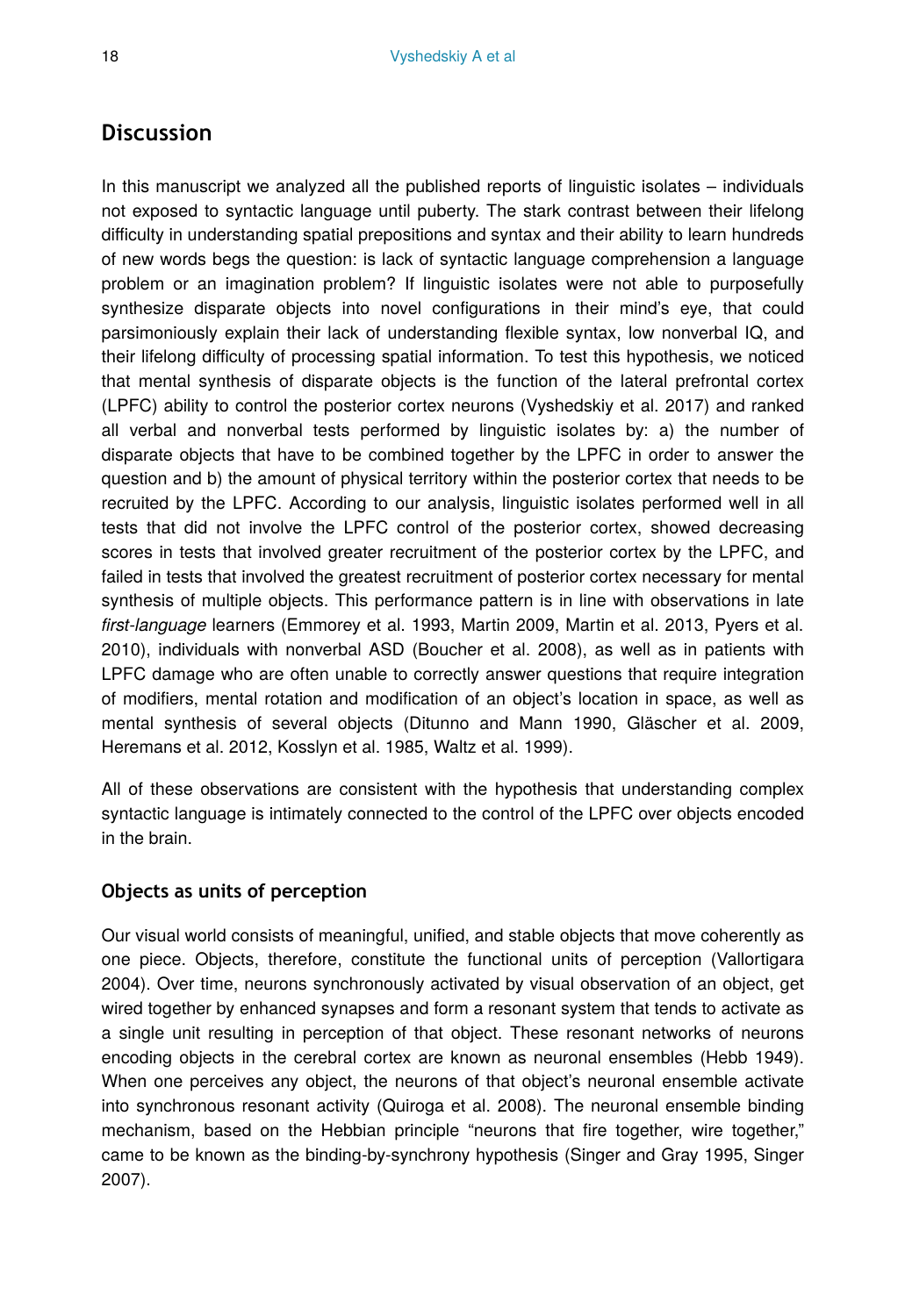While the term "neuronal ensemble" is often used in a broad sense to refer to any population of neurons involved in a particular neural computation, in this discussion we will use the term more narrowly to mean a stable group of neurons which are connected by enhanced synapses and which encode specific objects. Thus, neuronal ensembles are internal equivalents of objects: while the latter are physical or external units of perception, the former are the internal units of perception; each object that has been seen and remembered by a subject is encoded by a neuronal ensemble.

The neurons of an ensemble are distributed throughout the posterior cortex (occipital, temporal, and parietal lobes). Most neurons encoding a stationary object are located within the ventral visual cortex (also known as the "what" stream) (Goodale and Milner 1992, Fig. 1). These thousands of neurons encode the various characteristics of each object, such as shape, color, texture, etc. (Quiroga et al. 2009, Waydo et al. 2006). Most humans can use their PFC to purposefully change elements of a neuronal ensemble enabling an alteration of an object's color, size, rotation, or position in space within the "mind's eye."

#### **The role of the PFC**

The PFC consists of two functionally distinct divisions. The ventromedial PFC is predominantly involved in emotional and social functions such as the control of impulse, mood, and empathy (Striedter 2004). The lateral PFC (LPFC) is predominantly, but not exclusively, involved in "time integrating and organizing functions, such as control of working memory and imagination" (Fuster 2008). The LPFC is evolutionarily related to the motor cortex and there are a number of pertinent parallels between the two (Striedter 2004, Fuster 2008). Just as the primary motor cortex can recruit motor units of voluntary muscles, the LPFC is able to activate neuronal ensembles in the posterior cortex. If motor units are homologous to neuronal ensembles and the motor cortex is homologous to the LPFC, then sequencing of muscle movements is homologous to sequencing of thoughts. The underlying mechanisms behind this sequencing of thoughts and their relationship to syntactic language are the primary focus of the following discussion.

## **Lateral PFC-driven synchronization of neurons as the likely mechanism of internally-driven novel sensory experiences**

We have previously hypothesized that the mechanism behind the mental synthesis of independent objects involves the LPFC acting in the temporal domain to *synchronize* the neuronal ensembles which encode those objects (Vyshedskiy 2014, Vyshedskiy and Dunn 2015). Once these neuronal ensembles are time-shifted by the LPFC to fire *in-phase* with one another, they are consciously experienced as a unified object or scene and could therefore be mentally examined as a cohesive unit. This hypothesis is known as Mental Synthesis theory (Vyshedskiy and Dunn 2015) and it is indirectly supported by several lines of experimental evidence (Hipp et al. 2011, Hirabayashi and Miyashita 2005, Rodriguez et al. 1999, Sehatpour et al. 2008, Uhlhaas and Singer 2006).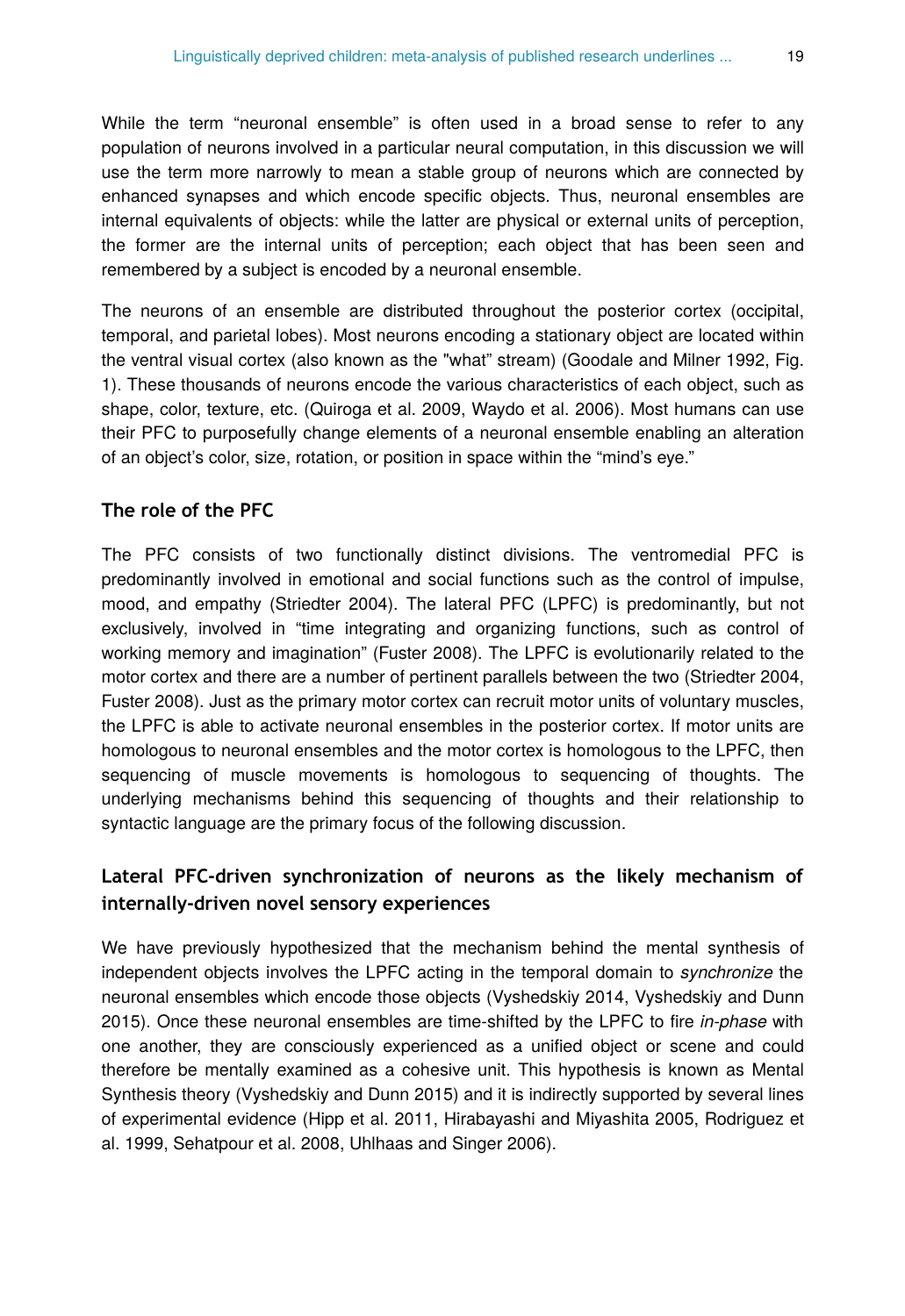We have also hypothesized that the neurological process of modifier integration, whereby the LPFC modifies the activity of neurons in a single neuronal ensemble resulting in changes of an object's perceived color or size, involves the LPFC acting in the temporal domain to *synchronize* the color encoding neurons in the visual area V4 with the object's neuronal ensemble in the ventral visual cortex (Vyshedskiy et al. 2017). Once these neurons in V4 are time-shifted by the LPFC to fire *in-phase* with the object's neuronal ensemble, the object is consciously experienced in the new color. LPFC-driven synchronization of neurons in the posterior cortex is likely a general mechanism necessary to achieve any *internally-driven novel* sensory experience. The LPFC can be viewed as a puppeteer and the objects encoded in the posterior cortex as its many puppets. By pulling the strings, the LPFC changes the firing phase of the retrieved neuronal ensembles, synchronizing them into new mental constructs. Thus, understanding of syntactic language requires the LPFC puppeteer to precisely schedule the firing phase of the neuronal ensembles puppets dispersed throughout the posterior cortex.

### **Synchronous frontoposterior connections**

The Mental Synthesis theory also predicts that to synchronize neuronal ensembles dispersed throughout the posterior cortex, the LPFC must rely on synchronous connections to posterior cortex neurons (Vyshedskiy et al. 2017, Vyshedskiy 2014). In many animal models synchronous connections have been observed between multiple brain areas that depend on precise timing for communication despite varying path lengths. In the cat retina, axons from peripheral regions have a greater conduction velocity than axons from neurons at the center of the retina to assure the simultaneous arrival of impulses in the brain (Fregnac et al. 1987). Experiments in rats show that myelination is the primary factor producing uniform conduction time (to within 1ms) in connections between the inferior olive nucleus in the brainstem and the cerebellar cortex, despite a wide variation in axon length (Lang and Rosenbluth 2003, Sugihara et al. 1993). In cats, synchronous activation of groups of cells distributed in distant cortical locations has been shown in the visual cortex (Gray et al. 1989) and even between the two hemispheres of the brain (Engel and Konig 1991). It was also shown in rats that synchronous action potential delivery from the layer V pyramidal neurons in the ventral temporal lobe to target subcortical regions is based on the differential conduction velocity in each fiber (Chomiak et al. 2008), which appears to be best explained by differential myelination changing the conduction velocity of the individual axons (Kimura and Itami 2009). The synchronous connections achieved by differential myelination were also observed in cats between the amygdala and the perirhinal cortex (Pelletier and Paré 2002) and in mice between the thalamus and the somatosensory cortex (Salami et al. 2003). Accordingly, we hypothesized that synchronous frontoposterior connections achieved by differential myelination are essential for the LPFC's ability to synchronize posterior cortex neurons located at various physical distances from the LPFC and that these connections are therefore essential for understanding of complex syntactic language, Fig. 4 (Vyshedskiy 2014).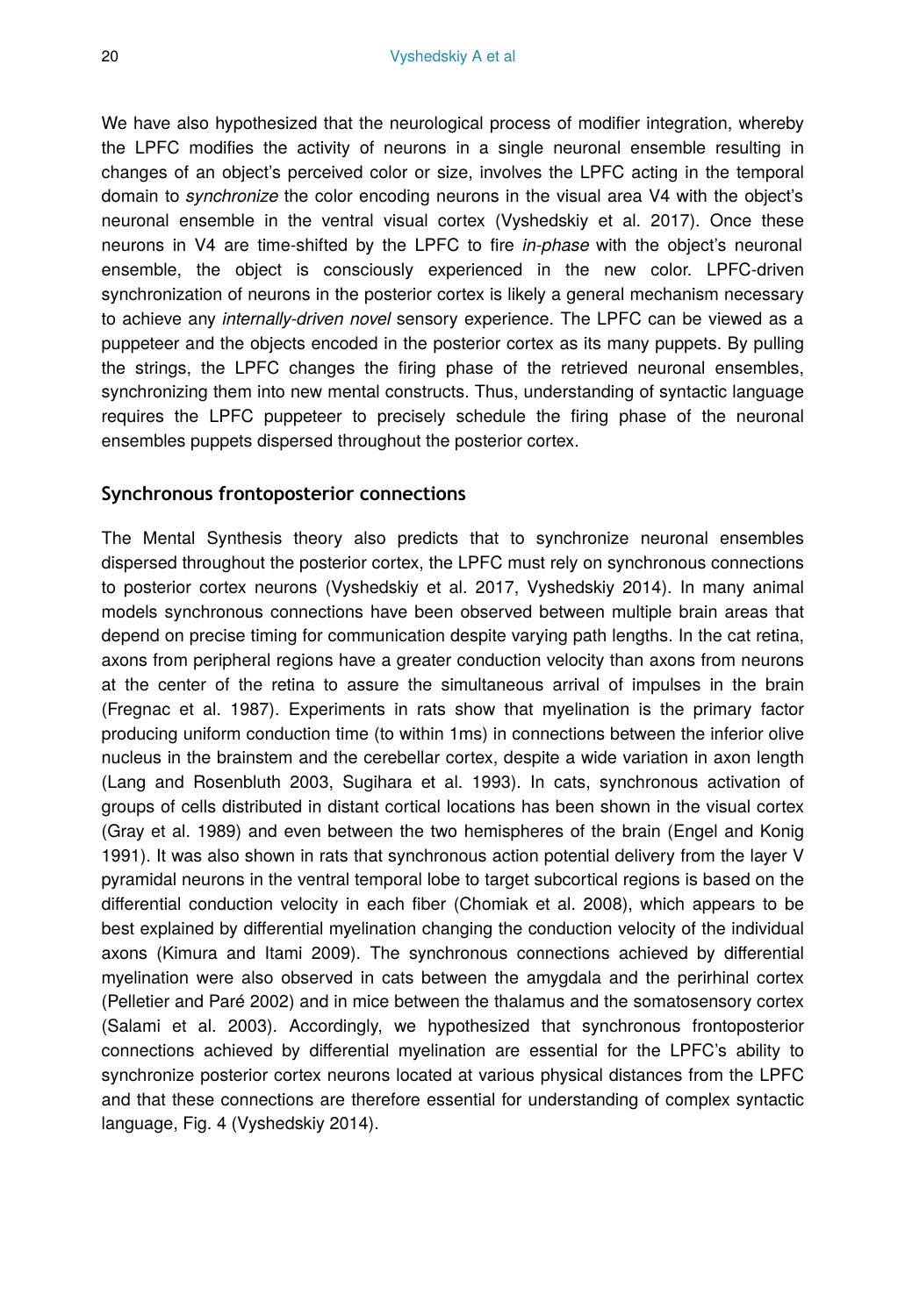

#### Figure 4. doi

*Synchronicity* has to be understood in terms of synchronicity of the arrival of action potentials to a target neuron rather than absolute equality of action potential conduction times over different paths. Consider the following example: suppose neuron A is receiving excitatory input from neurons B and C via two different pathways (neuron A is the target neuron for both neurons B and C). Suppose that the action potential conduction time is 2ms from neuron B to neuron A and 22ms from neuron C to neuron A (i.e., the axonal pathway B-A has a significantly shorter conduction time than the axonal pathway C-A). Does it mean that the connections B-A and C-A are always asynchronous? No. The answer depends on the predominant neural activity rhythm in this network. At the firing rate of 50Hz (inter-spike interval of 20ms that correspond to Gamma rhythm), neurons B and C can actually be considered synchronous in relationship to neuron A: consider a train of action potentials synchronously fired by neurons B and C. The first action potential from neuron B will reach neuron A in 2ms and the first action potential from neuron C will reach neuron A in 22ms. Obviously, there would be no coincidence in the arrival times of the 1st action potentials from neurons B and C. However the second action potential from neuron B will arrive to neuron A in 22ms, concurrently with the 1st action potential from neuron C. Thus, starting with the second action potential, neuron A will receive synchronous activation from neurons B and C. The synchronous activation has a significantly greater probability of enhancing synaptic connections between neurons A and B, and A and C (Hebbian learning: 'neurons that fire together, wire together' (Hebb 1949). Thus, synchronicity does not need to imply absolute equality in the conduction time over different pathways. Rather synchronicity implies near-zero phase-shift between the two firing trains of action potentials at the postsynaptic cells. This phase-shift depends on conduction times over each pathway and also on the dominant firing frequency in the neural network.

#### **Ontogenetic acquisition of synchronous frontoposterior connections**

Myelination is nearly completed by birth in most species in which the young are relatively mature and mobile from the moment of birth, such as wild mice (Tessitore and Brunjes 1988) and horses (Szalay 2000). However, in humans, myelination is delayed considerably. Few fibers are myelinated at birth and some brain regions continue myelination well into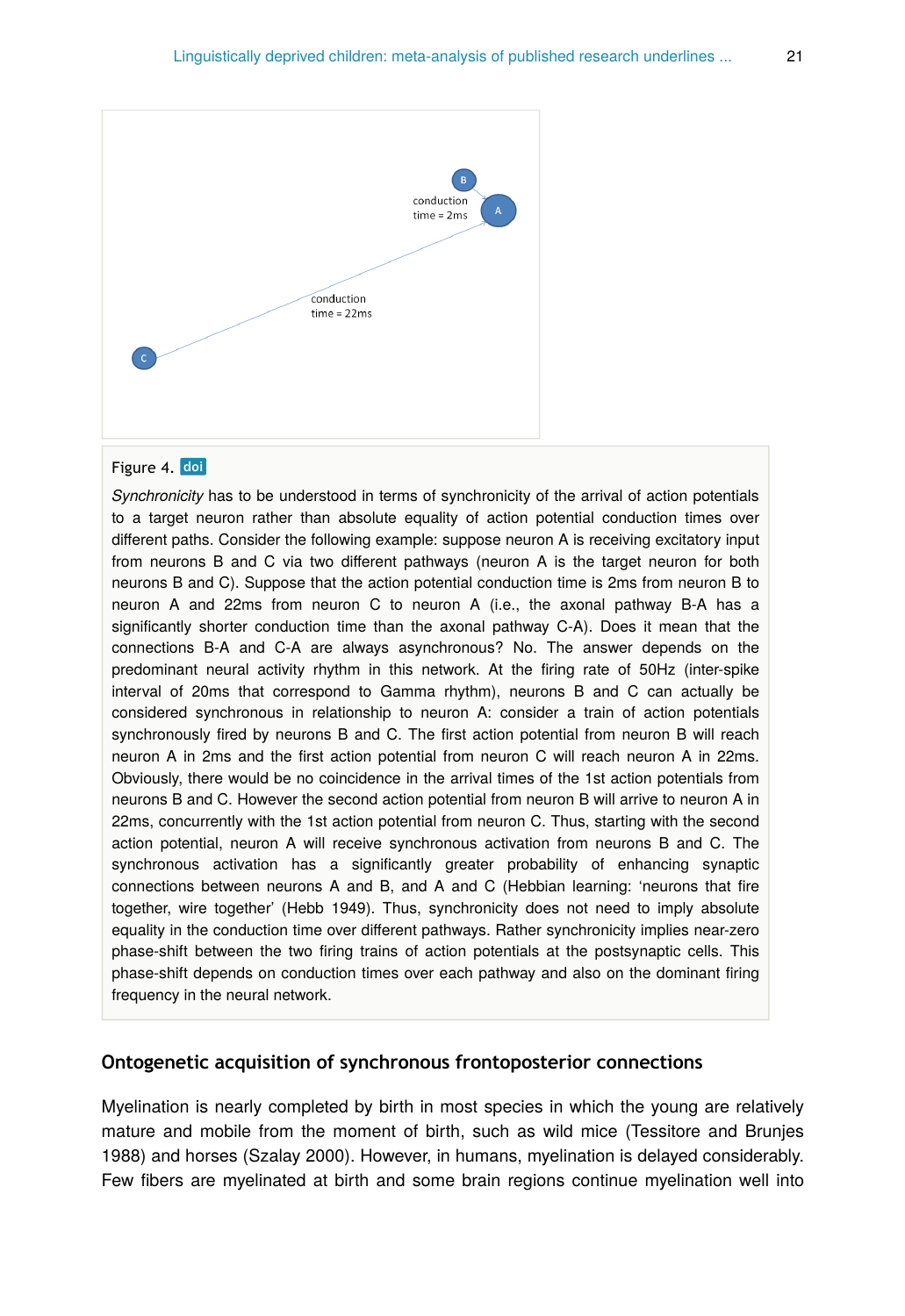mid-life. The PFC region is the last region to complete myelination. Myelination of corticocortical fibers that connect the PFC to other cortical areas does not reach full maturation until the third decade of life or later (Bartzokis et al. 2001, Toga et al. 2006). To confer an evolutionary benefit, this delay in myelination must be associated with a practical advantage. Humans' delayed maturation of myelination raises the possibility that experience determines myelination in a manner that optimizes synchronicity in neural networks.

There is significant evidence that neural activity can affect myelination. The number of myelin-forming cells in the visual cortex of rats increases by 30% when the rats are raised in an environment that is enriched by additional play objects and social interaction (Szeligo and Leblond 1977). Premature eye opening in neonatal rabbits increases myelin production presumably by increasing activity in the optic nerve (Tauber et al. 1980). In contrast, rearing mice in the dark reduces the number of myelinated axons in the optic nerve (Gyllensten and Malmfors 1963). The proliferation of myelin-forming precursor cells in the rat's developing optic nerve depends on electrical activity in neighboring axons (Barres and Raff 1993). In neuronal cell culture, induction of action potentials with electrical stimulation affects axonal myelination (Stevens and Fields 2000, Stevens et al. 1998).

Environmental effects on axonal myelination extend beyond animal studies. In human infants, early experiences increase myelination in the frontal lobes in parallel with improved performance on cognitive tests (Als et al. 2004). On the contrary, children suffering from abuse and neglect show on average a 17% reduction in myelination of the corpus callosum, the structure comprised of connections between the neurons of the left and the right hemispheres of the brain (Teicher et al. 2004). Extensive piano practicing in childhood is accompanied by increased myelination of axons involved in musical performance, the white matter thickening increases proportionately to the duration of practice (Bengtsson et al. 2005).

To sum up, synchronicity in at least some neuronal networks seems to be achieved via differential myelination and myelination may be experience-dependent. In fact, **considering the many variables affecting conduction delays in an adult brain and the hundreds of millions of frontoposterior connections, genetic instruction alone would seem inadequate to specify the optimal conduction velocity in every axon. Accordingly, the development of synchronous frontoposterior connections likely involves adjustment of the conduction velocity in individual fibers via an experiencedependent process.**

The experience-dependent developmental mechanisms have been clearly demonstrated for the visual, auditory, somatosensory and motor systems in virtually all species, from humans to Drosophila (Barth et al. 1997, Berardi et al. 2000). Childhood sensory deprivation, such as monocular deprivation (Doupe and Kuhl 1999, Fagiolini et al. 1994, Harwerth et al. 1986, Huang et al. 1999, Issa et al. 1999, Olson and Freeman 1980) or monaural plugging (Knudsen et al. 1984) and alterations in sensory input, such as caused by strabismus (Berman and Murphy 1981), rearing in a restricted auditory environment, or misalignment of the auditory and visual space maps (Brainard and Knudsen 1998, King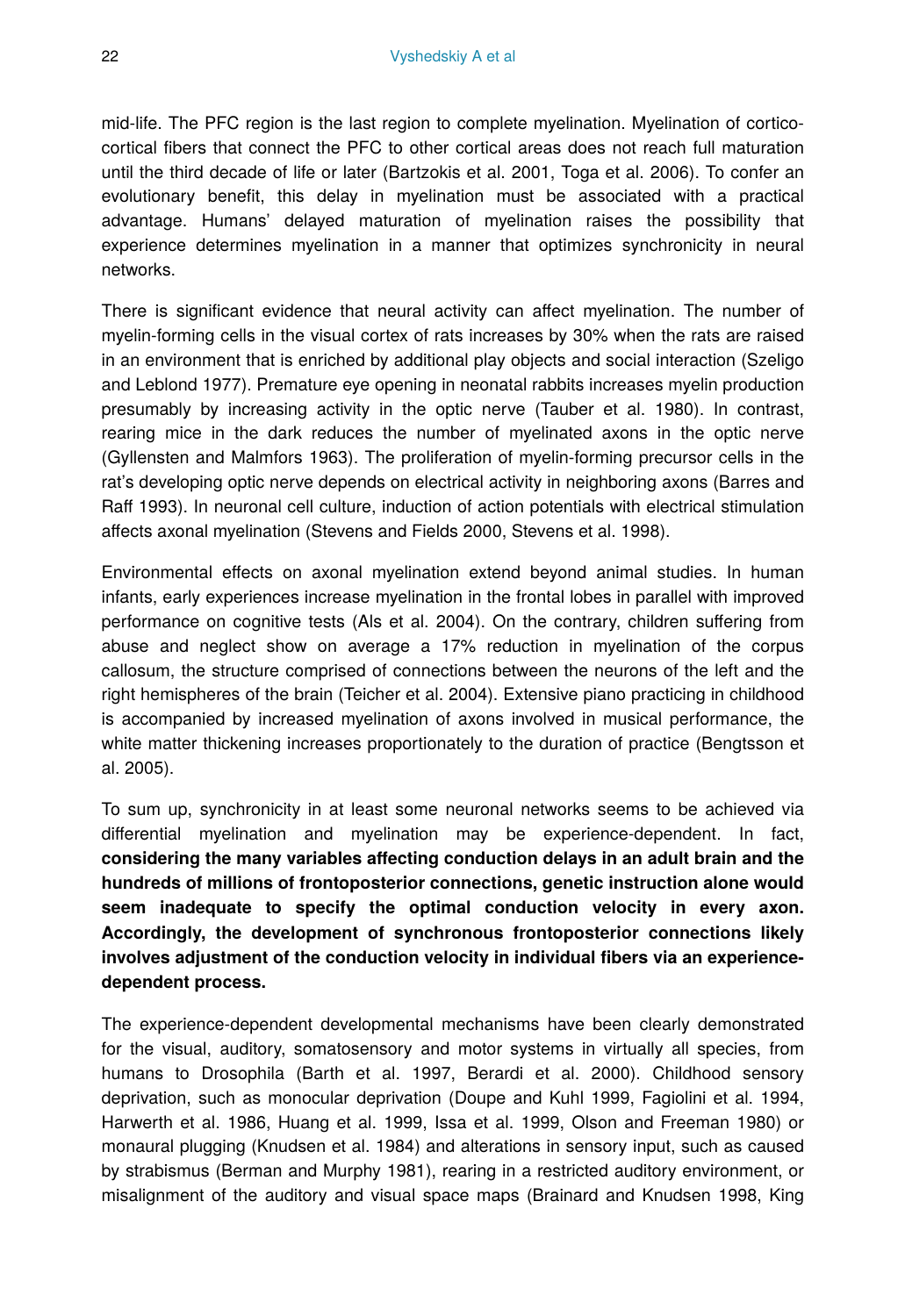and Moore 1991), result in lifelong changes of neural networks and a deficit in the corresponding function. On the contrary, increased sensory experience has been associated with improved neural connections: in humans, musical training in childhood leads to an expanded auditory cortical representation and increased myelination of motor axons involved in musical performance (Bengtsson et al. 2005, Pantev et al. 1998) and introduction to a second language before the age of 12 results in a more optimal language encoding (Choi et al. 2017, Kim et al. 1997).

A common thread between these experience-dependent processes is that the ontogenetic experience essential for the formation of the neurological network is the same experience for which this network is naturally used in adulthood: stimulation of eyes by light is essential for formation of visual cortical connections, auditory stimulation is essential for formation of auditory cortex connections, motor practice is essential for formation of cortical motor connections, etc. Thus, it is compelling to hypothesize that cortical connections, which are essential for mental synthesis of multiple objects in adulthood are acquired as a result of the childhood mental synthesis exercises. Noting that conscious purposeful mental synthesis of disparate objects is primarily stimulated by syntactic language – whether it is internal language when we are thinking to ourselves or external language when we are involved in conversation – we would predict that the synchronous frontoposterior connections can only be acquired as a result of childhood exposure to syntactic language. The lack of syntactic language during the sensitive period of the PFC plasticity would result in asynchronous frontoposterior connections and mental synthesis disability.

In fact, this is exactly what we have observed in all linguistic isolates. Their lifelong mental synthesis disability is consistent with the critical role of early syntactic language use for establishment of synchronous frontoposterior connections. Childhood use of syntactic language (both externally and internally) likely provides the necessary training mechanism for development of synchronous connections between the LPFC and the sensory memory stored as neuronal ensembles in the posterior cortex. Without those synchronous connections having developed before the closure of the period of plasticity, the LPFC executive remains forever disabled at performing precise phase control of neurons, which are located over the large parts of the posterior cortex. The millions of strings connecting the LPFC puppeteer to its puppets (the neuronal ensembles in the posterior cortex) remain ill-adjusted, with the LPFC unable to control synchronization of independent neuronal ensembles and, therefore, unable to synthesize novel mental images. A child involved in a normal syntactic conversation (either with another person or with himself) internally manipulates mental images in his/her mind and during this process adjusts conduction velocity to achieve synchronicity in the neural networks connecting the LPFC to widespread regions of the posterior cortex.

The critical role of the syntactic language in formation of synchronous frontoposterior connections and mental synthesis is consistent with findings in late *first-language* learners and nonverbal individuals with autism. Elissa Newport and Rachel Mayberry studied the acquisition of sign language in deaf individuals differing in age of exposure: some were exposed to sign language from birth, while other children first learned sign language at school. These studies were conducted with adults who have been using sign language for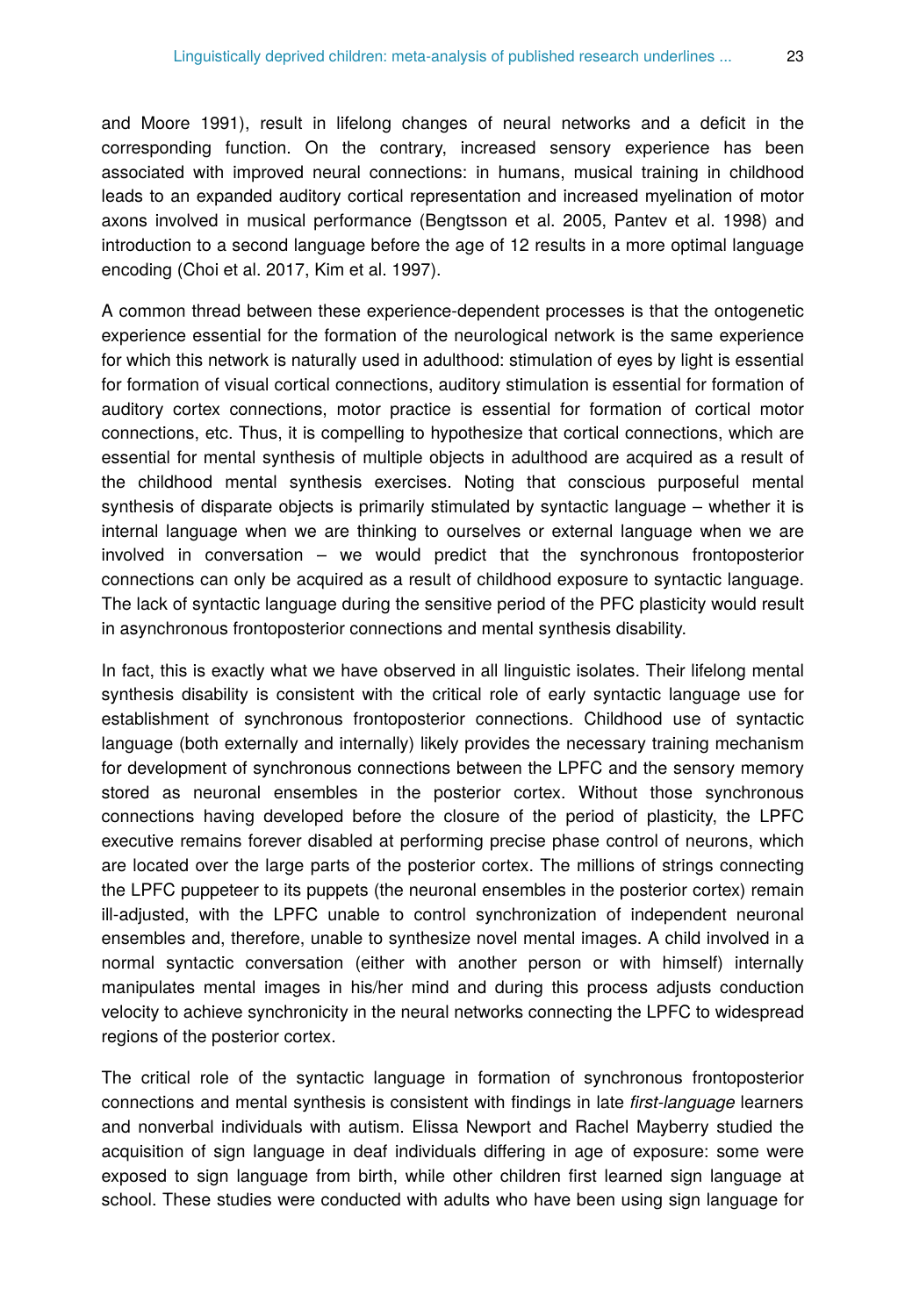at least twenty years. The results of the studies consistently indicated a negative correlation between the age of sign language acquisition and ultimate proficiency: those exposed to sign language from birth performed best, and late learners — worst, on all production and comprehension tests (Mayberry and Eichen 1991, Newport 1990). Furthermore, late *first-language* learners have syntactic difficulty describing events with complex temporal relations (Kocab et al. 2016), and have slower and less accurate performance in mental rotation independent of age and the total number of years of experience with the language (Emmorey et al. 1993, Martin 2009, Martin et al. 2013, Pyers et al. 2010). Emmorey et al. (1993) found that adults who had learned American Sign Language (ASL) early in life were more accurate than later learners at identifying whether two complex-shape figures presented at different degrees of rotation were identical or mirror images of each other. Martin (2009) found that men who learned ASL natively were faster than later learners at identifying whether two-dimensional body-shaped figures (bears with one paw raised) presented at different rotations were identical or mirror images of each other. Martin et al. (2013) demonstrated that even after decades of signing experience, the age at which one first learned Nicaraguan Sign Language was a better predictor of mental rotation accuracy than the total number of years of experience with the language. Across all ages, early learners were more accurate than late learners. Pyers et al. (2010) studied generational differences between the 2 cohorts of deaf Nicaraguan signers who learned the emerging sign language at the same age but during different time periods – the first cohort of signers who grew up when the sign language was in its initial stage of development with few spatial prepositions and the second cohort of children who grew up a decade later exposed to more spatial prepositions and other recursive elements. The study used two spatial tasks that required the use of a landmark to find a hidden object: in the disoriented search condition, participants entered a small, enclosed room with a single red wall as a landmark. They watched an experimenter hiding a token in one corner, and then were blindfolded and turned slowly until disoriented. Then the blindfold was removed and the subjects indicated the corner where they thought the token was hidden. In the rotated box condition, the procedure was similar: the token was hidden in a small-scale tabletop model of the room, the participant was blindfolded, and the model (not the participant) was turned. The second-cohort signers, now in their 20s outperformed the first cohort, now in their 30s, both when they were disoriented and when the box was rotated. The first-cohort participants made their decisions slowly and with effort, taking as long as nine seconds and reporting that the task was difficult. Even in neurotypical children, production of spatial terms from 14–46 months predicted their performance on nonlinguistic spatial tasks at 54 months (Pruden et al. 2011). Better and faster performance in spatial tasks in individuals exposed to more complex syntactic language earlier in life is best explained by the crucial role of syntactic language in fine-tuning the frontoposterior connections between the LPFC and the posterior cortex.

Prelingual deafness is such a serious concern that the US government has enacted laws to identify affected newborns. In 1999, the US congress passed the "Newborn and Infant Hearing Screening and Intervention Act," which gives grants to help states create hearing screening programs for newborns. Otoacoustic Emissions Testing is usually done at birth, followed by an Auditory Brain Stem Response if the Otoacoustic Emissions test results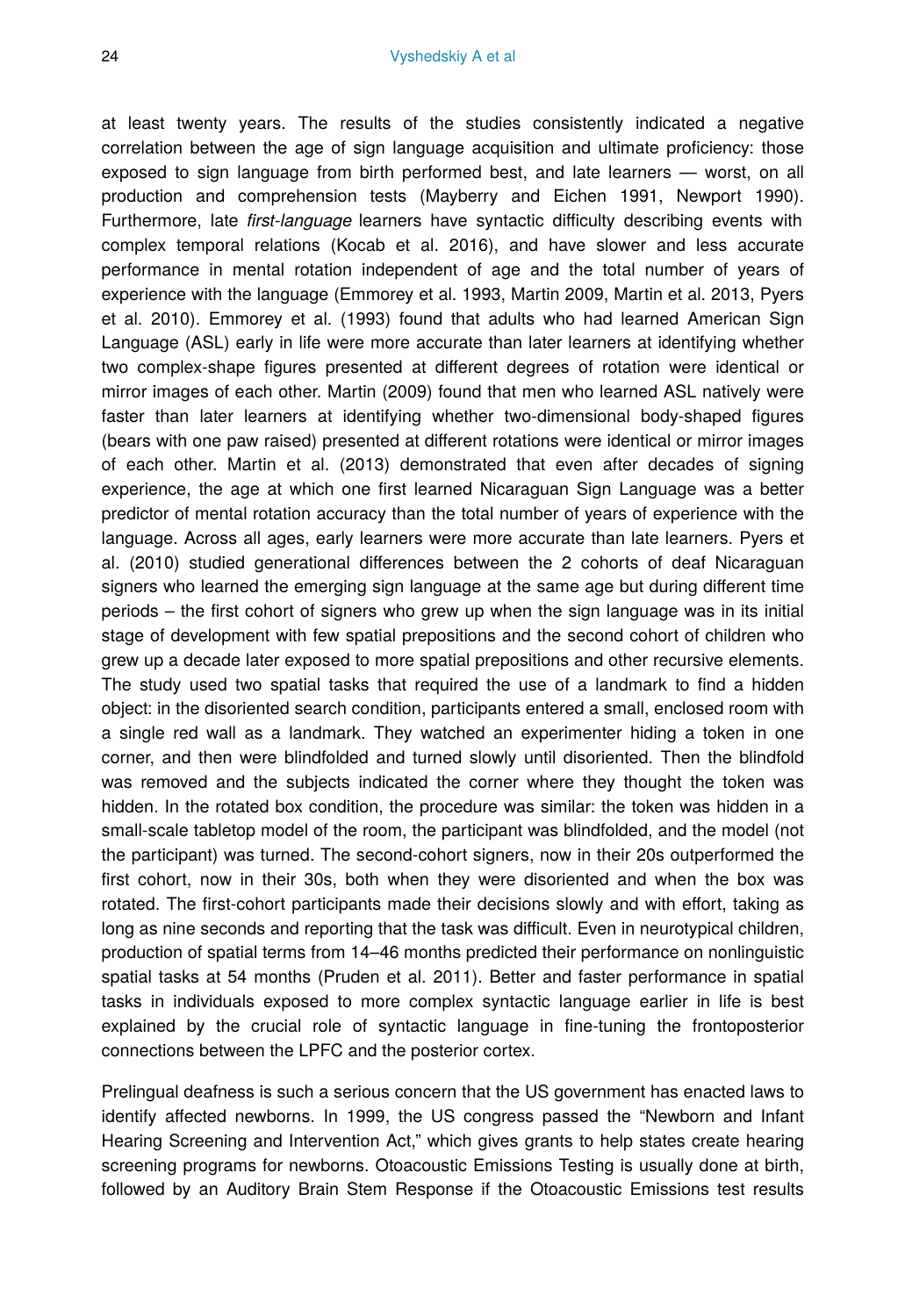indicated possible hearing loss. Such screening allows parents to expose deaf children to a formal sign language as early as possible and therefore avoid any delay in introduction to syntactic language.

Problems observed in late *first-language* learners also afflict many individuals with autism, leading to what is commonly described as "stimulus overselectivity," "tunnel vision," or "lack of multi-cue responsivity" (Lovaas et al. 1979, Ploog 2010, Schreibman 1988, Lovaas et al. 1971). Thirty to forty percent of individuals diagnosed with autism experience lifelong impairment in the ability to understand flexible syntax and spatial prepositions, and to mentally solve even the simplest of problems (Fombonne 2003). These individuals, commonly referred to having low-functioning ASD, typically exhibit full-scale IQ below 70 (Boucher et al. 2008, Beglinger and Smith 2001) and perform below the score of 85 in nonverbal IQ tests (see Boucher et al. 2008, table 14.1, Performance Quotient). Since significant language delay is a common problem in children with autism, lack of childhood use of syntactic language is likely one of the main contributing factors for this disability.

## **The duration of the critical period for acquisition of synchronous frontoposterior connections**

The period of plasticity for the development of synchronous frontoposterior connections seems to close in several stages. Based on the randomized controlled study of institutionalized Romanian children, the plasticity seems to already decline before the age of two: children placed in foster care and therefore exposed to complex syntactic language before the age of 2 showed increased myelination and performed better in mental integration tasks compared to children who have been placed in foster care after the age of 2 (Bick et al. 2015).

The next significant decline in plasticity is around the age of five. When the left hemisphere is surgically removed before the age of five (to treat cancer or epilepsy), patients often attain normal cognitive functions in adulthood (using the one remaining hemisphere). Removal of the left hemisphere after the age of five often results in significant impairment of syntactic language and tasks requiring mental synthesis (Basser 1962, Boatman et al. 1999, Krashen and Harshman 1972, Lenneberg 1967, Pulsifer et al. 2004). The decline of plasticity after the age of 5 likely corresponds to a consolidation of asymmetry between hemispheres with one of the hemispheres (usually the left one) taking most of the control of the language function with underlying left LPFC puppeteer synchronously connected to the rest of the cortex.

Further reduction of plasticity occurs by the time of puberty; a lack of experience in syntactic speech before puberty likely results in a consolidation of widely desynchronized frontoposterior networks and prevents individuals from subsequent acquisition of mental synthesis. While parts of the PFC network retain some plasticity for a significantly longer period of time, since myelination of the PFC continues into the third decade of life or later (Toga et al. 2006), this plasticity seems inadequate to assist patients who were linguistically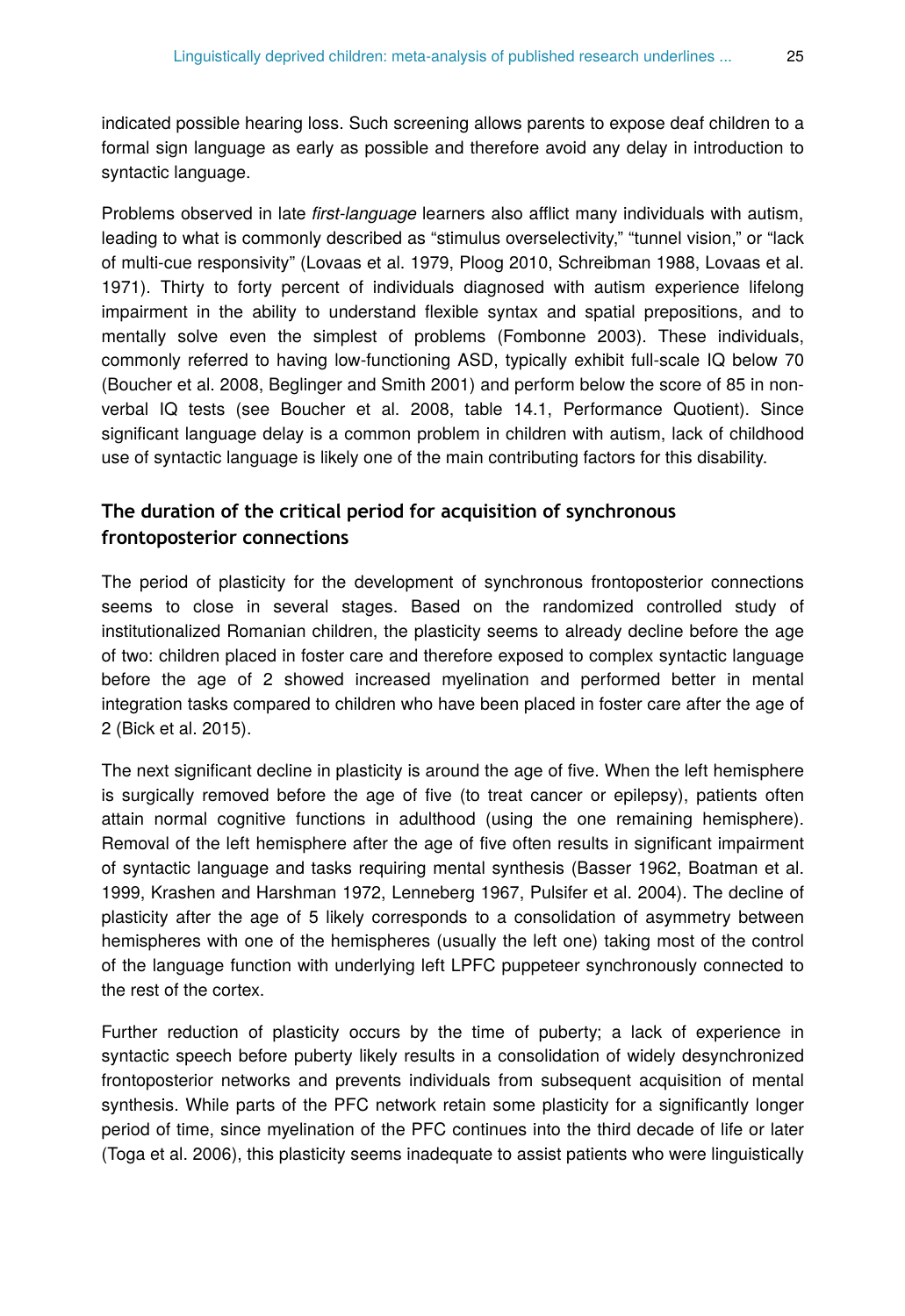deprived until puberty in the acquisition of mental synthesis despite many years of intensive therapy.

## **Is there a neurological dissociation between language and cognition?**

It is common among linguists to discuss the "language module" in the brain. In support of the existence of the "language module," linguists enlist patients with apparent dissociation between language and cognition (Curtiss 1981). Observations in low functioning patients with fluid language production are pitted against the observations in high functioning individuals with aphasia. Is there real neurological dissociation between language and cognition and an easily separable language module? The answer to these questions depends on the definition of language.

The word "language" has highly divergent meanings in different contexts and disciplines. In informal usage, a language is usually understood as a culturally specific communication system (German, French, or Spanish Language), i.e. understanding of individual words without any reference to understanding of flexible syntax. On the other hand, in linguistics, the term "language" is used quite differently to encompass both understanding of words and flexible syntax. Fitch, Hauser, & Chomsky (Fitch et al. 2005) explain the ambiguity of the "language" definition: "It rapidly became clear in the conversations leading up to HCF (i.e. Hauser et al. 2002) that considerable confusion has resulted from the use of "language" to mean different things. We realized that positions that seemed absurd and incomprehensible, and chasms that seemed unbridgeable, were rendered quite manageable once the misunderstandings were cleared up. For many linguists, "language" delineates an abstract core of computational operations, central to language and probably unique to humans. For many biologists and psychologists, "language" has much more general and various meanings, roughly captured by "the communication system used by human beings." Neither of these explananda are more correct or proper, but statements about one of them may be completely inapplicable to the other."

Mental synthesis mediated by the LPFC is the best candidate for the "abstract core of computational operations, central to language and probably unique to humans" described by Fitch, Hauser, & Chomsky (Fitch et al. 2005). Mental synthesis is an essential part of all human languages. When we speak we use mental synthesis to describe a novel image ("My house is the second one on the left, just across the road from the red gate") and we rely on the listener to use mental synthesis in order to visualize the novel image. When we tell stories, we are often describing things that the listener has never seen before ("That creature has two heads, three tails, dark eyes, and can run faster than a cheetah") and we rely on the listener to imagine the story in their mind's eye. As Steven Pinker put it, "the speaker has a thought, makes a sound, and counts on the listener to hear the sound and to recover that thought" (Pinker 2015).

All human languages are recursive: they allow *high fidelity transmission* of *infinite* number of *novel* images with the use of a *finite* number of words, Fig. 5. This is only possible because both listeners and speakers have mental synthesis ability presumably mediated by synchronous frontoposterior connections. Thus, both syntactic language and cognition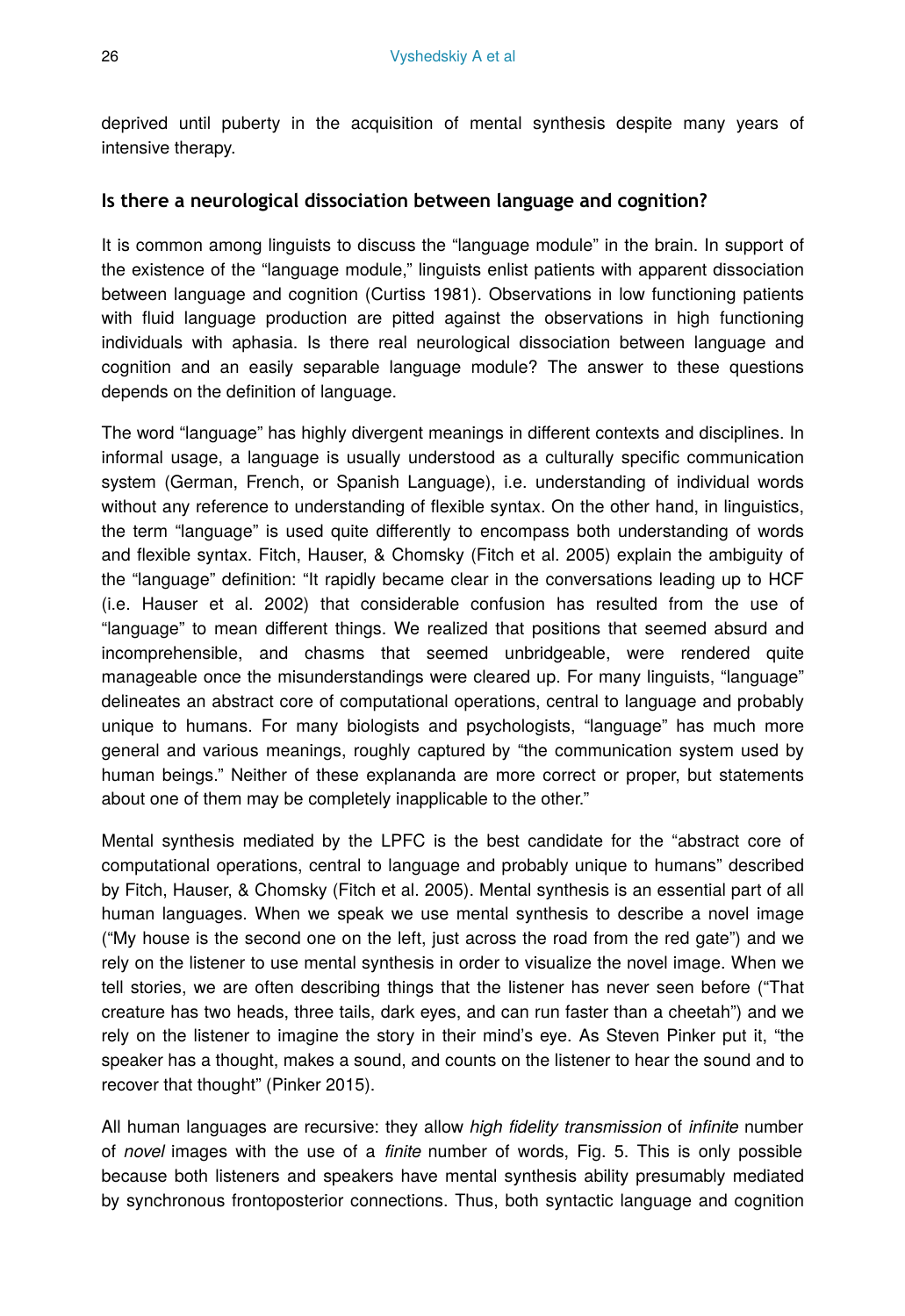depend on mental synthesis and on synchronous frontoposterior connections. The dissociation observed in many patients (Curtiss 1981) is not between syntactic language and cognition, but rather between their use of words (expressive language) and their mental synthesis ability often assessed by measuring their nonverbal IQ (Vyshedskiy et al. 2017). In fact, expressive language outside of a complex dialog cannot reliably serve as an indicator of mental synthesis ability. The following examples illustrate the problem of expressive language interpretation:

1) Some expressive language is completely automated, for example, coprolalia sometimes observed in patients with Tourette syndrome involves spontaneous and articulate uttering of expletives in an uncontrollable manner (Daniel and Perry 2016).

2) Tape recorder language and reading poetry by heart can sometimes be completely automated, prerecorded through repetition (Curtiss 1981, Zeman et al. 2013).

3) Echolalia in its profound form is automatic and effortless, imitative behavior whereby sounds or actions are imitated without explicit awareness (Mergl and Azoni 2015, Neely et al. 2016).

4) Confabulations involve the production of fabricated memories without the conscious intention to deceive. A liar would commonly initially simulate a story by using LPFCcontrolled mental synthesis of multiple objects and check it for consistency before delivering the story to the listeners. The confabulator, by definition, does not have a presimulated story that could indicate the ability of the LPFC to ascertain control over the posterior cortex. Confabulatory tendencies are often interpreted as an indicator of a disconnection between PFC and the posterior cortex (Venneri et al. 2017).

5) Many people report the experience of reading aloud a book to a child and thinking of something else. In this case their LPFC is likely driving their mental synthesis while the book's sensory input is driving the Broca's area speech production and the right hemisphere's prosody in the bottom-up manner.

6) The vivid, original, bizarre, emotional, and story-like dreams that most people remember when they wake up occur during rapid eye movement (REM) sleep. These dreams consist of existing fragments of memory put into various new combinations and are often erroneously assumed to be created by the LPFC via the mechanism similar to mental synthesis. For example, Darwin associates imagination with dreaming: "The imagination is one of the highest prerogatives of man. By this faculty he unites former images and ideas, independently of the will, and thus creates brilliant and novel results... Dreaming gives us the best notion of this power... The value of the products of our imagination depends of course on the number, accuracy, and clearness of our impressions, on our judgment and taste in selecting or rejecting the involuntary combinations, and to a certain extent on our power of voluntarily combining them. As dogs, cats, horses, and probably all the higher animals, even birds have vivid dreams, and this is shown by their movements and the sounds uttered, we must admit that they possess some power of imagination." (Darwin 1888).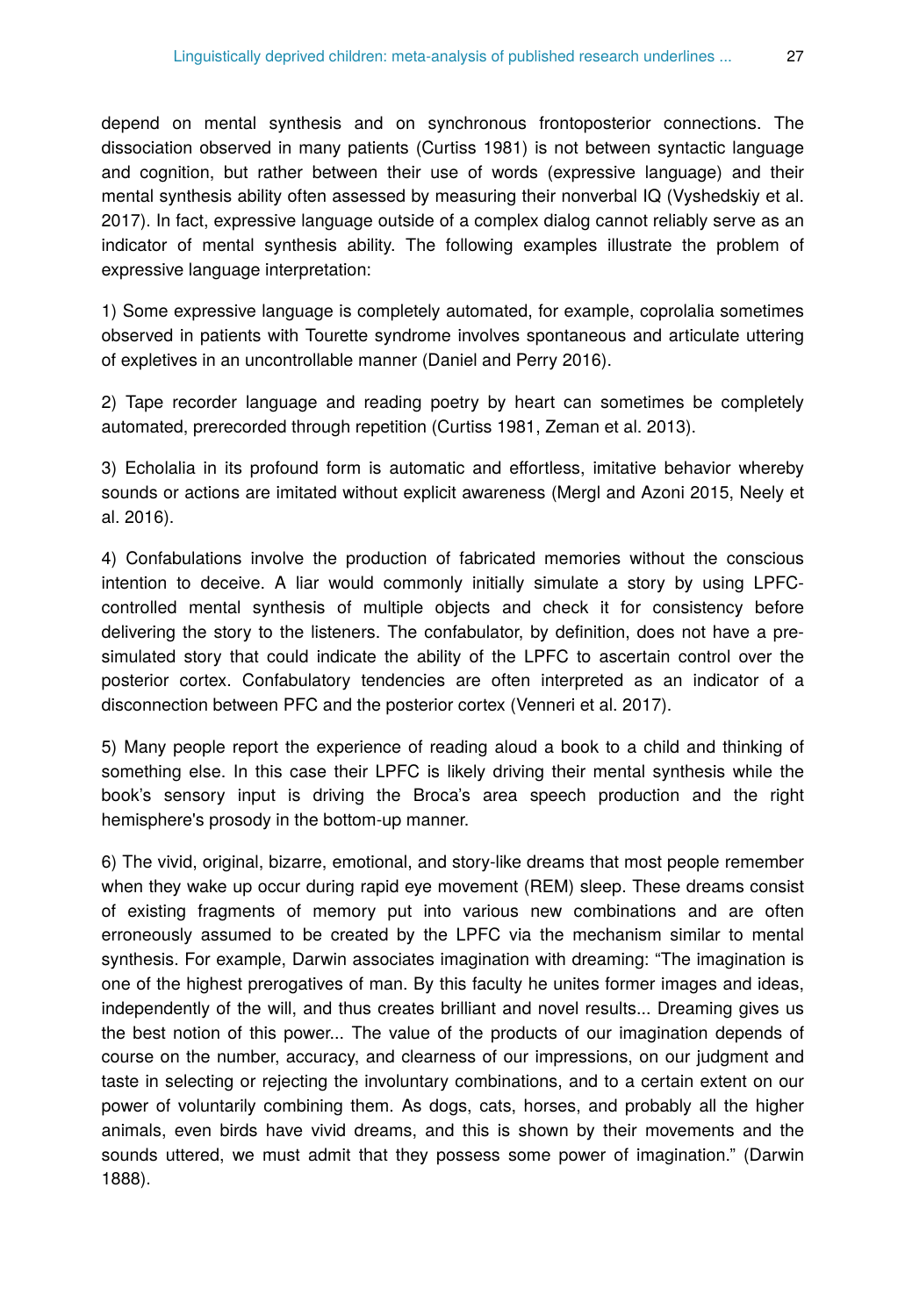

#### Figure 5. doi

Flexible syntax, prepositions, adjectives, verb tenses, and other common elements of grammar, all facilitate the human ability to communicate an infinite number of novel images with the use of a finite number of words. The graph shows the number of distinct images that can be transmitted with high fidelity in a communication system with 1,000 nouns as a function of the number of spatial prepositions. In a communication system with no spatial prepositions and other recursive elements, 1000 nouns can communicate 1000 images to a listener. Adding just one spatial preposition allows for the formation of three-word phrases (such as: 'a bowl *behind* a cup' or 'a cup *behind* a bowl') and increases the number of distinct images that can be communicated to a listener from 1000 to one million (1000x1x1000). Adding a second spatial preposition and allowing for five-word sentences of the form *object-preposition-objectpreposition-object* (such as: a bowl *on* a cup *behind* a plate) increases the number of distinct images that can be communicated to four billion (1000x2x1000x2x1000). The addition of a third spatial preposition increases the number of distinct images to 27 trillion (1000x3x1000x3x1000x3x1000), and so on. In general, the number of distinct images communicated by three-word sentences of the structure object-preposition-object equals the number of object-words times the number of prepositions times the number of object-words. A typical language with 1000 nouns and 100 spatial prepositions can theoretically communicate  $1000^{101}$  x  $100^{100}$  distinct images. This number is significantly greater than the total number of atoms in the universe. For all practical purposes, an infinite number of distinct images can be communicated by a syntactic communication system with just 1000 words and a few prepositions. Prepositions, adjectives, and verb tenses dramatically facilitate the capacity of a syntactic communication system with a finite number of words to communicate an infinite number of distinct images. Linguists refer to this property of human languages as *recursion*. The "infiniteness" of human language has been explicitly recognized by "Galileo, Descartes, and the 17th-century 'philosophical grammarians' and their successors, notably von Humboldt" (Hauser et al. 2002). The infiniteness of all human languages stand in stark contrast to finite homesign communication systems that are lacking spatial prepositions, syntax, and other recursive elements of a formal sign language.

Two lines of evidence point toward the mechanism of dreams that does not depend on the LPFC. First, neuroimaging observations indicate that the LPFC is inactive during sleep, both slow-wave sleep and REM sleep (Braun et al. 1997). Second, in people whose LPFC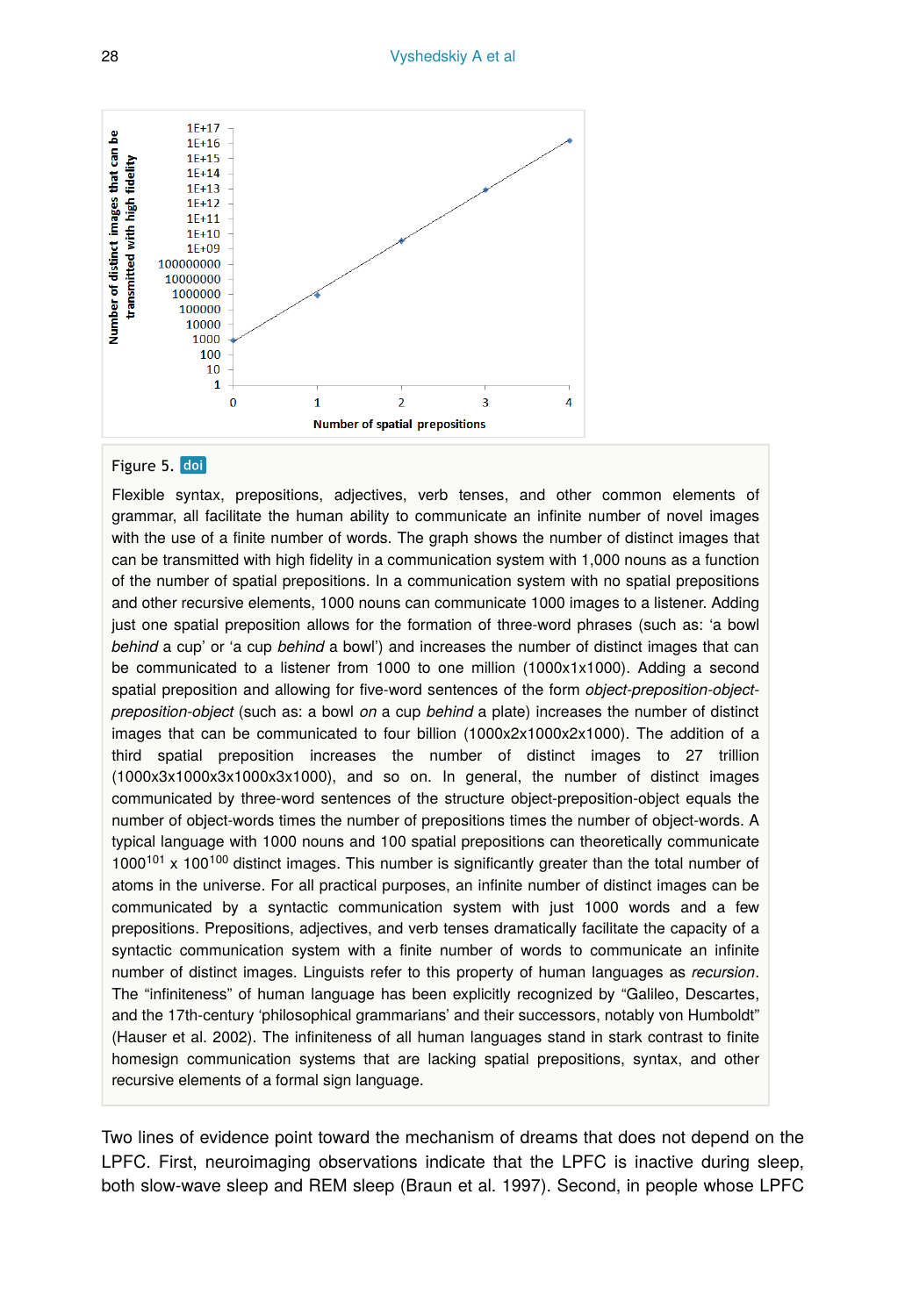gets damaged, dreams do not change at all (Solms 1997). In dreams and hallucinations, images of people and objects may arise spontaneously and even hybridize into novel mental images. A subject can then describe these novel images and nonpresent people verbally, all without ever relying on LPFC-controlled mental synthesis.

We conclude that it is often impossible for an external observer to reliably infer internal imagery of the speaker based on expressive language. The speech may be automatic and independent of internal imagery, triggered spontaneously or driven by sensory input. Even when words reflect internal images, they may not inform of the LPFC control over imagination since even the novel images may have formed spontaneously as in dreaming or hallucination. There is no accurate method for external assessment of mental synthesis with respect to expressive language. While understanding of flexible syntax commonly requires LPFC-controlled mental synthesis, expressive language does not.

Several other bottom-up processes are often erroneously assumed to be indicative of the LPFC-controlled mental synthesis:

**1) Object recognition / perceptual closure.** Recognition of pictures with incomplete visual information is often erroneously assumed to be under the control of the LPFC. While there is no doubt that objects encoded in the posterior cortex can be primed by a category encoded in the PFC, there is strong evidence of bottom-up-driven PFC-independent process in perceptual closure tests, such as Moony faces test (Grützner et al. 2010). Accordingly, a good performance at these tests has no bearing on the LPFC-controlled mental synthesis abilities.

**2) Drawing interpretation.** The tendency to perceive objects from lines and colors has been used extensively in psychological tests such as blot test. It is often as easy to recognize an object from meaningless colors or scribbles of lines as it is from a cloud in the sky. Furthermore, once we recognize an object in a drawing, we tend to presume knowing the inclinations of the artist's mind. However, the artist may have produced the drawing automatically or just spilled some colors as in blot test pictures.

Even some representational drawings can be fully automatic. For example, instrumental training (a variation of Pavlovian training) has been used to train elephants to produce representational works of art. Patients with visual agnosia can copy a drawing without any awareness of the type of object in the picture. The famous patient known in literature as pilot John faithfully copied a representation of St. Paul Cathedral without knowing the object in the picture (Humphreys and Riddoch 1987). Scribbling can often produce recognizable forms with no intention on the part of the scribbler. These examples are reminiscent of the problems with interpretation of expressive language. Outside of a complex dialog, neither expressive language, nor object recognition or drawing can inform on the speaker or artist's LPFC-controlled mental synthesis ability. Only a complex syntactic dialog or representational drawing directed by a verbal description of a *novel object* ("a five headed horse") can be a reliable indicator of the LPFC ability to combine disparate neuronal ensembles.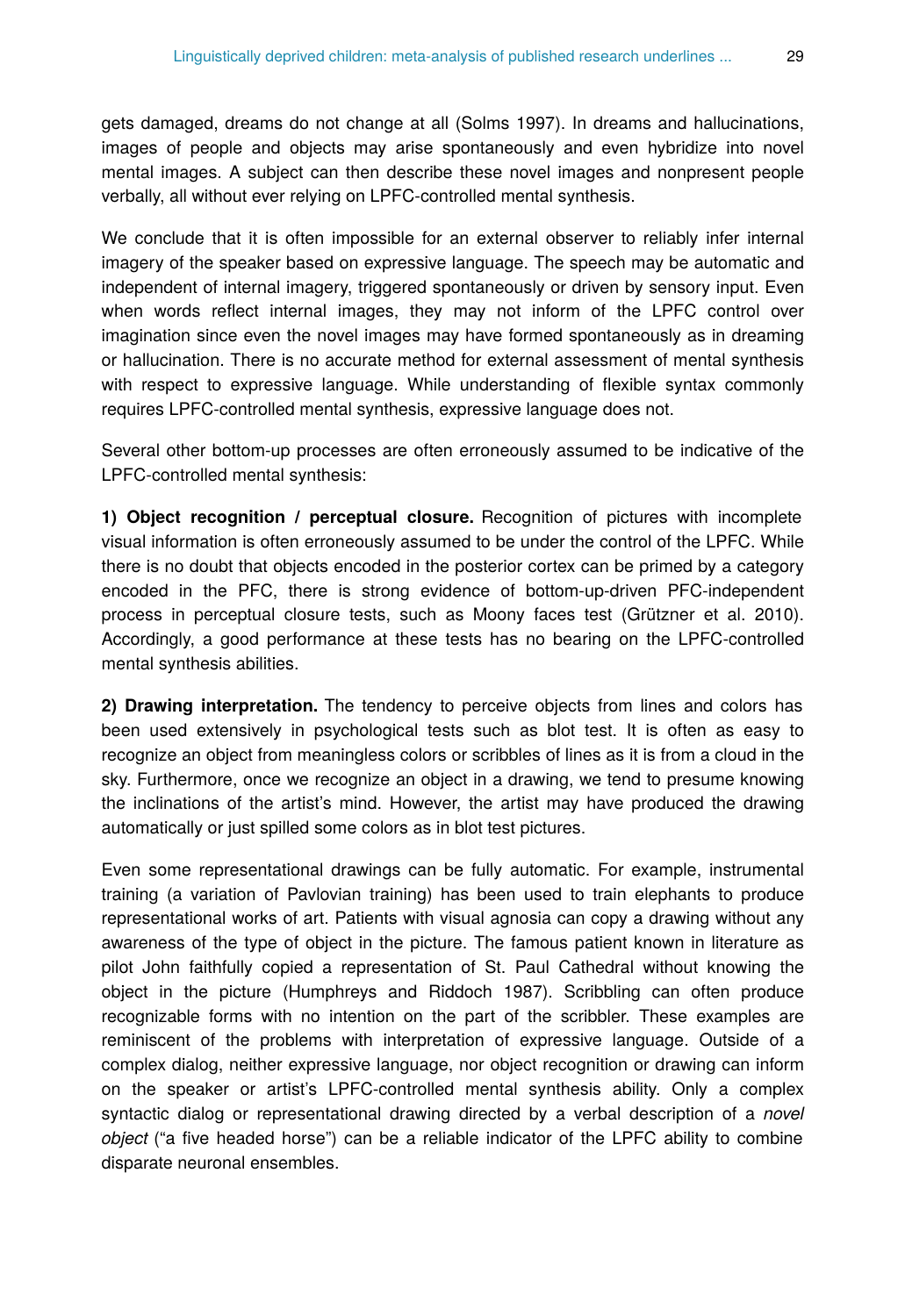# **Conclusions**

It is commonly believed that there is a strong association between early language acquisition and normal cognitive development (critical period hypothesis) (Chomsky 1959, Chomsky 1964, Wilder and Lamar 1959, Lenneberg 1967); however, there is no consensus on the neurological mechanism of this association. We hypothesized that the use of infinite syntactic language in childhood, but not of a finite homesign communication system, provides essential experience for developing synchronous connections between the LPFC and the posterior cortex and that those connections are crucial for mental synthesis of disparate objects and understanding of syntactic language. Accordingly, we predicted that without childhood exposure to infinite syntactic language children would not acquire mental synthesis. We tested this hypothesis by analyzing all linguistic isolates reported in scientific literature. Our analysis confirmed that individuals linguistically deprived until puberty performed poorly in all tests of *mental synthesis* despite focused multi-year rehabilitation efforts. The consistent observation of *mental synthesis disability* in these individuals stands in stark contrast to their performance on memory as well as semantic tests: they could easily remember hundreds of newly learned words and recall previously seen images from memory but had real difficulty in any tasks requiring them to combine these images into novel configurations.

As is the case with ontogenetic development of many other neurological systems from muscle innervation to the development of sensory systems, nature's intent must be complemented by adequate nurture. What is highly unusual about the ontogenetic acquisition of *mental synthesis* is that the necessary experience is provided by the exposure to a purely **cultural phenomenon**: a syntactic language. For the normal development of vision, light reflected from surrounding objects has to reach the retina, but that occurs whenever it is light, independent of cultural exposure; for the normal development of the muscular system, the trophic factors released by muscles have to reach their neurons, but that occurs whenever a child is moving – the stimulation to neurons comes naturally even when a child is growing alone in a forest (Berardi et al. 2000). However, this is not the case with mental synthesis. The development of mental synthesis requires a community of humans willing to engage a child with the use of an infinite syntactic language complete with spatial prepositions, verb tenses and other recursive elements; finite homesign systems do not suffice. Furthermore, the exposure to an infinite syntactic language has to occur during the period of neural plasticity, which peaks before the age of two (Bick et al. 2015) and expires some time before puberty. These two observations have a profound consequence for education of children, both with or without learning disabilities, but would be especially instrumental for the former, such as those diagnosed with ASD. Children must be encouraged to actively synthesize novel mental images and they have to be provided with tools to facilitate this process: infinite syntactic language, toys to encourage pretend play, drawing, puzzles, and arithmetic exercises. While reading aloud a book of fairy tales stimulates the child's LPFC-controlled mental synthesis (imagining the adventures of cyclops and mermaids), watching TV simply imposes mental images on the child's visual system and therefore is not expected to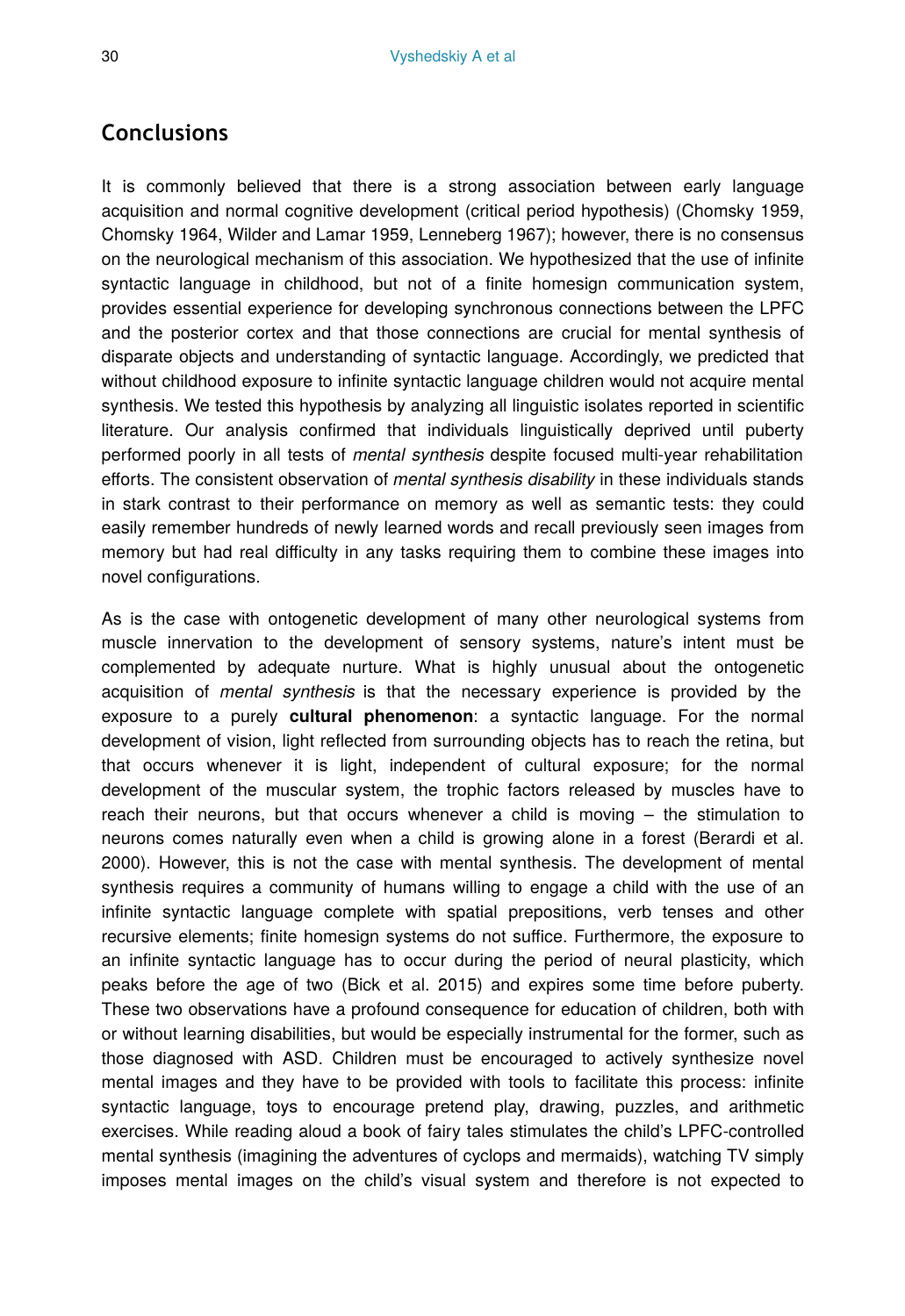stimulate LPFC-controlled mental synthesis. With this understanding, future therapeutic modalities targeting mental synthesis may benefit children delayed in development of language ability.

# **Acknowledgements**

We wish to thank Dr. Petr Ilyinskii for productive discussion and scrupulous editing of this manuscript and Dr. Irene Piryatinsky for help with interpretation of IQ tests.

# **Funding program**

This research did not receive any specific grant from funding agencies in the public, commercial, or not-for-profit sectors.

## **References**

- Als H, Duffy F, McAnulty G, Rivkin M, Vajapeyam S, Mulkern R, Warfield S, Huppi P, Butler S, Conneman N, o (2004) Early experience alters brain function and structure. Pediatrics 113 (4): 846‑857.<https://doi.org/10.1542/peds.113.4.846>
- Barres BA, Raff MC (1993) Proliferation of oligodendrocyte precursor cells depends on electrical activity in axons. Nature 361 (6409): 258-258. [https://](https://doi.org/10.1038/361258a0) [doi.org/10.1038/361258a0](https://doi.org/10.1038/361258a0)
- Barth M, Hirsch HV, Meinertzhagen I, Heisenberg M (1997) Experience-dependent developmental plasticity in the optic lobe of Drosophila melanogaster. Journal of Neuroscience 17 (4): 1493‑1504.
- Bartzokis G, Beckson M, Lu P, Nuechterlein K, Edwards N, Mintz J (2001) Age-related changes in frontal and temporal lobe volumes in men: a magnetic resonance imaging study. Archives of General Psychiatry 58 (5): 461-465. [https://doi.org/10.1001/](https://doi.org/10.1001/archpsyc.58.5.461) [archpsyc.58.5.461](https://doi.org/10.1001/archpsyc.58.5.461)
- Basser LS (1962) Hemiplegia of early onset and the faculty of speech with special reference to the effects of hemispherectomy. Brain 85 (3): 427-460. [https://](https://doi.org/10.1093/brain/85.3.427) [doi.org/10.1093/brain/85.3.427](https://doi.org/10.1093/brain/85.3.427)
- Beglinger LJ, Smith TH (2001) A review of subtyping in autism and proposed dimensional classification model. Journal of Autism and Developmental Disorders 31 (4): 411‑22.<https://doi.org/10.1023/A:1010616719877>
- Bengtsson S, Nagy Z, Skare S, Forsman L, Forssberg H, Ullén F (2005) Extensive piano practicing has regionally specific effects on white matter development. Nature Neuroscience 8 (9): 1148‑1150.<https://doi.org/10.1038/nn1516>
- Berardi N, Pizzorusso T, Maffei L (2000) Critical periods during sensory development. Current Opinion in Neurobiology 10 (1): 138‑145. [https://doi.org/10.1016/S0959-4388](https://doi.org/10.1016/S0959-4388(99)00047-1) [\(99\)00047-1](https://doi.org/10.1016/S0959-4388(99)00047-1)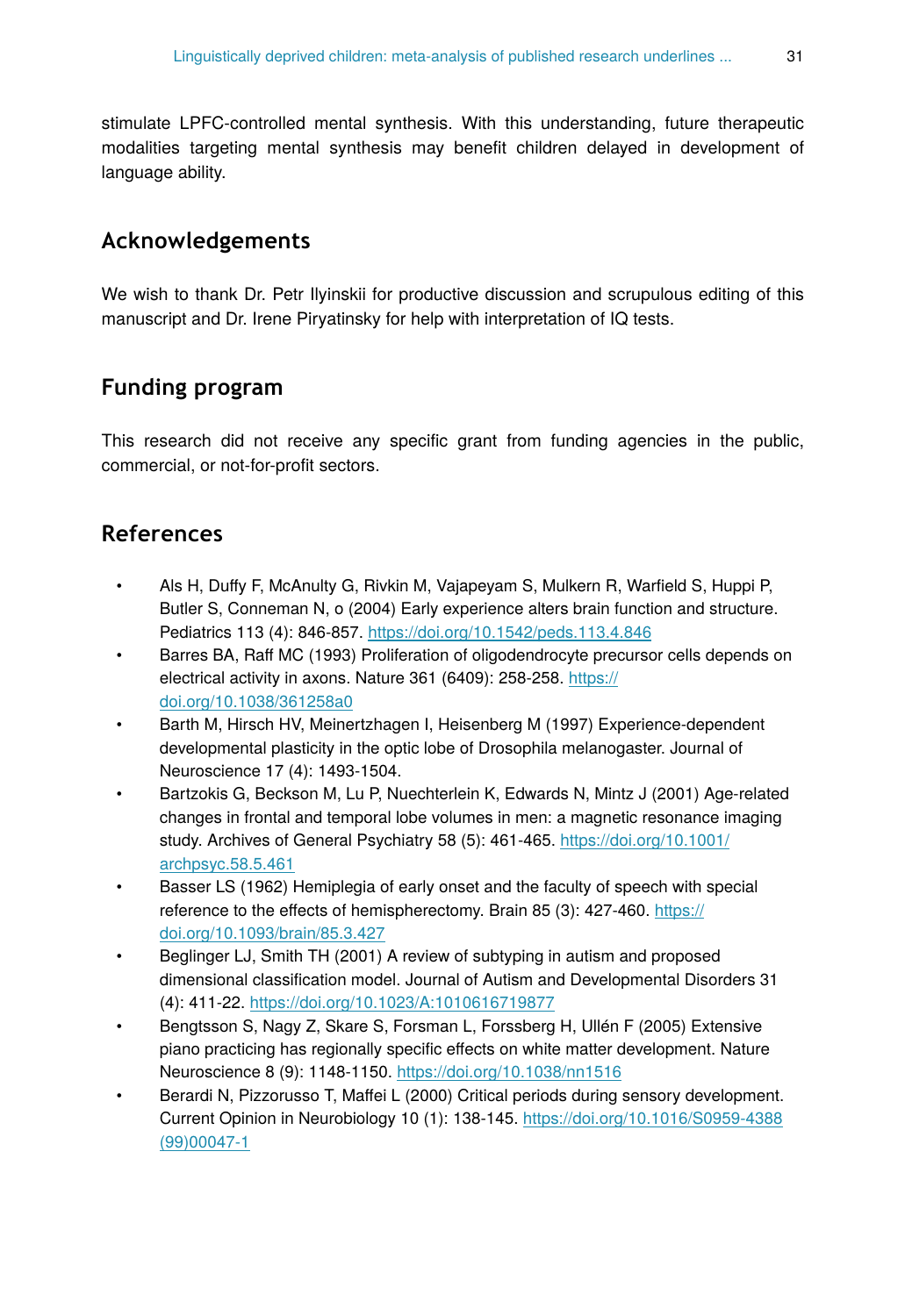- Berman N, Murphy EH (1981) The critical period for alteration in cortical binocularity resulting from divergent and convergent strabismus. Developmental Brain Research 2 (2): 181‑202. [https://doi.org/10.1016/0165-3806\(81\)90031-6](https://doi.org/10.1016/0165-3806(81)90031-6)
- Bick J, Zhu T, Stamoulis C, Fox N, Zeanah C, Nelson C (2015) Effect of early institutionalization and foster care on long-term white matter development: a randomized clinical trial. JAMA Pediatrics 169 (3): 211‑219. [https://doi.org/10.1001/](https://doi.org/10.1001/jamapediatrics.2014.3212) [jamapediatrics.2014.3212](https://doi.org/10.1001/jamapediatrics.2014.3212)
- Boatman D, Freeman J, Vining E, Pulsifer M, Miglioretti D, Minahan R, Carson B, Brandt J, McKhann G (1999) Language recovery after left hemispherectomy in children with late-onset seizures. Annals of Neurology 46 (4): 579-586. [https://](https://doi.org/10.1002/1531-8249(199910)46:4%3C579::AID-ANA5%3E3.0.CO;2-K) [doi.org/10.1002/1531-8249\(199910\)46:4<579::AID-ANA5>3.0.CO;2-K](https://doi.org/10.1002/1531-8249(199910)46:4%3C579::AID-ANA5%3E3.0.CO;2-K)
- Boucher J, Mayes A, Bigham S (2008) Memory, language and intellectual ability in lowfunctioning autism Memory in Autism. In: Boucher J, Bowler DM (Eds) Memory in Autism. Cambridge: CUP. Cambridge. URL: [http://](http://eprints.bournemouth.ac.uk/9558/1/9780521862882c14_p268-290.pdf) [eprints.bournemouth.ac.uk/9558/1/9780521862882c14\\_p268-290.pdf](http://eprints.bournemouth.ac.uk/9558/1/9780521862882c14_p268-290.pdf)
- Brainard M, Knudsen E (1998) Sensitive periods for visual calibration of the auditory space map in the barn owl optic tectum. Journal of Neuroscience 18 (10): 3929-3942.
- Braun AR, Balkin TJ, Wesensten NJ, Carson RE, Varga M, Baldwin P, Selbie S, Belenky G, Herscovitch P (1997) Regional cerebral blood flow throughout the sleep-wake cycle. Brain 120 (7): 1173‑1197.<https://doi.org/10.1093/brain/120.7.1173>
- Choi J, Cutler A, Broersma M (2017) Early development of abstract language knowledge: evidence from perception–production transfer of birth-language memory. Open Science 4 (1): 160660‑160660.
- Chomiak T, Peters S, Hu B (2008) Functional Architecture and Spike Timing Properties of Corticofugal Projections From Rat Ventral Temporal Cortex. Journal of Neurophysiology 100 (1): 327‑335.<https://doi.org/10.1152/jn.90392.2008>
- Chomsky N (1959) A review of BF Skinner's Verbal Behavior. Language 35 (1): 26‑58. <https://doi.org/10.2307/411334>
- Chomsky N (1964) Ch1. Aspects of the Theory of Syntax. Massachusetts Institute of Technology, Cambridge, MA.
- Cohen MS, Kosslyn SM, Breiter HC, DiGirolamo GJ, Thompson WL, Anderson AK, Belliveau JW (1996) Changes in cortical activity during mental rotation A mapping study using functional MRI. Brain 119 (1): 89‑100.<https://doi.org/10.1093/brain/119.1.89>
- Curtiss S (1977) Genie: A Psycholinguistic Study of a Modern-Day "Wild Child". Academic Press.
- Curtiss S (1981) Dissociations between language and cognition: Cases and implications. Journal of Autism and Developmental Disorders 11 (1): 15-30. [https://](https://doi.org/10.1007/BF01531338) [doi.org/10.1007/BF01531338](https://doi.org/10.1007/BF01531338)
- Curtiss S (1988) Abnormal language acquisition and the modularity of language. Linguistics: the Cambridge survey 2: 96‑116.
- Curtiss S (2014) The case of Chelsea: The effects of late age at exposure to language on language performance and evidence for the modularity of language and mind. UCLA Working Papers in Linguistics 18: 115-146.
- Curtiss S, Fromkin V, Rigler D, Rigler M, Krashen S (1975) An update on the linguistic development of Genie. Georgetown University Round Table on Languages and Linguistics 145‑157.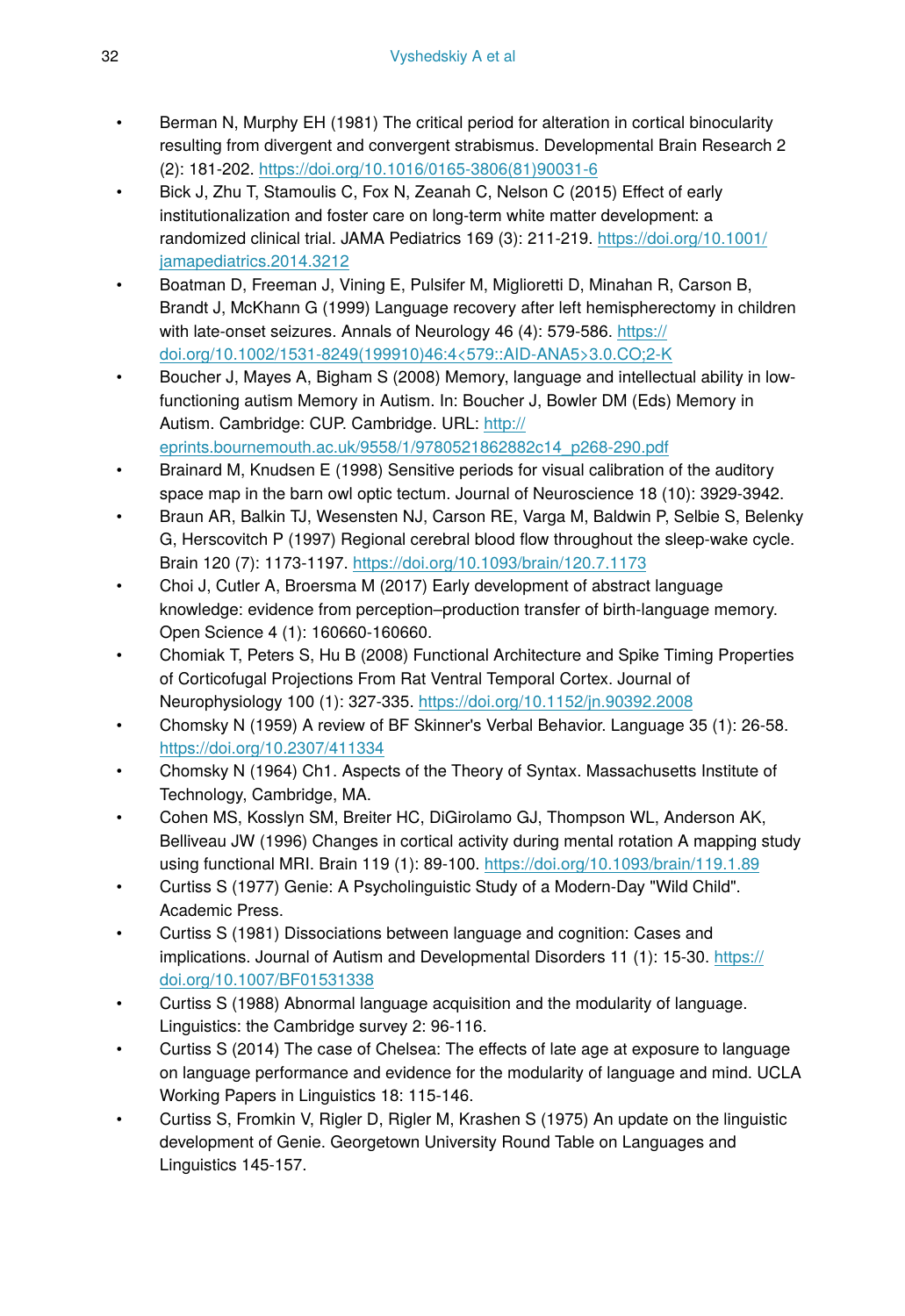- Daniel C, Perry MS (2016) Ictal Coprolalia: A Case Report and Review of Ictal Speech as a Localizing Feature in Epilepsy. Pediatric Neurology 57: 88-90. [https://](https://doi.org/10.1016/j.pediatrneurol.2015.11.013) [doi.org/10.1016/j.pediatrneurol.2015.11.013](https://doi.org/10.1016/j.pediatrneurol.2015.11.013)
- Darwin C (1888) The Descent of Man and Selection in Relation to Sex. John Murray, London.
- Dehaene S, Molko N, Cohen L, Wilson AJ (2004) Arithmetic and the brain. Current Opinion in Neurobiology 14 (2): 218‑224.<https://doi.org/10.1016/j.conb.2004.03.008>
- Ditunno PL, Mann VA (1990) Right hemisphere specialization for mental rotation in normals and brain damaged subjects. Cortex 26 (2): 177‑188. [https://doi.org/10.1016/](https://doi.org/10.1016/S0010-9452(13)80349-8) [S0010-9452\(13\)80349-8](https://doi.org/10.1016/S0010-9452(13)80349-8)
- Doupe A, Kuhl P (1999) Birdsong and human speech: common themes and mechanisms. Annual Review of Neuroscience 22 (1): 567‑631. [https://doi.org/10.1146/](https://doi.org/10.1146/annurev.neuro.22.1.567) [annurev.neuro.22.1.567](https://doi.org/10.1146/annurev.neuro.22.1.567)
- Emmorey K, Kosslyn S, Bellugi U (1993) Visual imagery and visual-spatial language: Enhanced imagery abilities in deaf and hearing ASL signers. Cognition 46 (2): 139‑181. [https://doi.org/10.1016/0010-0277\(93\)90017-P](https://doi.org/10.1016/0010-0277(93)90017-P)
- Engel AK, Konig P (1991) Interhemispheric synchronization of oscillatory neuronal responses in cat visual cortex. Science 252 (5009): 1177. [https://doi.org/10.1126/](https://doi.org/10.1126/science.252.5009.1177) [science.252.5009.1177](https://doi.org/10.1126/science.252.5009.1177)
- Fagiolini M, Pizzorusso T, Berardi N, Domenici L, Maffei L (1994) Functional postnatal development of the rat primary visual cortex and the role of visual experience: dark rearing and monocular deprivation. Vision Research 34 (6): 709-720. [https://](https://doi.org/10.1016/0042-6989(94)90210-0) [doi.org/10.1016/0042-6989\(94\)90210-0](https://doi.org/10.1016/0042-6989(94)90210-0)
- Fitch WT, Hauser M, Chomsky N (2005) The evolution of the language faculty: clarifications and implications. Cognition 97 (2): 179‑210. [https://doi.org/10.1016/](https://doi.org/10.1016/j.cognition.2005.02.005) [j.cognition.2005.02.005](https://doi.org/10.1016/j.cognition.2005.02.005)
- Fombonne E (2003) Epidemiological surveys of autism and other pervasive developmental disorders: an update. Journal of Autism and Developmental Disorders 33 (4): 365‑382. <https://doi.org/10.1023/A:1025054610557>
- Fregnac Y, Imbert M, Physid J, Watkins BR (1987) Conduction Velocity Variations Minimiz Conduction Time DIfferences Among Rednal Ganglion Cell Axons. Science 238.
- Fromkin V, Krashen S, Curtiss S, Rigler D, Rigler M (1974) The development of language in genie: a case of language acquisition beyond the "critical period". Brain and Language 1 (1): 81‑107. [https://doi.org/10.1016/0093-934X\(74\)90027-3](https://doi.org/10.1016/0093-934X(74)90027-3)
- Fuster J (2008) The Prefrontal Cortex. Fourth Edition (4 edition). Academic Press
- Gabay S, Kalanthroff E, Henik A, Gronau N (2016) Conceptual size representation in ventral visual cortex. Neuropsychologia 81: 198-206. [https://doi.org/10.1016/](https://doi.org/10.1016/j.neuropsychologia.2015.12.029) [j.neuropsychologia.2015.12.029](https://doi.org/10.1016/j.neuropsychologia.2015.12.029)
- Gläscher J, Tranel D, Paul LK, Rudrauf D, Rorden C, Hornaday A, Adolphs R (2009) Lesion mapping of cognitive abilities linked to intelligence. Neuron 61 (5): 681-691. <https://doi.org/10.1016/j.neuron.2009.01.026>
- Goodale MA, Milner AD (1992) Separate visual pathways for perception and action. Trends in Neurosciences 15 (1): 20‑25. [https://doi.org/10.1016/0166-2236\(92\)90344-8](https://doi.org/10.1016/0166-2236(92)90344-8)
- Gray CM, König P, Engel AK, Singer W (1989) Oscillatory responses in cat visual cortex exhibit inter-columnar synchronization which reflects global stimulus properties. Nature 338 (6213): 334‑337. <https://doi.org/10.1038/338334a0>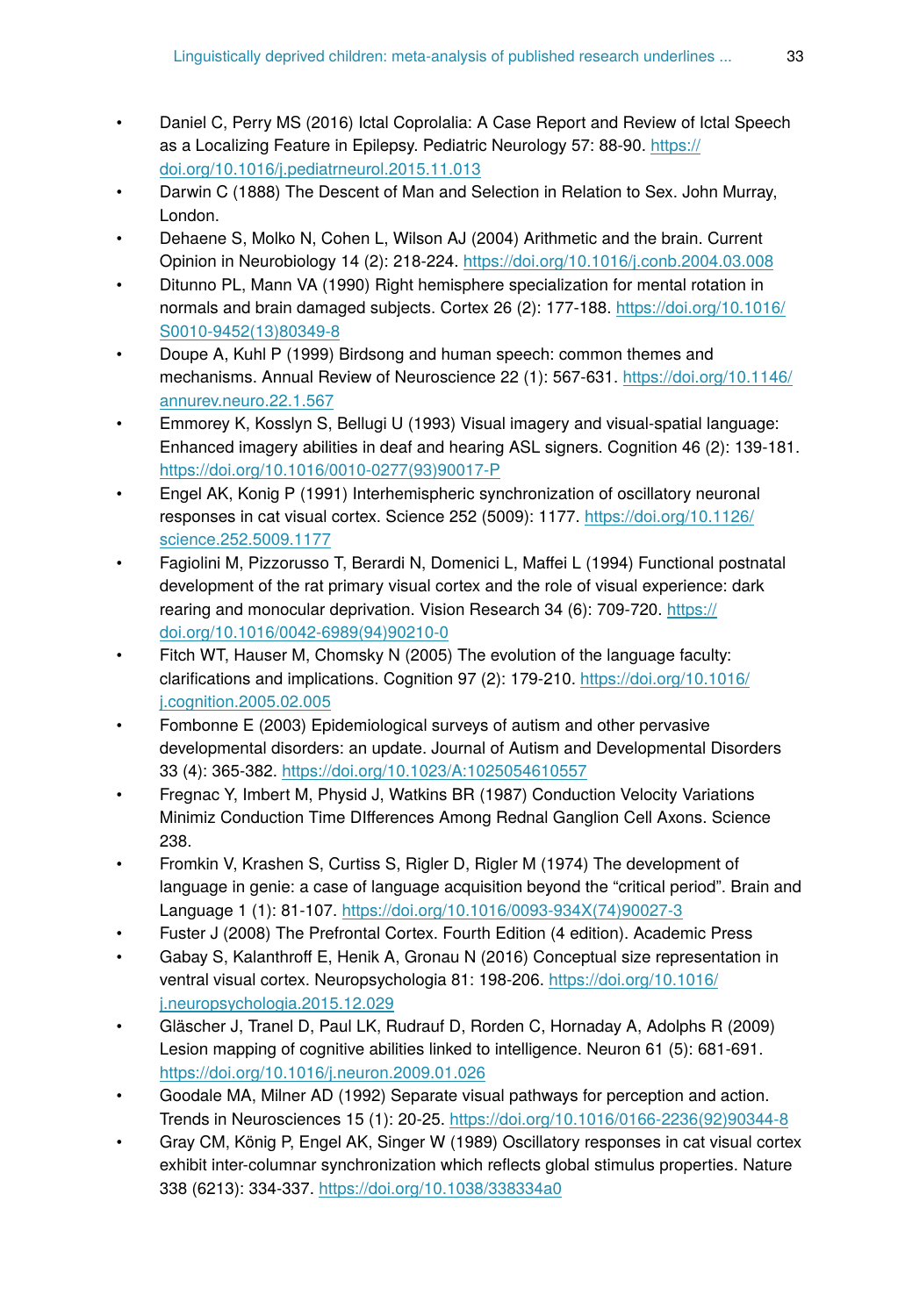- Grimshaw G, Adelstein A, Bryden MP, MacKinnon GE (1998) First-language acquisition in adolescence: Evidence for a critical period for verbal language development. Brain and Language 63 (2): 237‑255. <https://doi.org/10.1006/brln.1997.1943>
- Grützner C, Uhlhaas P, Genc E, Kohler A, Singer W, Wibral M (2010) Neuroelectromagnetic correlates of perceptual closure processes. Journal of Neuroscience 30 (24): 8342‑8352. <https://doi.org/10.1523/JNEUROSCI.5434-09.2010>
- Gyllensten L, Malmfors T (1963) Myelinization of the optic nerve and its dependence on visual function—a quantitative investigation in mice. Development 11 (1): 255‑266.
- Harris IM, Egan GF, Sonkkila C, Tochon-Danguy HJ, Paxinos G, Watson JD (2000) Selective right parietal lobe activation during mental rotation. Brain 123 (1): 65-73. <https://doi.org/10.1093/brain/123.1.65>
- Harwerth R, Smith III E, Duncan G, Crawford M, Von Noorden G (1986) Multiple sensitive periods in the development of the primate visual system. Science 232: 235‑239. <https://doi.org/10.1126/science.3952507>
- Hauser M, Chomsky N, Fitch WT (2002) The faculty of language: What is it, who has it, and how did it evolve? science 298 (5598): 1569‑1579. [https://doi.org/10.1126/](https://doi.org/10.1126/science.298.5598.1569) [science.298.5598.1569](https://doi.org/10.1126/science.298.5598.1569)
- Hebb DO (1949) The organization of behavior: A neuropsychological approach. John Wiley & Sons
- Heremans E, D'hooge A, Bondt SD, Helsen W, Feys P (2012) The relation between cognitive and motor dysfunction and motor imagery ability in patients with multiple sclerosis. Multiple Sclerosis Journal 18 (9): 1303-1309. [https://](https://doi.org/10.1177/1352458512437812) [doi.org/10.1177/1352458512437812](https://doi.org/10.1177/1352458512437812)
- Hipp J, Engel A, Siegel M (2011) Oscillatory synchronization in large-scale cortical networks predicts perception. Neuron 69 (2): 387‑396. [https://doi.org/10.1016/](https://doi.org/10.1016/j.neuron.2010.12.027) [j.neuron.2010.12.027](https://doi.org/10.1016/j.neuron.2010.12.027)
- Hirabayashi T, Miyashita Y (2005) Dynamically modulated spike correlation in monkey inferior temporal cortex depending on the feature configuration within a whole object. Journal of Neuroscience 25 (44): 10299‑10307. [https://doi.org/10.1523/](https://doi.org/10.1523/JNEUROSCI.3036-05.2005) [JNEUROSCI.3036-05.2005](https://doi.org/10.1523/JNEUROSCI.3036-05.2005)
- Huang ZJ, Kirkwood A, Pizzorusso T, Porciatti V, Morales B, Bear M, Maffei L, Tonegawa S (1999) BDNF regulates the maturation of inhibition and the critical period of plasticity in mouse visual cortex. Cell 98 (6): 739‑755. [https://doi.org/10.1016/](https://doi.org/10.1016/S0092-8674(00)81509-3) [S0092-8674\(00\)81509-3](https://doi.org/10.1016/S0092-8674(00)81509-3)
- Humphreys G, Riddoch MJ (1987) To see but not to see: A case study of visual agnosia. Psychology Press
- Hyde D, Winkler-Rhoades N, Lee S, Izard V, Shapiro K, Spelke E (2011) Spatial and numerical abilities without a complete natural language. Neuropsychologia 49 (5): 924‑936. <https://doi.org/10.1016/j.neuropsychologia.2010.12.017>
- Issa N, Trachtenberg J, Chapman B, Zahs K, Stryker M (1999) The critical period for ocular dominance plasticity in the ferret's visual cortex. Journal of Neuroscience 19 (16): 6965‑6978.
- Itard JMG (1962) The wild boy of Aveyron (G. Humphrey & M. Humphrey, trans.). New York: Appleton-Century-Crofts. (Original work published 1806).
- Kegl J, Senghas A, Coppola M (1999) Creation through contact; sign language emergence and sign language change in nicaragua. na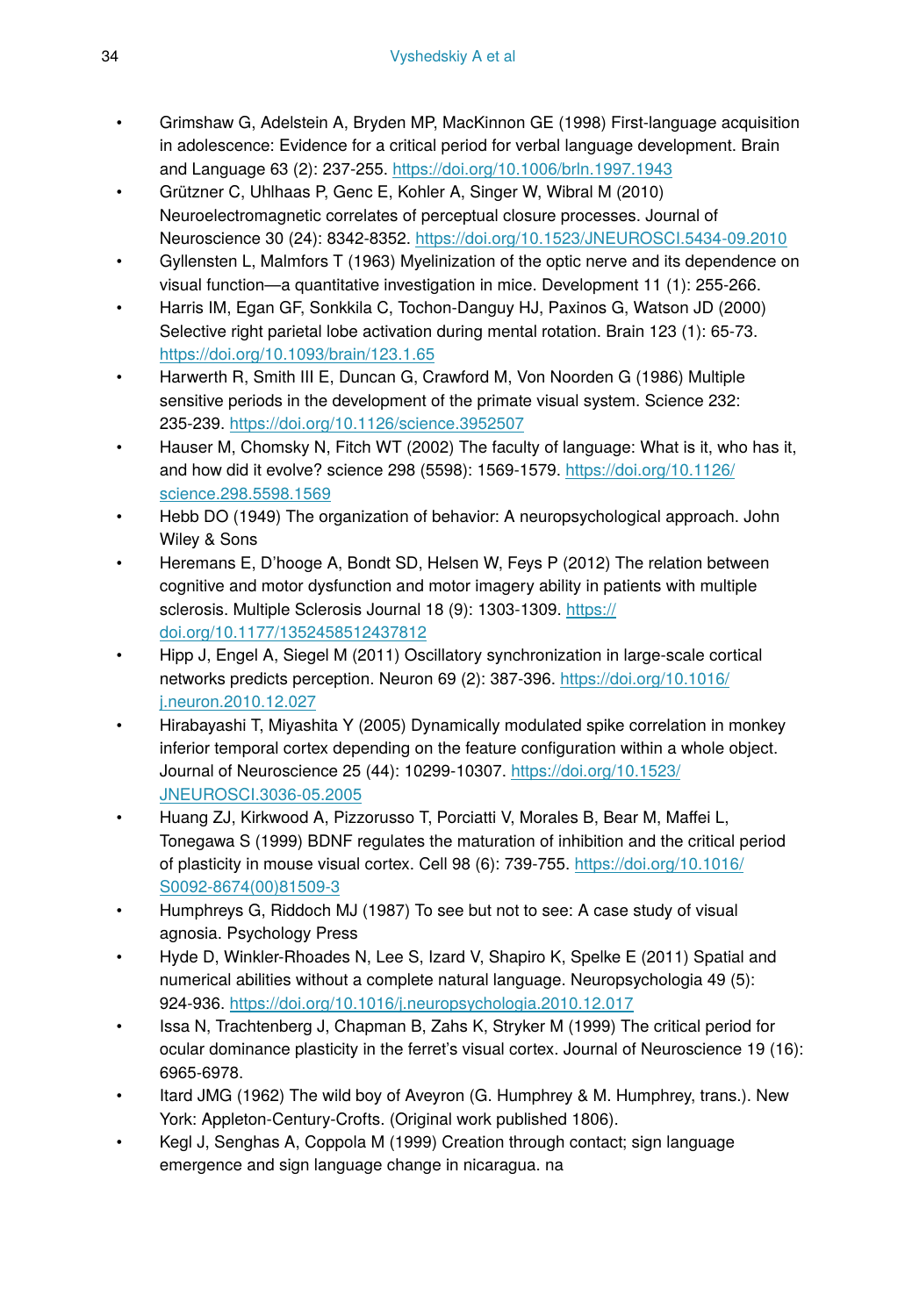- Kim KH, Relkin N, Lee K, Hirsch J (1997) Distinct cortical areas associated with native and second languages. Nature 388 (6638): 171‑174.<https://doi.org/10.1038/40623>
- Kimura F, Itami C (2009) Myelination and isochronicity in neural networks. Frontiers in Neuroanatomy 3 <https://doi.org/10.3389/neuro.05.012.2009>
- King A, Moore D (1991) Plasticity of auditory maps in the brain. Trends in Neurosciences 14 (1): 31‑37. [https://doi.org/10.1016/0166-2236\(91\)90181-S](https://doi.org/10.1016/0166-2236(91)90181-S)
- Knudsen E, Esterly S, Knudsen P (1984) Monaural occlusion alters sound localization during a sensitive period in the barn owl. Journal of Neuroscience 4 (4): 1001-1011.
- Kocab A, Senghas A, Snedeker J (2016) The emergence of temporal language in Nicaraguan Sign Language. Cognition 156: 147‑163. [https://doi.org/10.1016/](https://doi.org/10.1016/j.cognition.2016.08.005) [j.cognition.2016.08.005](https://doi.org/10.1016/j.cognition.2016.08.005)
- Kosslyn SM, Holtzman JD, Farah MJ, Gazzaniga MS (1985) A computational analysis of mental image generation: Evidence from functional dissociations in split-brain patients. Journal of Experimental Psychology: General 114 (3): 311-341. [https://](https://doi.org/10.1037/0096-3445.114.3.311) [doi.org/10.1037/0096-3445.114.3.311](https://doi.org/10.1037/0096-3445.114.3.311)
- Krashen S, Harshman R (1972) Lateralization and the critical period. The Journal of the Acoustical Society of America 52 (1A): 174‑174.<https://doi.org/10.1121/1.1982096>
- Lang EJ, Rosenbluth J (2003) Role of myelination in the development of a uniform olivocerebellar conduction time. Journal of Neurophysiology 89 (4): 2259‑2270. [https://](https://doi.org/10.1152/jn.00922.2002) [doi.org/10.1152/jn.00922.2002](https://doi.org/10.1152/jn.00922.2002)
- Lee KH, Choi YY, Gray JR, Cho SH, Chae J-, Lee S, Kim K (2006) Neural correlates of superior intelligence: stronger recruitment of posterior parietal cortex. Neuroimage 29 (2): 578‑586. <https://doi.org/10.1016/j.neuroimage.2005.07.036>
- Lenneberg E (1967) The biological foundations of language. Hospital Practice 2 (12): 59‑67.<https://doi.org/10.1080/21548331.1967.11707799>
- Lovaas OI, Koegel RL, Schreibman L (1979) Stimulus overselectivity in autism: a review of research. Psychological Bulletin 86 (6): 1236‑1254. [https://](https://doi.org/10.1037/0033-2909.86.6.1236) [doi.org/10.1037/0033-2909.86.6.1236](https://doi.org/10.1037/0033-2909.86.6.1236)
- Lovaas OI, Schreibman L, Koegel R, Rehm R (1971) Selective responding by autistic children to multiple sensory input. Journal of Abnormal Psychology 77 (3): 211‑222. <https://doi.org/10.1037/h0031015>
- Martin A (2009) Does age of language acquisition affect the relation between American sign language and mental rotation? University of Minnesota
- Martin A, Senghas A, Pyers J (2013) Age of acquisition effects on mental rotation: evidence from Nicaraguan sign language. Proceedings of the 37th Boston University Conference on Language Development.
- Mayberry R, Eichen E (1991) The long-lasting advantage of learning sign language in childhood: Another look at the critical period for language acquisition. Journal of Memory and language 30 (4): 486‑512. [https://doi.org/10.1016/0749-596X\(91\)90018-F](https://doi.org/10.1016/0749-596X(91)90018-F)
- Mergl M, Azoni CAS (2015) Echolalia's types in children with Autism Spectrum Disorder. Revista CEFAC 17 (6): 2072‑2080.
- Mitchell R, Karchmer M (2004) Chasing the mythical ten percent: parental hearing status of deaf and hard of hearing students in the United States. Sign Language Studies 4 (2): 138‑163. <https://doi.org/10.1353/sls.2004.0005>
- Morford J (2003) Grammatical development in adolescent first-language learners. Linguistics 41 (4; ISSU 386): 681‑722.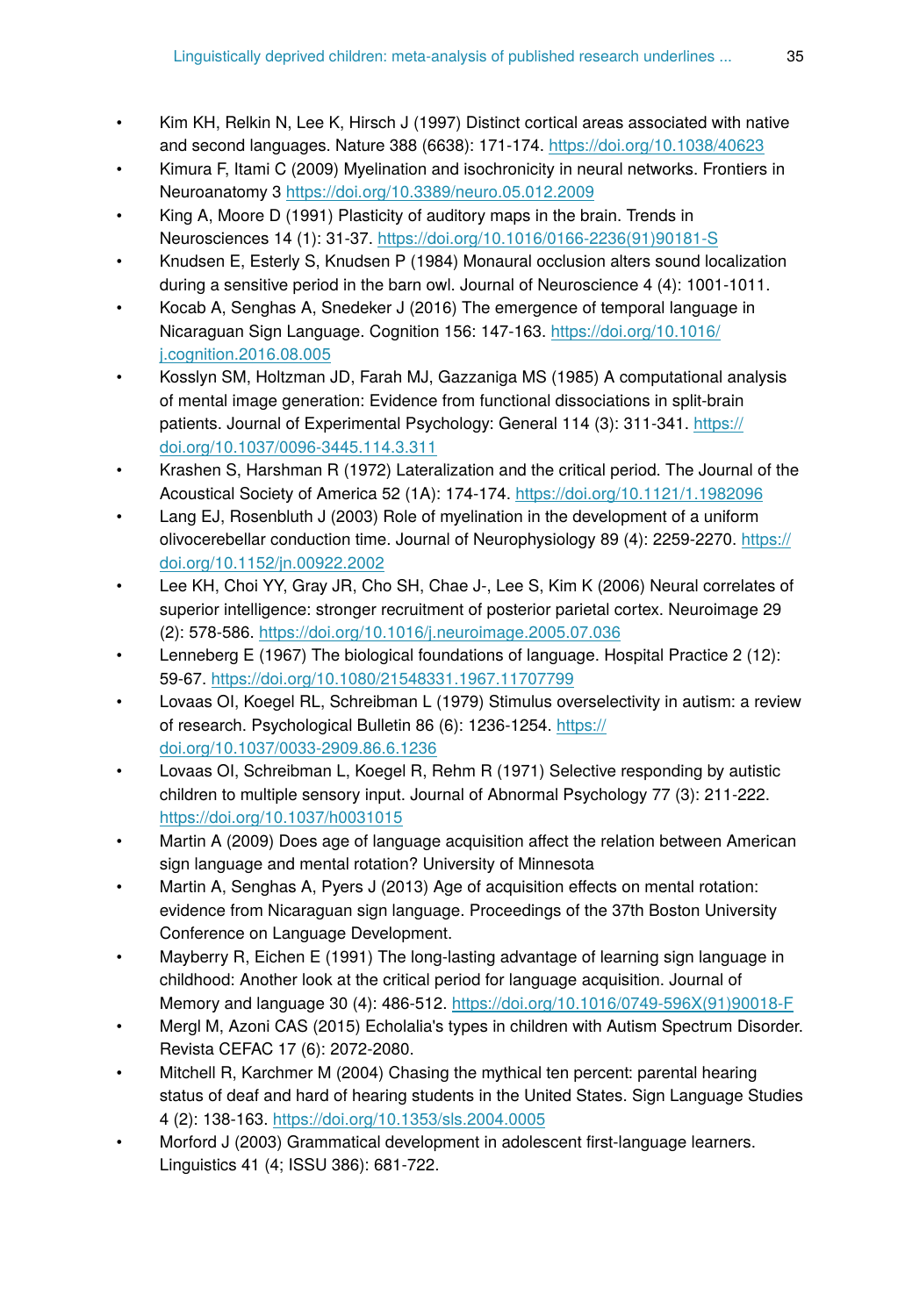- Neely L, Gerow S, Rispoli M, Lang R, Pullen N (2016) Treatment of echolalia in individuals with autism spectrum disorder: a Systematic Review. Review Journal of Autism and Developmental Disorders 3 (1): 82‑91. [https://doi.org/10.1007/](https://doi.org/10.1007/s40489-015-0067-4) [s40489-015-0067-4](https://doi.org/10.1007/s40489-015-0067-4)
- Newport E (1990) Maturational constraints on language learning. Cognitive Science 14 (1): 11‑28. [https://doi.org/10.1207/s15516709cog1401\\_2](https://doi.org/10.1207/s15516709cog1401_2)
- Nieder A, Dehaene S (2009) Representation of number in the brain. Annual Review of Neuroscience 32: 185‑208.<https://doi.org/10.1146/annurev.neuro.051508.135550>
- Olson CR, Freeman RD (1980) Profile of the sensitive period for monocular deprivation in kittens. Experimental Brain Research 39 (1): 17‑21.
- Pantev C, Oostenveld R, Engelien A, Ross B, Roberts L, Hoke M (1998) Increased auditory cortical representation in musicians. Nature 392 (6678): 811-814. [https://](https://doi.org/10.1038/33918) [doi.org/10.1038/33918](https://doi.org/10.1038/33918)
- Pelletier JG, Paré D (2002) Uniform range of conduction times from the lateral amygdala to distributed perirhinal sites. Journal of Neurophysiology 87 (3): 1213-1221. [https://](https://doi.org/10.1152/jn.00623.2001) [doi.org/10.1152/jn.00623.2001](https://doi.org/10.1152/jn.00623.2001)
- Pinker S (2015) Words and rules: The ingredients of language. Basic Books
- Ploog BO (2010) Stimulus overselectivity four decades later: A review of the literature and its implications for current research in autism spectrum disorder. Journal of Autism and Developmental Disorders 40 (11): 1332‑1349. [https://doi.org/10.1007/](https://doi.org/10.1007/s10803-010-0990-2) [s10803-010-0990-2](https://doi.org/10.1007/s10803-010-0990-2)
- Pruden S, Levine S, Huttenlocher J (2011) Children's spatial thinking: does talk about the spatial world matter? Developmental science 14 (6): 1417-1430. [https://](https://doi.org/10.1111/j.1467-7687.2011.01088.x) [doi.org/10.1111/j.1467-7687.2011.01088.x](https://doi.org/10.1111/j.1467-7687.2011.01088.x)
- Pulsifer M, Brandt J, Salorio C, Vining EP, Carson B, Freeman J (2004) The cognitive outcome of hemispherectomy in 71 children. Epilepsia 45 (3): 243-254. [https://](https://doi.org/10.1111/j.0013-9580.2004.15303.x) [doi.org/10.1111/j.0013-9580.2004.15303.x](https://doi.org/10.1111/j.0013-9580.2004.15303.x)
- Pyers JE, Shusterman A, Senghas A, Spelke ES, Emmorey K (2010) Evidence from an emerging sign language reveals that language supports spatial cognition. Proceedings of the National Academy of Sciences 107 (27): 12116-12120. [https://doi.org/10.1073/](https://doi.org/10.1073/pnas.0914044107) [pnas.0914044107](https://doi.org/10.1073/pnas.0914044107)
- Quiroga RQ, Kraskov A, Koch C, Fried I (2009) Explicit encoding of multimodal percepts by single neurons in the human brain. Current Biology 19 (15): 1308-1313. [https://](https://doi.org/10.1016/j.cub.2009.06.060) [doi.org/10.1016/j.cub.2009.06.060](https://doi.org/10.1016/j.cub.2009.06.060)
- Quiroga RQ, Kreiman G, Koch C, Fried I (2008) Sparse but not "grandmothercell"coding in the medial temporal lobe. Trends in Cognitive Sciences 12 (3): 87‑91. <https://doi.org/10.1016/j.tics.2007.12.003>
- Ramírez NF, Lieberman A, Mayberry R (2013) The initial stages of first-language acquisition begun in adolescence: when late looks early. Journal of Child Language 40 (02): 391‑414. <https://doi.org/10.1017/S0305000911000535>
- Raven J, Raven JC, Court JH (2000) Progressive Matrices. Progressive Matrices. Oxford Psychologists Press
- Rodriguez E, George N, Lachaux J, Martinerie J, Renault B, Varela FJ (1999) Perception's shadow: long-distance synchronization of human brain activity. Nature 397 (6718): 430‑430.<https://doi.org/10.1038/17120>
- Rymer R (1993) Genie: A scientific tragedy. Harper Perennial.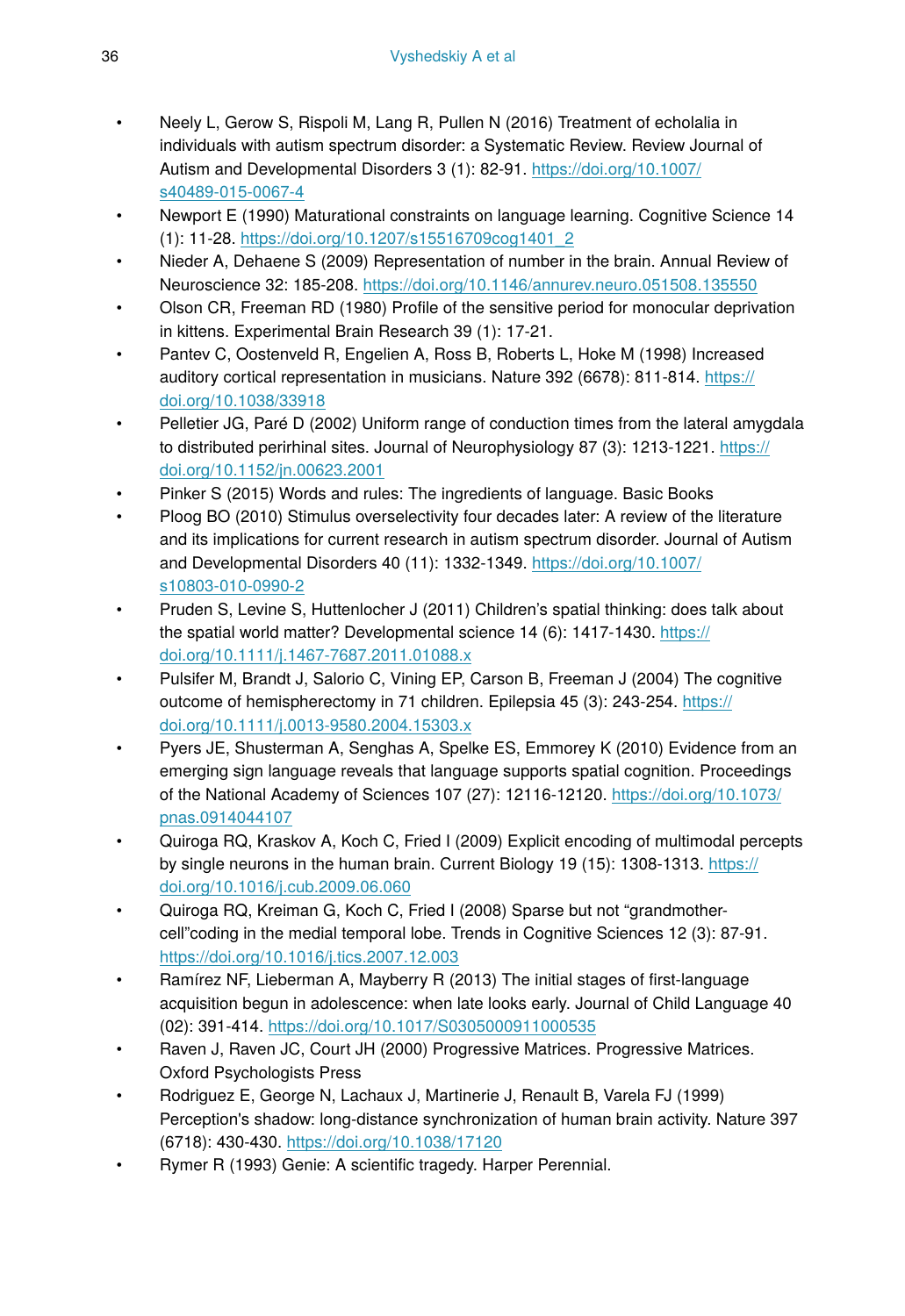- Salami M, Itami C, Tsumoto T, Kimura F (2003) Change of conduction velocity by regional myelination yields constant latency irrespective of distance between thalamus and cortex. Proceedings of the National Academy of Sciences 100 (10): 6174‑6179. <https://doi.org/10.1073/pnas.0937380100>
- Schendan HE, Stern CE (2007) Mental rotation and object categorization share a common network of prefrontal and dorsal and ventral regions of posterior cortex. Neuroimage 35 (3): 1264‑1277.<https://doi.org/10.1016/j.neuroimage.2007.01.012>
- Schreibman L (1988) Diagnostic features of autism. Journal of Child Neurology 3 (1): 57‑64.<https://doi.org/10.1177/0883073888003001S11>
- Sehatpour P, Molholm S, Schwartz TH, Mahoney JR, Mehta AD, Javitt DC, Foxe JJ (2008) A human intracranial study of long-range oscillatory coherence across a frontal– occipital–hippocampal brain network during visual object processing. Proceedings of the National Academy of Sciences 105 (11): 4399-4404. [https://doi.org/10.1073/](https://doi.org/10.1073/pnas.0708418105) [pnas.0708418105](https://doi.org/10.1073/pnas.0708418105)
- Senghas A (1995) The development of Nicaraguan Sign Language via the language acquisition process. Proceedings of the 19th Annual Boston University Conference on Language Development.
- Senghas A, Coppola M (2001) Children creating language: How Nicaraguan Sign Language acquired a spatial grammar. Psychological Science 12 (4): 323-328. [https://](https://doi.org/10.1111/1467-9280.00359) [doi.org/10.1111/1467-9280.00359](https://doi.org/10.1111/1467-9280.00359)
- Senghas A, Kita S, Özyürek A (2004) Children creating core properties of language: Evidence from an emerging sign language in Nicaragua. Science 305 (5691): 1779‑1782.<https://doi.org/10.1126/science.1100199>
- Singer W (2007) Binding by synchrony. Scholarpedia 2 (12): 1657. [https://](https://doi.org/10.4249/scholarpedia.1657) [doi.org/10.4249/scholarpedia.1657](https://doi.org/10.4249/scholarpedia.1657)
- Singer W, Gray CM (1995) Visual feature integration and the temporal correlation hypothesis. Annual Review of Neuroscience 18 (1): 555‑586. [https://doi.org/10.1146/](https://doi.org/10.1146/annurev.ne.18.030195.003011) [annurev.ne.18.030195.003011](https://doi.org/10.1146/annurev.ne.18.030195.003011)
- Solms M (1997) The Neuropsychology of Dreams: A Clinico-anatomical atudy. Lawrence Erlbaum Associates
- Stevens B, Fields RD (2000) Response of Schwann cells to action potentials in development. Science 287 (5461): 2267‑2271. [https://doi.org/10.1126/](https://doi.org/10.1126/science.287.5461.2267) [science.287.5461.2267](https://doi.org/10.1126/science.287.5461.2267)
- Stevens B, Tanner S, Fields RD (1998) Control of myelination by specific patterns of neural impulses. Journal of Neuroscience 18 (22): 9303‑9311.
- Striedter GF (2004) Principles of Brain Evolution. Sinauer Associates
- Sugihara I, Lang EJ, Llinas R (1993) Uniform olivocerebellar conduction time underlies Purkinje cell complex spike synchronicity in the rat cerebellum. The Journal of Physiology 470: 243. <https://doi.org/10.1113/jphysiol.1993.sp019857>
- Szalay F (2000) Development of the equine brain motor system. Neurobiology (Budapest, Hungary) 9 (2): 107‑135.<https://doi.org/10.1556/Neurob.9.2001.2.4>
- Szeligo F, Leblond CP (1977) Response of the three main types of glial cells of cortex nad corpus callosum in rats handled during suckling or exposed to enriched, control and impoverished environments following weaning. Journal of Comparative Neurology 172 (2): 247‑263. <https://doi.org/10.1002/cne.901720205>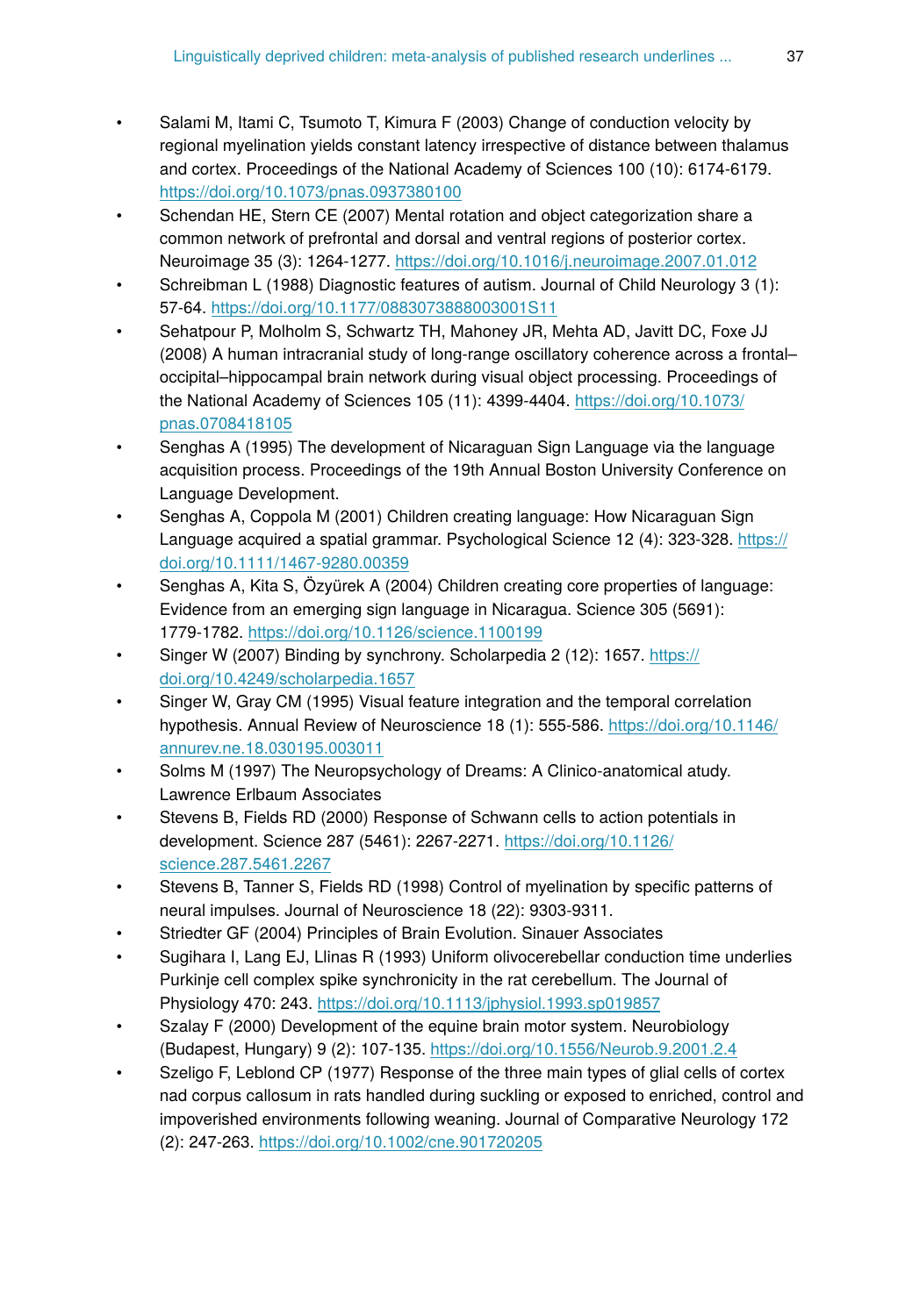- Tauber H, Waehneldt TV, Neuhoff V (1980) Myelination in rabbit optic nerves is accelerated by artificial eye opening. Neuroscience Letters 16 (3): 235-238. [https://](https://doi.org/10.1016/0304-3940(80)90003-8) [doi.org/10.1016/0304-3940\(80\)90003-8](https://doi.org/10.1016/0304-3940(80)90003-8)
- Teicher M, Dumont N, Ito Y, Vaituzis C, Giedd J, Andersen S (2004) Childhood neglect is associated with reduced corpus callosum area. Biological Psychiatry 56 (2): 80‑85. <https://doi.org/10.1016/j.biopsych.2004.03.016>
- Tessitore C, Brunjes P (1988) A comparative study of myelination in precocial and altricial murid rodents. Developmental Brain Research 43 (1): 139‑147. [https://](https://doi.org/10.1016/0165-3806(88)90159-9) [doi.org/10.1016/0165-3806\(88\)90159-9](https://doi.org/10.1016/0165-3806(88)90159-9)
- Toga A, Thompson P, Sowell E (2006) Mapping brain maturation. Focus.
- Uhlhaas P, Singer W (2006) Neural synchrony in brain disorders: relevance for cognitive dysfunctions and pathophysiology. Neuron 52 (1): 155-168. [https://doi.org/10.1016/](https://doi.org/10.1016/j.neuron.2006.09.020) [j.neuron.2006.09.020](https://doi.org/10.1016/j.neuron.2006.09.020)
- Vallortigara G (2004) Visual cognition and representation in birds and primates. Comparative vertebrate cognition. Springer
- Venneri A, Mitolo M, De Marco M (2017) The network substrate of confabulatory tendencies in Alzheimer's disease. Cortex 87: 69‑79. [https://doi.org/10.1016/](https://doi.org/10.1016/j.cortex.2016.08.015) [j.cortex.2016.08.015](https://doi.org/10.1016/j.cortex.2016.08.015)
- Vyshedskiy A (2014) On the Origin of the Human Mind. 2nd ed. MobileReference, Boston, Massachusetts.
- Vyshedskiy A, Dunn R (2015) Mental synthesis involves the synchronization of independent neuronal ensembles. Research Ideas and Outcomes 1: 7642. [https://](https://doi.org/10.3897/rio.1.e7642) [doi.org/10.3897/rio.1.e7642](https://doi.org/10.3897/rio.1.e7642)
- Vyshedskiy A, Dunn R, Piryatinsky I (2017) Neurobiological mechanisms for nonverbal IQ tests: implications for instruction of nonverbal children with autism. Research Ideas and Outcomes 3: e13239‑e13239. <https://doi.org/10.3897/rio.3.e13239>
- Waltz JA, Knowlton BJ, Holyoak KJ, Boone KB, Mishkin FS, Menezes Santos M, Miller BL (1999) A system for relational reasoning in human prefrontal cortex. Psychological Science 10 (2): 119‑125.<https://doi.org/10.1111/1467-9280.00118>
- Waydo S, Kraskov A, Quiroga RQ, Fried I, Koch C (2006) Sparse Representation in the Human Medial Temporal Lobe. Journal of Neuroscience 26 (40): 10232-10234. [https://](https://doi.org/10.1523/jneurosci.2101-06.2006) [doi.org/10.1523/jneurosci.2101-06.2006](https://doi.org/10.1523/jneurosci.2101-06.2006)
- Wechsler D (1949) Wechsler intelligence scale for children. Psychological Corporation URL:<http://psycnet.apa.org/psycinfo/1950-02930-000>
- Wilder P, Lamar R (1959) Speech and brain mechanisms. Princeton: Princeton University Press
- Yeargin-Allsopp M, Rice C, Karapurkar T, Doernberg N, Boyle C, Murphy C (2003) Prevalence of autism in a US metropolitan area. Jama 289 (1): 49-55. [https://](https://doi.org/10.1001/jama.289.1.49) [doi.org/10.1001/jama.289.1.49](https://doi.org/10.1001/jama.289.1.49)
- Zacks JM (2008) Neuroimaging studies of mental rotation: a meta-analysis and review. Journal of Cognitive Neuroscience 20 (1): 1-19. <https://doi.org/10.1162/jocn.2008.20013>
- Zago L, Pesenti M, Mellet E, Crivello F, Mazoyer B, Tzourio-Mazoyer N (2001) Neural correlates of simple and complex mental calculation. Neuroimage 13 (2): 314‑327. <https://doi.org/10.1006/nimg.2000.0697>
- Zeman A, Milton F, Smith A, Rylance R (2013) By heart an fmri study of brain activation by poetry and prose. Journal of Consciousness Studies 20 (9-10): 132‑158.